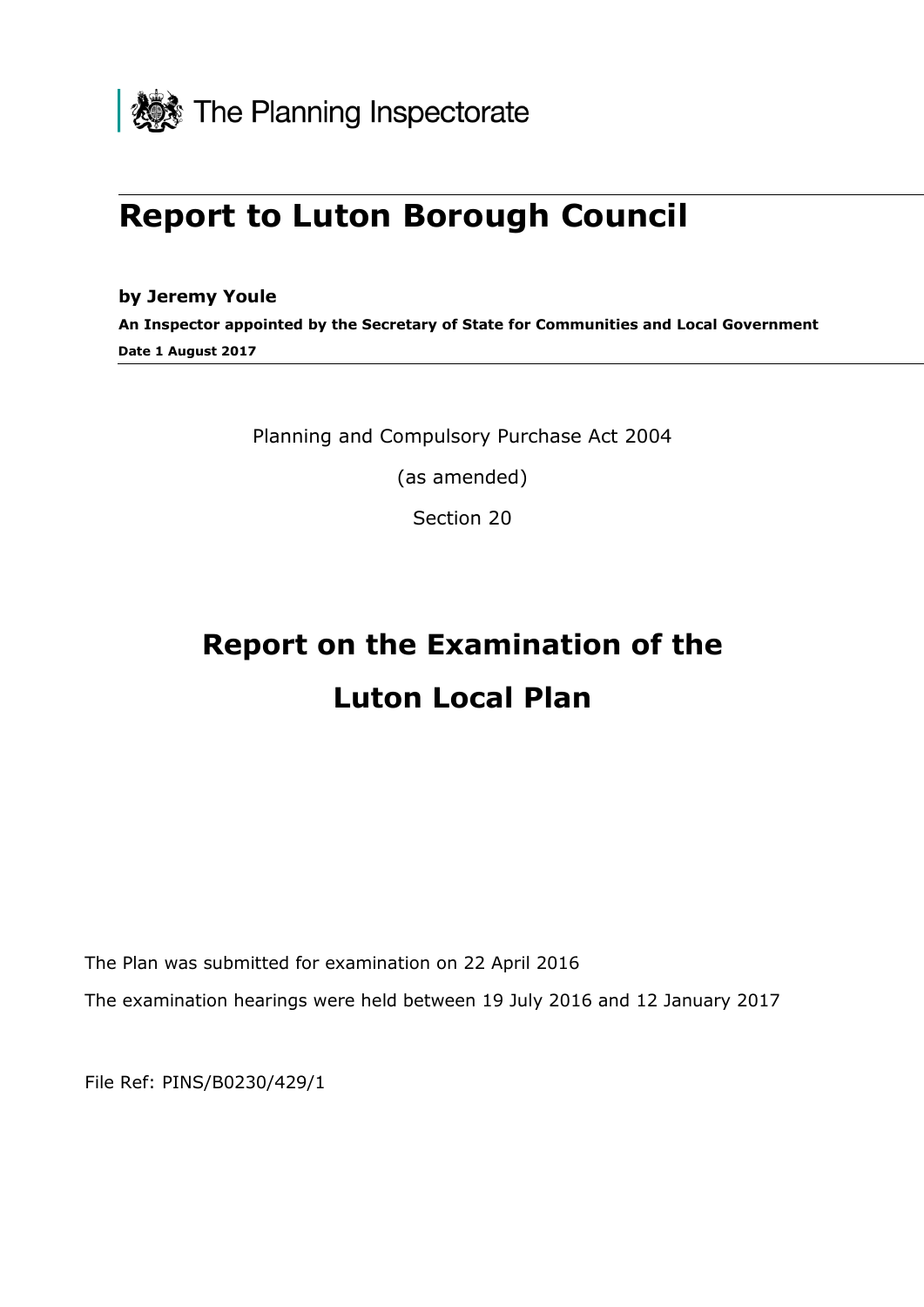## **Abbreviations used in this report**

| 2004 Act                  | Planning and Compulsory Purchase Act 2004                             |
|---------------------------|-----------------------------------------------------------------------|
| <b>AONB</b>               | Area of Outstanding Natural Beauty                                    |
| <b>AVDC</b>               | <b>Aylesbury Vale District Council</b>                                |
| <b>BREEAM</b>             | Building Research Establishment Environmental Assessment<br>Method    |
| <b>CBC</b>                | Central Bedfordshire Council                                          |
| Club                      | Luton Town Football Club                                              |
| <b>DCLG</b><br><b>DtC</b> | Department for Communities and Local Government<br>Duty to Co-operate |
| <b>EEFM</b>               | East of England Forecasting Model                                     |
| <b>ELCR</b>               | East Luton Circular Road                                              |
| Framework                 | National Planning Policy Framework                                    |
| <b>HMA</b>                | <b>Housing Market Area</b>                                            |
| <b>LDS</b>                | Local Development Scheme                                              |
| Local Plan or             | Luton Local Plan (2011-2031)                                          |
| Plan                      |                                                                       |
| <b>LPA</b>                | Local Planning Authority                                              |
| <b>MM</b>                 | <b>Main Modification</b>                                              |
| MoU                       | Memorandum of Understanding                                           |
| <b>NHDC</b>               | North Hertfordshire District Council                                  |
| <b>OAN</b>                | Objectively assessed need for housing                                 |
| <b>ONS</b>                | <b>Office for National Statistics</b>                                 |
| <b>PPG</b>                | <b>Planning Practice Guidance</b>                                     |
| <b>SA</b>                 | Sustainability Appraisal                                              |
| <b>SHLAA</b>              | Strategic Housing Land Availability Assessment                        |
| <b>SHMA</b>               | <b>Strategic Housing Market Assessment</b>                            |
| <b>SOCG</b>               | <b>Statement of Common Ground</b>                                     |
| <b>SPD</b>                | Supplementary Planning Document                                       |
| sqm                       | Square metre                                                          |
| <b>TCSA</b>               | Town Centre Shopping Area                                             |
| <b>WMS</b>                | <b>Written Ministerial Statement</b>                                  |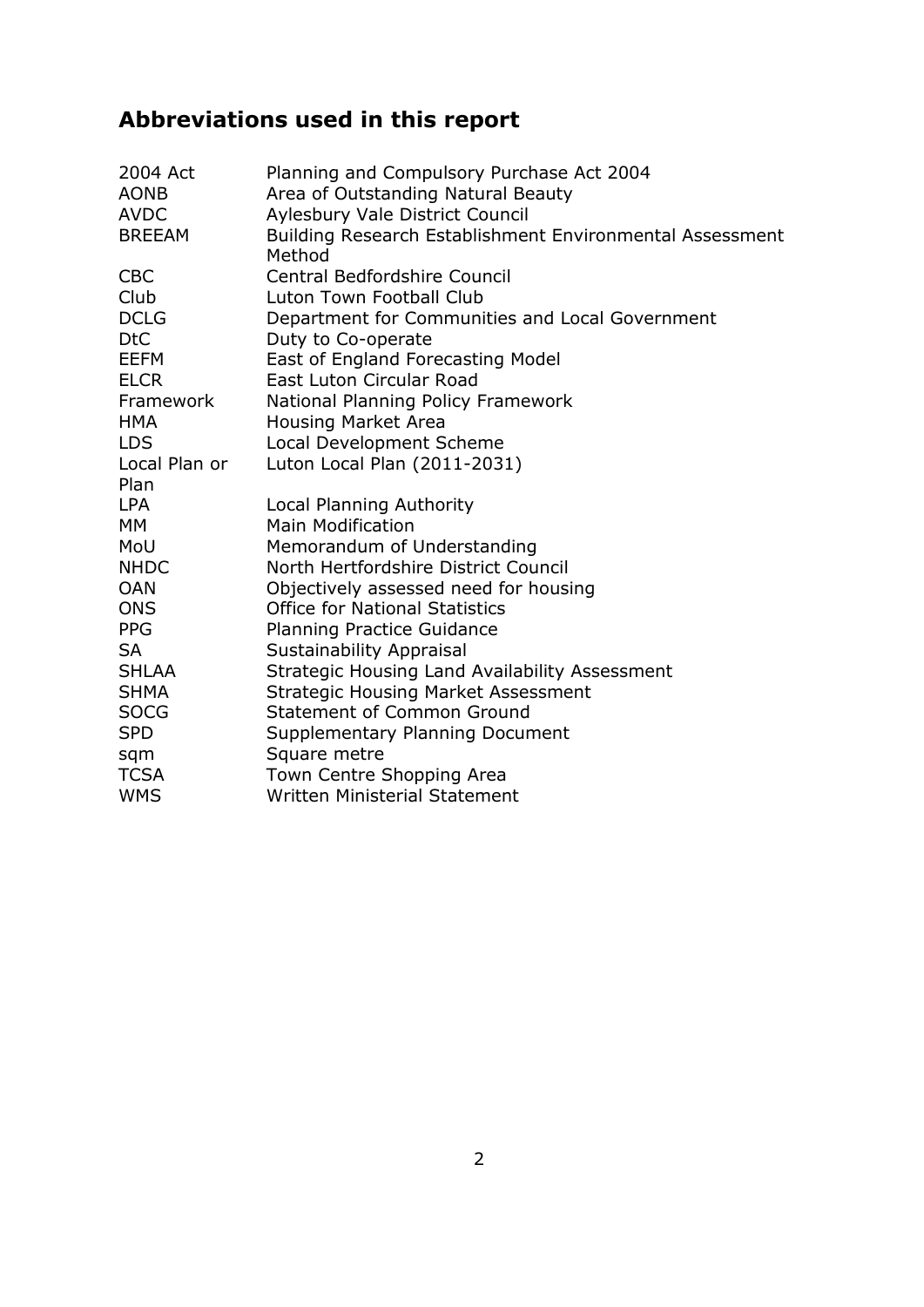## **Non-technical summary**

This report concludes that the Luton Local Plan provides an appropriate basis for the planning of the borough, subject to a number of main modifications (MMs) being made to it. Luton Borough Council has specifically requested that I recommend any MMs necessary to enable the Plan to be adopted.

The MMs all concern matters that were discussed at the examination hearings. Following the hearings, the Council prepared a schedule of the proposed modifications and carried out sustainability appraisal (SA) of them, as appropriate. The MMs were subject to public consultation over a six-week period. I have recommended their inclusion in the Plan after considering all the representations made in response to this consultation. In some cases I have amended the detailed wording where necessary.

The following list summarises the Main Modifications:

- To clarify the extent of the relevant Housing Market Areas
- To commit to an early review of the Plan
- To amend the housing requirement to 8,500 dwellings
- To update the housing capacities from various sources, including allocations
- To clarify that the unmet housing need is 9,300 dwellings and how that might be met
- To clarify the policy requirements in respect of three mixed use allocations and a housing allocation
- To clearly set out the position regarding the five year supply of housing land
- To clearly set out the level of affordable housing need and likely delivery
- To amend the threshold for requiring affordable housing
- To clarify the position regarding allocations to meet the housing needs of gypsies, travellers and travelling showpeople
- To correct the need for specialist housing for older people
- To clearly set out the requirement for employment land
- To clarify the position regarding the East Luton Circular Road
- To clarify where the need for convenience retail floorspace will be met
- To delete the proposal for the relocation of Luton Town Football Club to the strategic allocation at Land South of Stockwood Park
- To clarify the requirements relating to the two proposed park and ride sites
- To delete 'provision for sport' from the strategic allocation at Power Court and to clarify policy criteria relating to uses
- To amend the policy criteria in relation to several strategic allocations
- To amend various development management policy criteria throughout the plan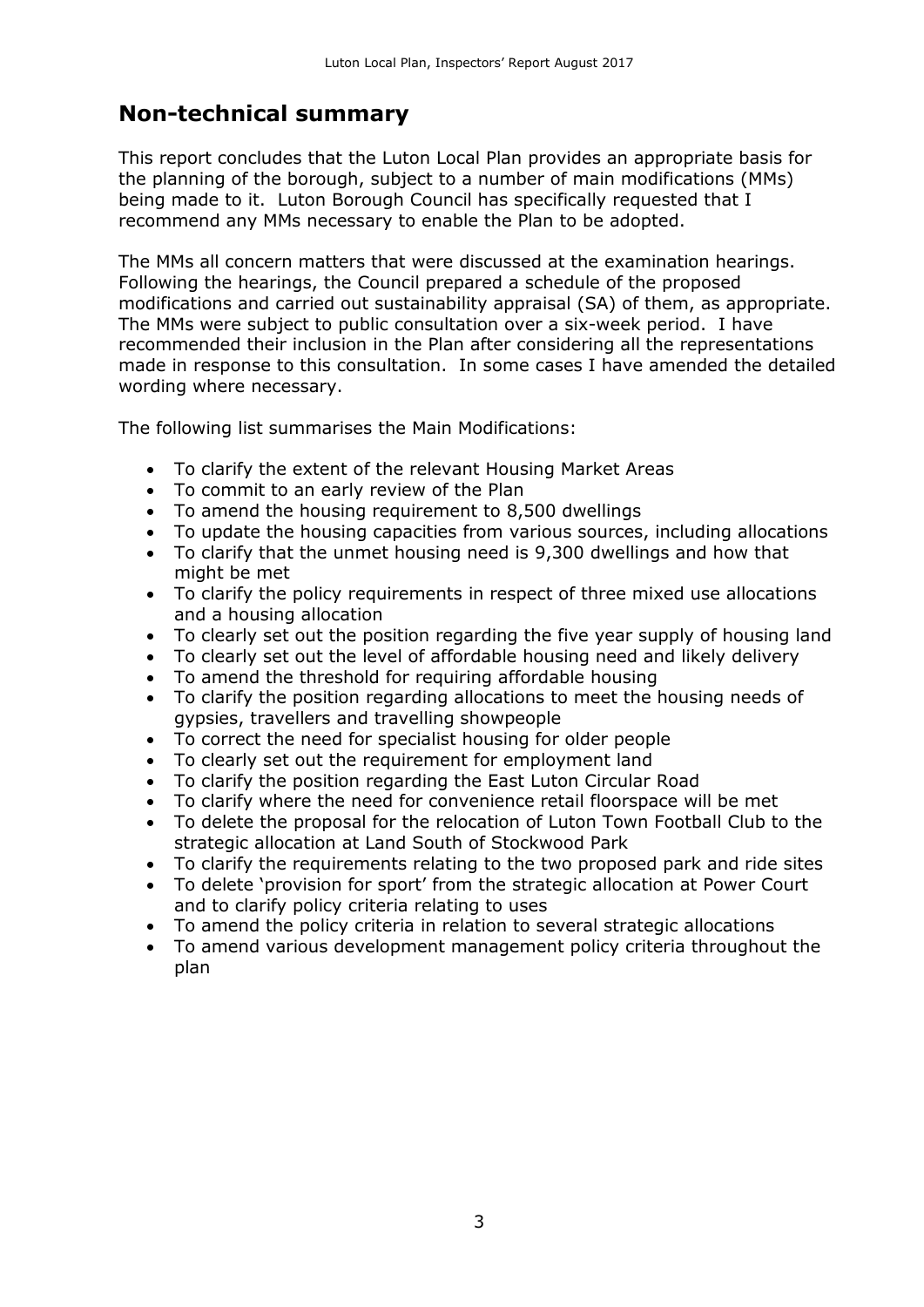## **Introduction**

- 1. This report contains my assessment of the Luton Local Plan in terms of Section 20(5) of the Planning & Compulsory Purchase Act 2004 (as amended). It considers whether the Plan's preparation has complied with the duty to cooperate and other legal requirements. It then considers whether the Plan is sound. The National Planning Policy Framework (Framework) states that, in order to be sound, a local plan should be positively prepared, justified, effective and consistent with national policy.
- 2. The starting point for the examination is the assumption that the Council has submitted what it considers to be a sound plan. The Local Plan, submitted in April 2016 is the basis for the examination. This was published for consultation in October 2015.

## **Main Modifications**

- 3. The Council has requested that I should recommend any main modifications [MMs] necessary to rectify matters that make the Plan unsound or not legally compliant and so incapable of being adopted. $1$
- 4. Following the examination hearings, the Council prepared a schedule of proposed MMs and carried out sustainability appraisal (SA) of them, where appropriate. The schedule was subject to public consultation for six weeks and I have taken account of the consultation responses in coming to my conclusions. In doing so, I have made amendments to the wording of some the main modifications and in one case have added consequential changes for consistency. None of the changes significantly alters the content of the modifications as published for consultation or undermines the participatory processes and sustainability appraisal that have been undertaken. Where necessary, they are highlighted in this report.
- 5. The main modifications relate to matters which were discussed at the hearing sessions and this report explains why they are necessary. They are referenced in bold (eg **MM1**) and set out in full in the Appendix.

## **Policies Map**

 $\overline{a}$ 

6. The Council must maintain an adopted policies map which illustrates geographically the application of the policies in the adopted plan. When submitting a local plan for examination, the Council is required to provide a submission policies map showing the changes to the adopted policies map that would result from the proposals in the submitted local plan.<sup>2</sup> When the Plan is adopted the Council will need to update the adopted policies map to include all the changes proposed in the submission policies map. No changes from the submission policies map are required as a result of any of the main modifications or from any of the findings I have made.

 $1$  In accordance with section 20(7C) of the 2004 Act

<sup>2</sup> Documents SUB002A and SUB003A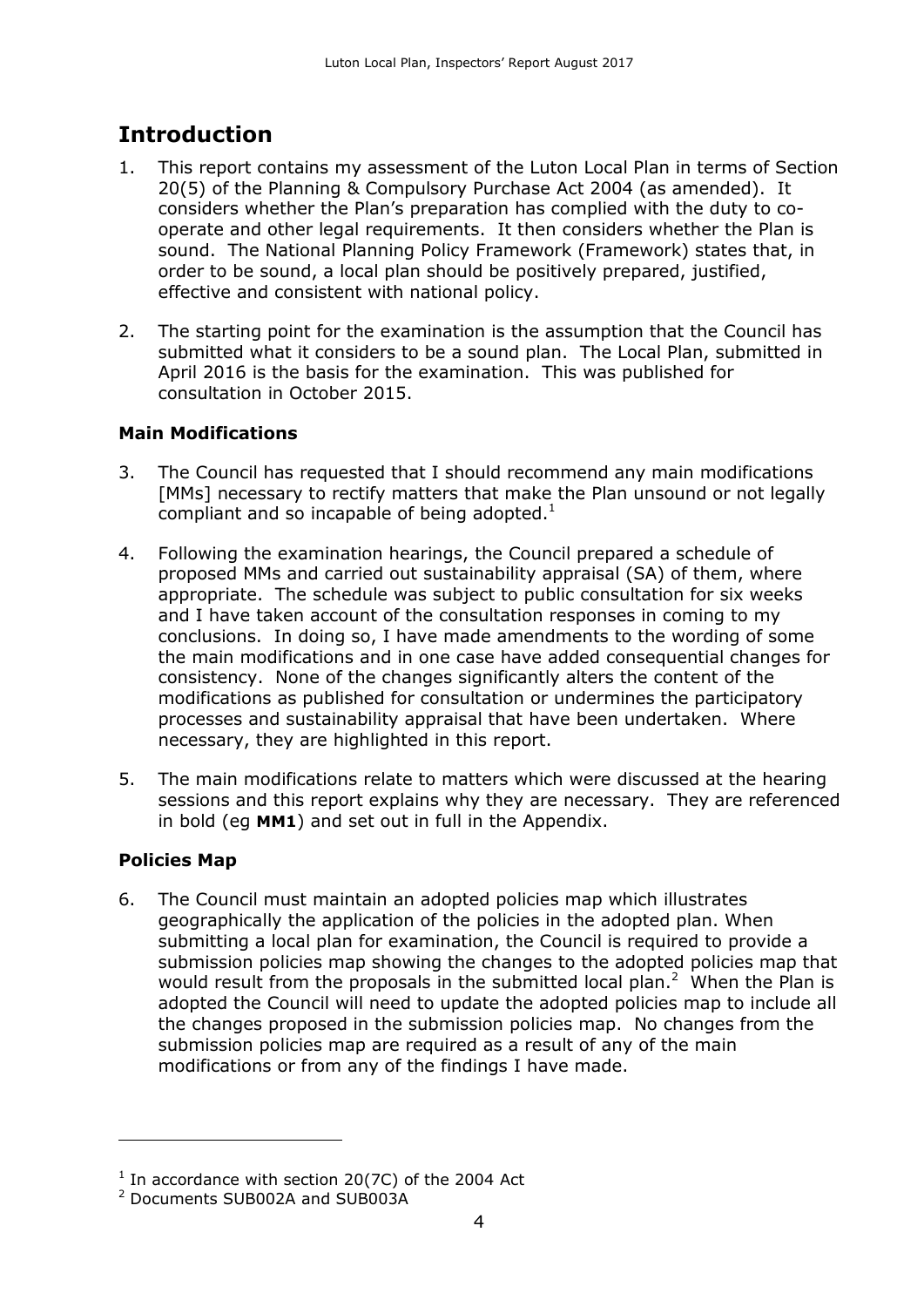## **Assessment of the Duty to Cooperate (DtC), legal compliance and soundness**

7. Taking account of all the representations, the written evidence and the discussions that took place at the examination hearings, I have identified 21 main issues upon which the legal compliance and soundness of the Plan depends. This report deals with these main issues. It does not respond to every point or issue raised by those objecting to the Plan, nor does it refer to every policy, policy criterion or allocation in the Plan.

## **Issue 1 – Has the duty to cooperate been complied with?**

#### Legal requirements

- 8. Section 33A of the Act requires the local planning authority to cooperate on strategic matters with other local planning authorities, county councils and certain other bodies and persons in *maximising the effectiveness* in the *preparation of development plan documents*. The duty applies where there are 'strategic matters' which would have a significant impact on at least two planning areas.
- 9. The reference to *preparation* means that any failure to meet the legal requirements of the duty cannot be rectified after the plan has been submitted for examination. It also means that any cooperation that took place after the Plan was submitted on 22 April 2016 is not relevant to an assessment of whether the legal duty has been met.
- 10. Section 33A(2) further defines the duty as requiring the local planning authority *to engage constructively, actively and on an ongoing basis* in any process by means of which the preparation of the development plan document is undertaken.
- 11. Guidance about the duty is provided in the Planning Practice Guidance (PPG). This states that local planning authorities should make every effort to secure the necessary cooperation on strategic cross boundary matters before they submit their Local Plans for examination. However, the duty to cooperate is not a duty to agree. Logically, therefore, it cannot be regarded as a duty to achieve particular outcomes if they cannot be agreed.

## **Evidence**

- 12. The Council has set out the steps taken to fulfil the duty in a Statement of Compliance and in their hearing statement. $3$  The former document includes four appendices containing a substantial bundle of meeting notes and correspondence, principally with neighbouring local authorities.
- 13. Statements of Common Ground (SOCG) have been agreed with: Central Bedfordshire Council (CBC)<sup>4</sup>, North Hertfordshire District Council (NHDC), Dacorum Borough Council and Bedford Borough Council. There is also a completed Memorandum of Understanding (MoU) with Stevenage Borough

 $\overline{a}$ 

 $3$  For matter 1

 $4$  Two SOCG have been agreed for CBC. They are referred to in the singular in this report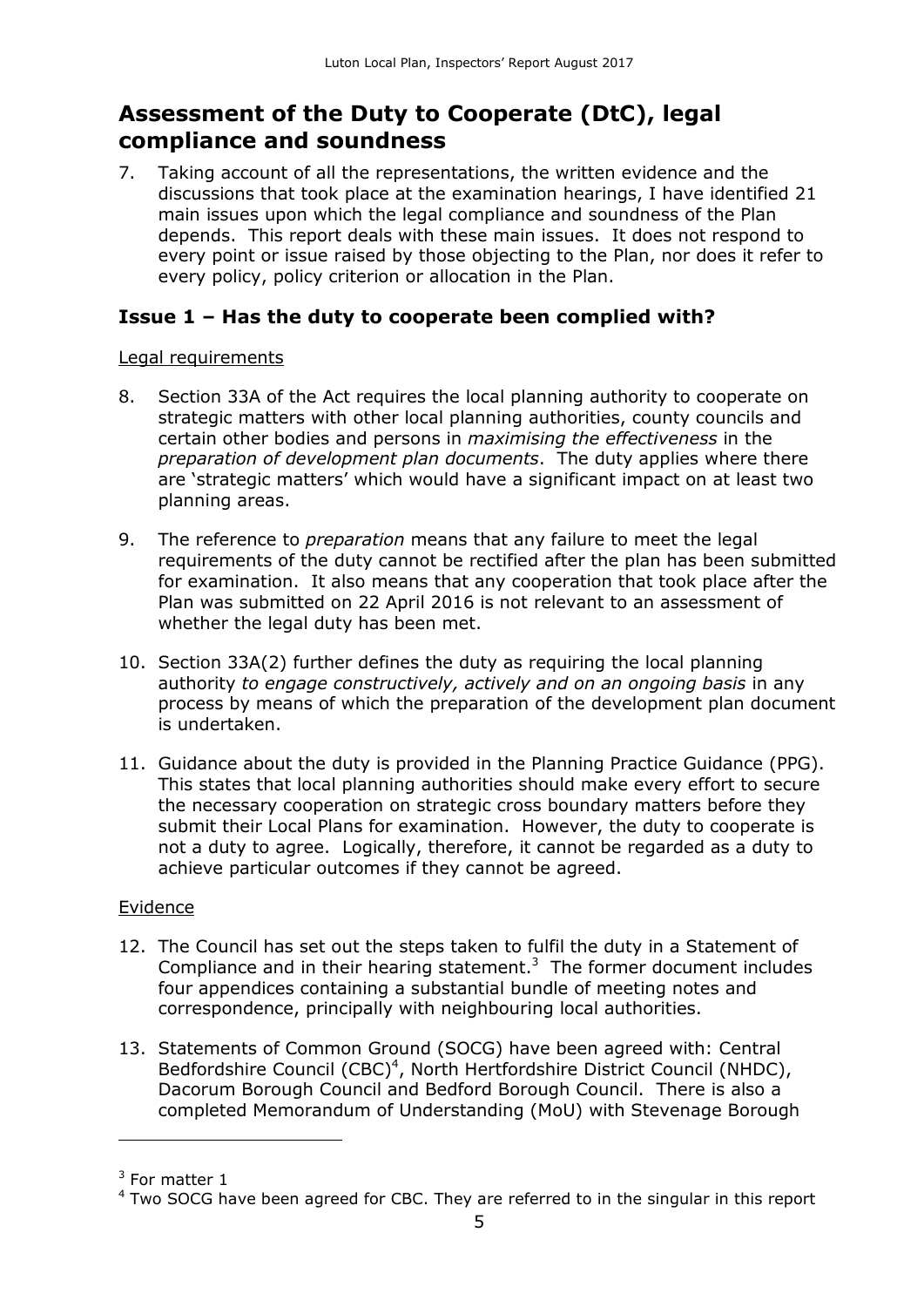Council. Some of these have appendices containing correspondence and notes of meetings, including a substantial number from CBC. Each of these documents concludes that the Duty has been met. Critically, this includes CBC and NHDC, both of which directly adjoin Luton. I appreciate that these SOCG and MoU were mostly completed after submission. However, they appear to me to broadly set out the position that had been arrived at by submission.

14. I have not been provided with a SOCG or MoU from any other authorities. There is no indication that St Albans City & District Council has any significant concerns about the duty. However, Aylesbury Vale District Council (AVDC), Hertfordshire County Council and Buckinghamshire County Council all do, to some degree.

## Availability of evidence

- 15. I understand that much of the Council's evidence specifically relating to the DtC was only made publicly available after the closing date for representations on the Plan. However, anyone with concerns about the duty would have been able to make representations and to then participate in the examination. This has included the opportunity to provide a statement in response to my matters and questions and to be heard at the hearing session. Many have taken this opportunity and, in doing so, participants would have had access to the Council's evidence.
- 16. Concern was also raised that documents have not been available on the website. However, as far as I am aware, relevant documents were provided in this way following the start of the examination. Furthermore, my Guidance Notes indicate that anyone having difficulties accessing documents could contact the Programme Officer. Consequently, I can see no reason why anyone would have been materially prejudiced.

#### History and geography

- 17. The administrative area of Luton is drawn fairly tightly around the built-up area and Luton is largely surrounded by Green Belt which falls within Central Bedfordshire and in North Hertfordshire.
- 18. Work on housing market areas, prepared on behalf of several local authorities, concluded that the Luton functional housing market area (HMA) includes all of Luton, a substantial part of Central Bedfordshire and smaller areas within North Hertfordshire and Aylesbury Vale.<sup>5</sup> The Luton and Central Bedfordshire administrative areas are then regarded as a *best fit* for the Luton functional HMA. Need figures have been produced for the period 2011-31 (17,800 in Luton itself and 31,200 in the functional HMA).
- 19. There are disagreements over the objective assessment of housing need and the exact scale of Luton's capacity to accommodate additional housing.<sup>6</sup> Nevertheless, it has been widely known for some time that Luton's capacity is

 $5$  The Council has confirmed that the reference in the Local Plan to Dacorum falling within the HMA is an error.

 $6$  The submitted plan makes provision for 6,700 dwellings as the capacity within Luton.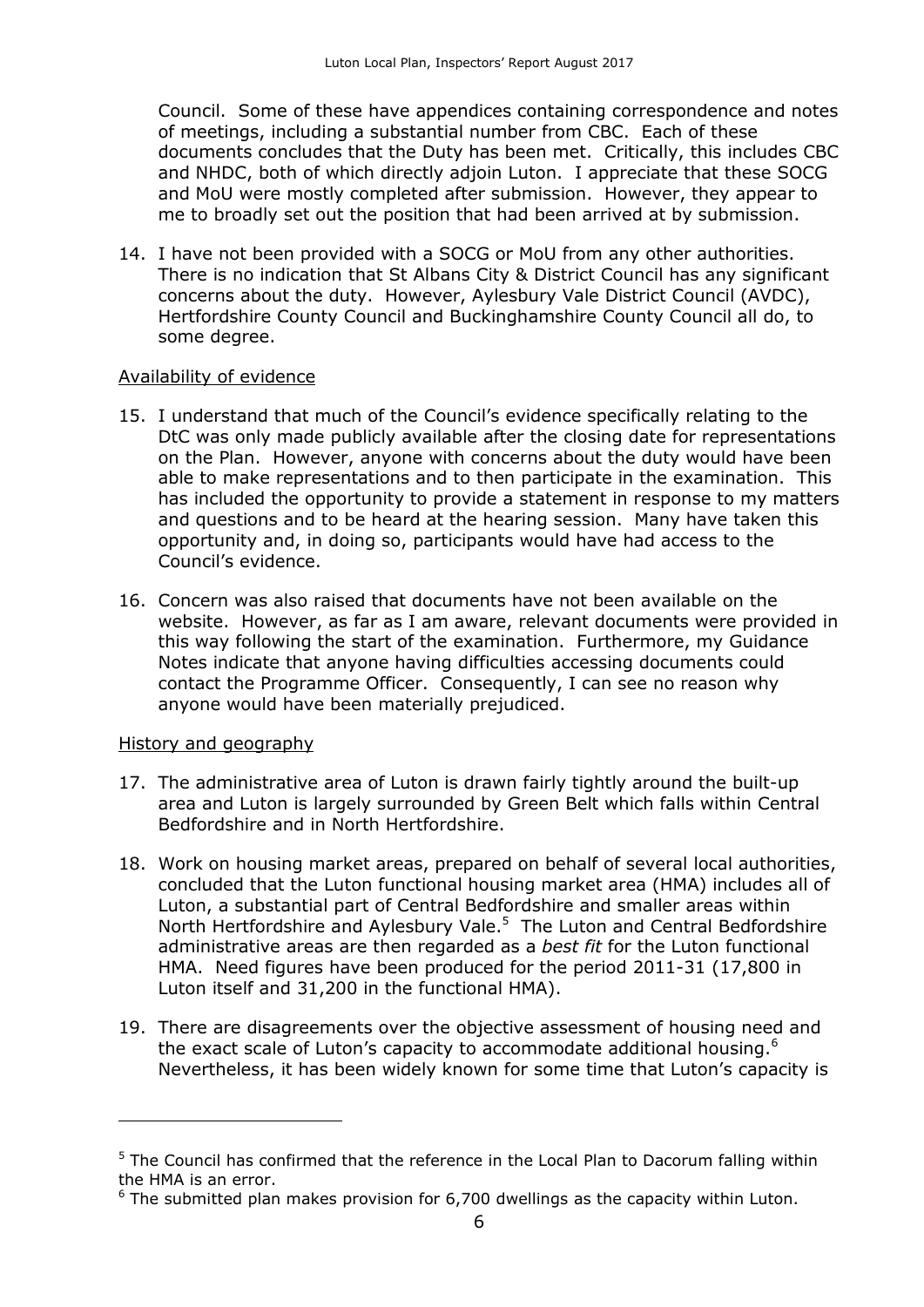constrained and that it would need to look to neighbouring authorities to help accommodate a significant proportion of its own housing need.

- 20. For some years Luton and South Bedfordshire District Council (a predecessor of CBC) worked together on the preparation of a joint core strategy. This was submitted for examination in 2011. Even at that time, meeting Luton's housing needs appears to have been an issue between the Councils with no agreement on the need for *some additional sustainable development to the*  west of Luton.<sup>7</sup> Ultimately, the joint core strategy was withdrawn.
- 21. Since then both Councils have prepared their own plans and the Central Bedfordshire Development Strategy was submitted for examination in October 2014. In February 2015 the Inspector concluded that there was insufficient evidence to demonstrate the duty had been met and that cooperation between CBC and Luton had fallen short of the required level in relation to housing and employment. In particular, there was no evidence that CBC had considered the implications of meeting the unmet housing needs of Luton in full. Consequently, an issue that should have been addressed under the duty had been deferred to later plans that CBC or others would prepare. CBC sought to bring judicial review proceedings against the Inspector's findings. However, the oral application was dismissed in June 2015 and the plan was subsequently withdrawn in late 2015.
- 22. There have also been disagreements between the two authorities on various aspects of the substantial proposed housing and mixed use development at North Houghton Regis to the north-west of Luton, which falls within Central Bedfordshire. Indeed, Luton pursued legal challenges against the planning application decisions.
- 23. The representation submitted by CBC on the Luton Plan states that the duty had not been met. However, the more recent SOCG takes the opposite view, despite the remaining disagreements on some strategic matters. This can perhaps be taken as an indication of an improving working relationship between the Councils, along with the joint Growth Options and Green Belt studies which were commissioned in 2016.
- 24. The aim of the Growth Options Study is to recommend strategic options for meeting the housing needs of the HMA, specifically including Luton's unmet needs. It was commissioned jointly by Luton, CBC, AVDC and NHDC. The Green Belt Study was jointly commissioned by Luton and CBC. The final briefs for both these studies were agreed in February 2016, shortly before the Luton Plan was submitted for examination. Consequently, any influence they may have had on the submitted Plan would, at most, have been limited.
- 25. It is against this geographic and historical backdrop that the duty should be considered.

 $\overline{a}$ 

 $7$  Inspector's findings on Central Bedfordshire Development Strategy (provided as Appendix 10 to Claydon Land Development Ltd's Matter 1 Statement)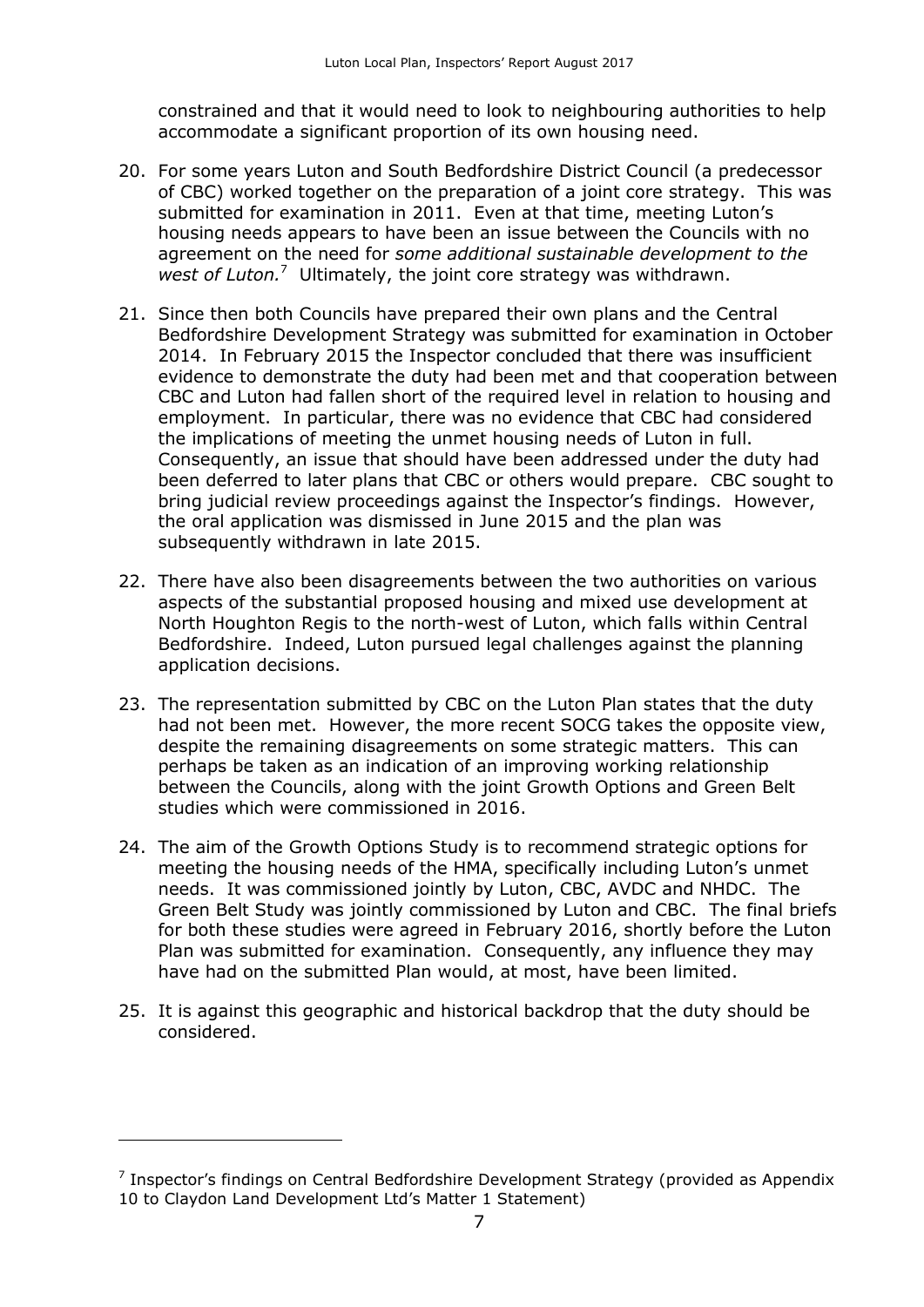#### Strategic matters

- 26. Taking into account the relevant written material and discussion at the hearing sessions, the strategic matters can be summarised as:
	- The sub-regional role of Luton for housing, employment and retail uses.
	- Housing, including the housing market area (HMA), objectively assessed need for market and affordable housing (OAN), the capacity of Luton to provide for new housing and arrangements for how and where Luton's unmet housing needs will be provided for.
	- The extent of the Green Belt and any potential review of boundaries to accommodate development, including for housing.
	- Economy the functional economic market area and the need and requirement for jobs, employment land and retail development.
	- Transport the implications of proposed development in Luton on commuting patterns and the strategic road network, including the M1 and M1 junctions, taking into account the potential accommodation of unmet needs in neighbouring authorities and committed development in Central Bedfordshire, including at North Houghton Regis. Infrastructure – principally planning for

school places.

London Luton Airport.

27. I originally identified gypsy and traveller accommodation as a potential strategic matter. However, the Plan indicates that an assessment of needs, and any further site assessment work which might follow, is to take place by means of a separate local plan.<sup>8</sup> Policy LP20 merely seeks to safeguard existing sites and sets criteria for determining planning applications. Consequently, this is not a strategic matter for this Plan.

#### Consideration to agree to prepare a joint Local Plan or to align Local Plan preparation

- 28. The Act requires that consideration should be given to the joint preparation of plans. Given the housing market relationship, the logical partner would be CBC. Indeed, this approach was originally pursued through the joint core strategy. However, since this was withdrawn, working relationships have been difficult and CBC chose to progress its own plan, the Central Bedfordshire Development Strategy, until this was withdrawn in late 2015. A new Local Plan is currently being prepared by CBC.
- 29. I cannot be certain that the question of whether a joint plan might be produced has been directly discussed in recent years. However, in the circumstances outlined above and following the demise of the joint core strategy there does not appear to have been any reasonable prospect that Luton and Central Bedfordshire would have been able to reach agreement on this. Nor can I envisage what Luton might have done to arrive at a different position. Furthermore, given the extent of the ongoing disagreements, there is no certainty that more constructive outcomes on strategic matters might

 $8$  As identified in the Local Development Scheme.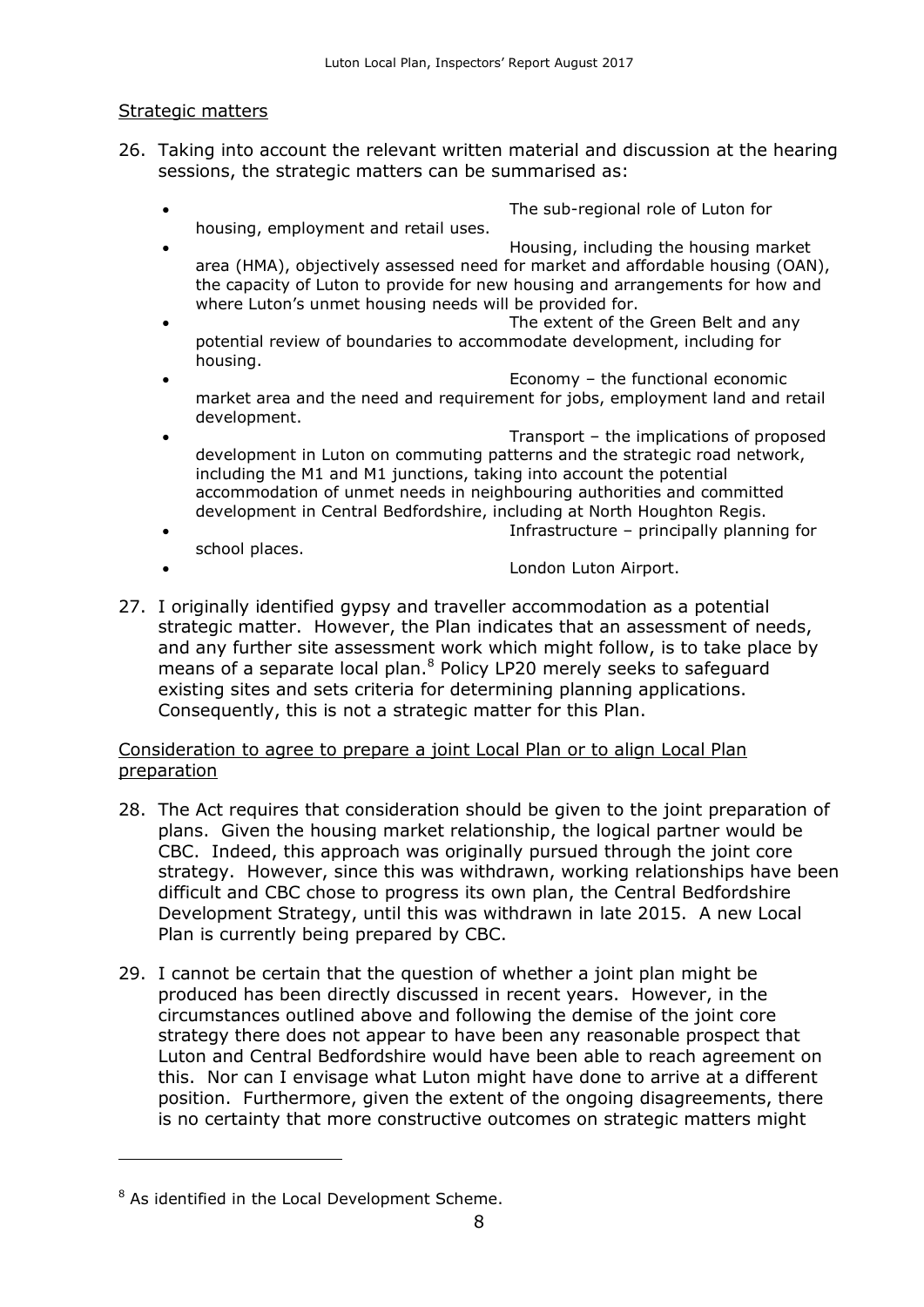have been achieved more quickly through a joint plan. The question was perhaps considered more implicitly than explicitly. Nevertheless, in the circumstances, this was understandable.

- 30. Only a small part of North Hertfordshire and Aylesbury Vale fall within the Luton HMA and both have more extensive housing market relationships with other authorities. Consequently, the prospect of preparing a joint plan with Luton would not have been a realistic option in this context.
- 31. The PPG states that one means of working together is to align Local Plans in neighbouring authorities so they are examined and adopted at broadly the same time. There has been some consideration of alignment, particularly between Luton and Central Bedfordshire, although without any agreement having been reached. Again it is unlikely that Luton could realistically have done more on this without very significantly delaying its own plan. In respect of other authorities, the complexities of the various housing market areas makes achieving alignment more difficult.
- 32. However, in circumstances where there is a disagreement between authorities about strategic housing matters, there is some logic in the authority looking to export unmet housing needs being the first to prepare a plan. This allows for the extent of the HMA, the objective assessment of housing need (OAN), the housing capacity of the core authority and the extent of unmet housing needs to be confirmed and fixed, at least at a specific point in time. Following this, neighbouring authorities will at least be aware of the overall extent of any unmet need when preparing their own plans.
- 33. The SOCG state that North Hertfordshire and Central Bedfordshire are aiming to submit their plans for examination in March 2017<sup>9</sup> and December 2017 respectively.<sup>10</sup> Aylesbury Vale has a similar timetable. So, as things stand, these plans will follow on from Luton in terms of the sequence of preparation. Consequently, there is at least some prospect they could take the Growth Options and Green Belt study outcomes into account. Accordingly, there is some degree of alignment.
- 34. The PPG states that another way to demonstrate effective cooperation, particularly if plans are not being brought forward at the same time, is the use of formal agreements between authorities. In this case various SOCG and a MoU have been agreed. The notable exception is Aylesbury Vale who have declined to complete a SOCG, largely because of their concern regarding the position on Luton's unmet housing needs.

#### Constructive, active and ongoing engagement

 $\overline{a}$ 

*Housing market area and objective assessment of need for housing (OAN)*

 $9$  The North Hertfordshire plan was submitted for examination in June 2017.

<sup>&</sup>lt;sup>10</sup> The draft CBC Local Plan was published for consultation in early July 2017.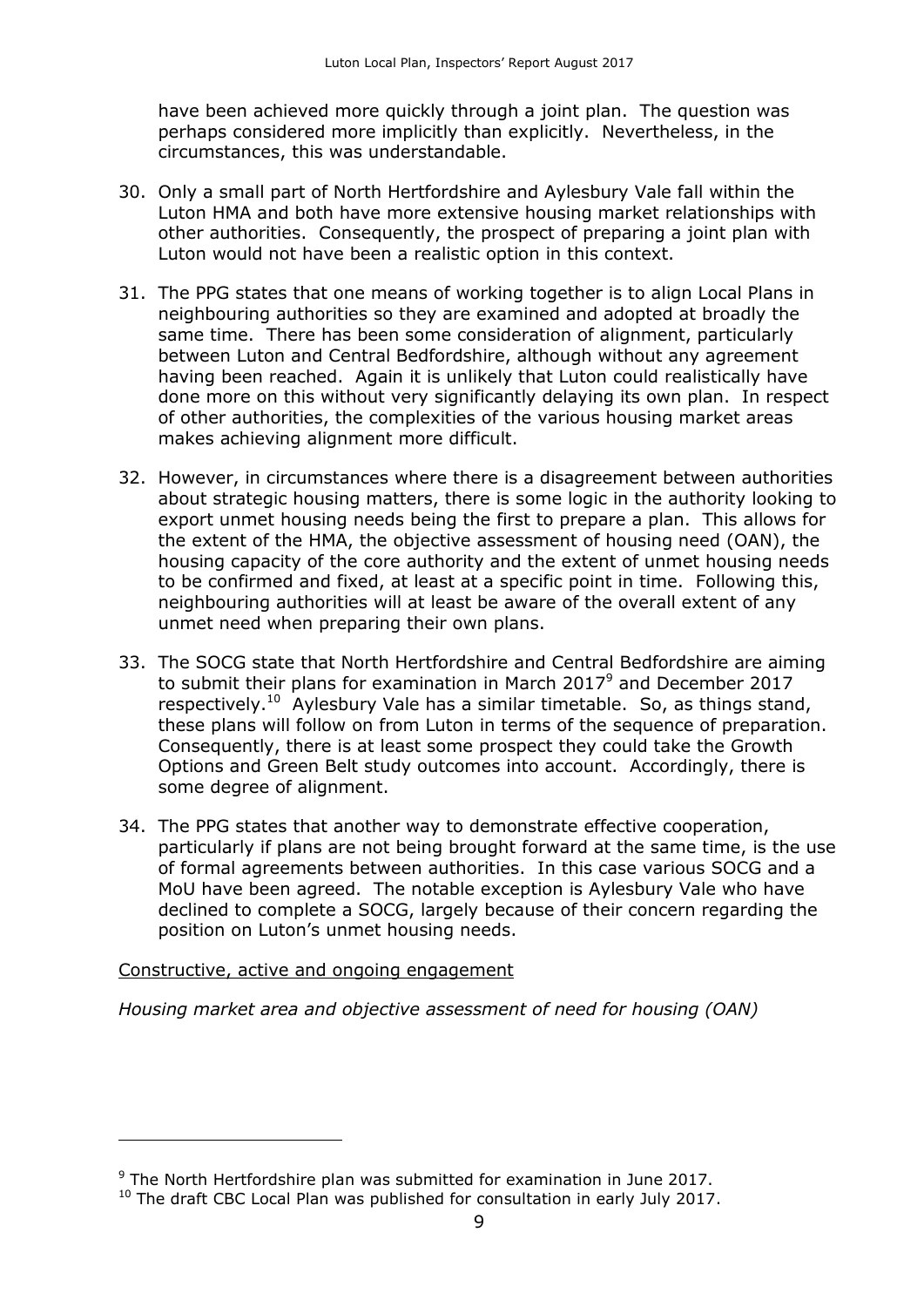- 35. Work to define housing market areas was commissioned by a partnership of 7 Councils<sup>11</sup> and advanced through consultation, feedback and a stakeholder workshop. Joint work was also commissioned by Luton and Central Bedfordshire to carry out a Strategic Housing Market Assessment (SHMA). This dates back to 2010 with a *refresh* in 2014 and an *update* in 2015.
- 36. Several neighbouring authorities<sup>12</sup> were invited to join a SHMA steering group and the update report indicates that outputs were shared and discussed through this forum. The geography of the housing market areas and the calculation of objectively assessed need appear to have been agreed by several authorities through a SOCG or MoU. $^{13}$  Critically, this includes Central Bedfordshire, a large part of which falls within the Luton HMA and North Hertfordshire which adjoins Luton. Aylesbury Vale has not entered into a SOCG or MoU, but their hearing statement indicates they consider the duty has been complied with in respect of the SHMA. The SHMA also establishes the need for affordable housing in the Luton HMA. It is clear, therefore, that there has been constructive, active and ongoing engagement on these strategic matters.

#### *The capacity of Luton to provide for new housing*

 $\overline{a}$ 

37. Central Bedfordshire consider that Luton has under-estimated the housing capacity available within its boundary. Having taken this view, they have commissioned their own separate assessment of Luton's capacity. This is not in itself an indication of a good working relationship. However, the disagreement is principally about a soundness issue. In terms of the Duty, the evidence indicates that Luton's work on housing capacity was shared and discussed at several joint meetings. Overall, the engagement here has been satisfactory, even though it has not led to agreement with CBC.

#### *How and where Luton's unmet housing needs will be provided for*

- 38. The main potential candidates for accepting Luton's unmet needs are the authorities within the Luton functional HMA, principally Central Bedfordshire and to a lesser degree North Hertfordshire and Aylesbury Vale. However, there is no firm agreement about how and where, or in what quantity, Luton's unmet needs should be provided for.
- 39. Instead, there is an agreement between the participating authorities to use the Growth Options Study to move towards a more definitive position. However, as was pointed out to me at the hearing, the study is not the end of the road. The participating neighbouring authorities will each need to consider the recommendations and then reach conclusions about accommodating Luton's unmet needs as their own plans are progressed, having regard to national policy, local constraints and the extent of their own needs.

<sup>&</sup>lt;sup>11</sup> The Councils of Central Bedfordshire, Bedford, Luton, Milton Keynes, North Hertfordshire, Stevenage and Aylesbury Vale – Housing Market Areas in Bedfordshire and surrounding areas – Report of Findings 2015

<sup>&</sup>lt;sup>12</sup> The Councils of Aylesbury Vale, Bedford, Dacorum, Milton Keynes, North Hertfordshire, St Albans and Stevenage.

<sup>&</sup>lt;sup>13</sup> The Councils of Central Bedfordshire, North Hertfordshire, Bedford, Dacorum and Stevenage.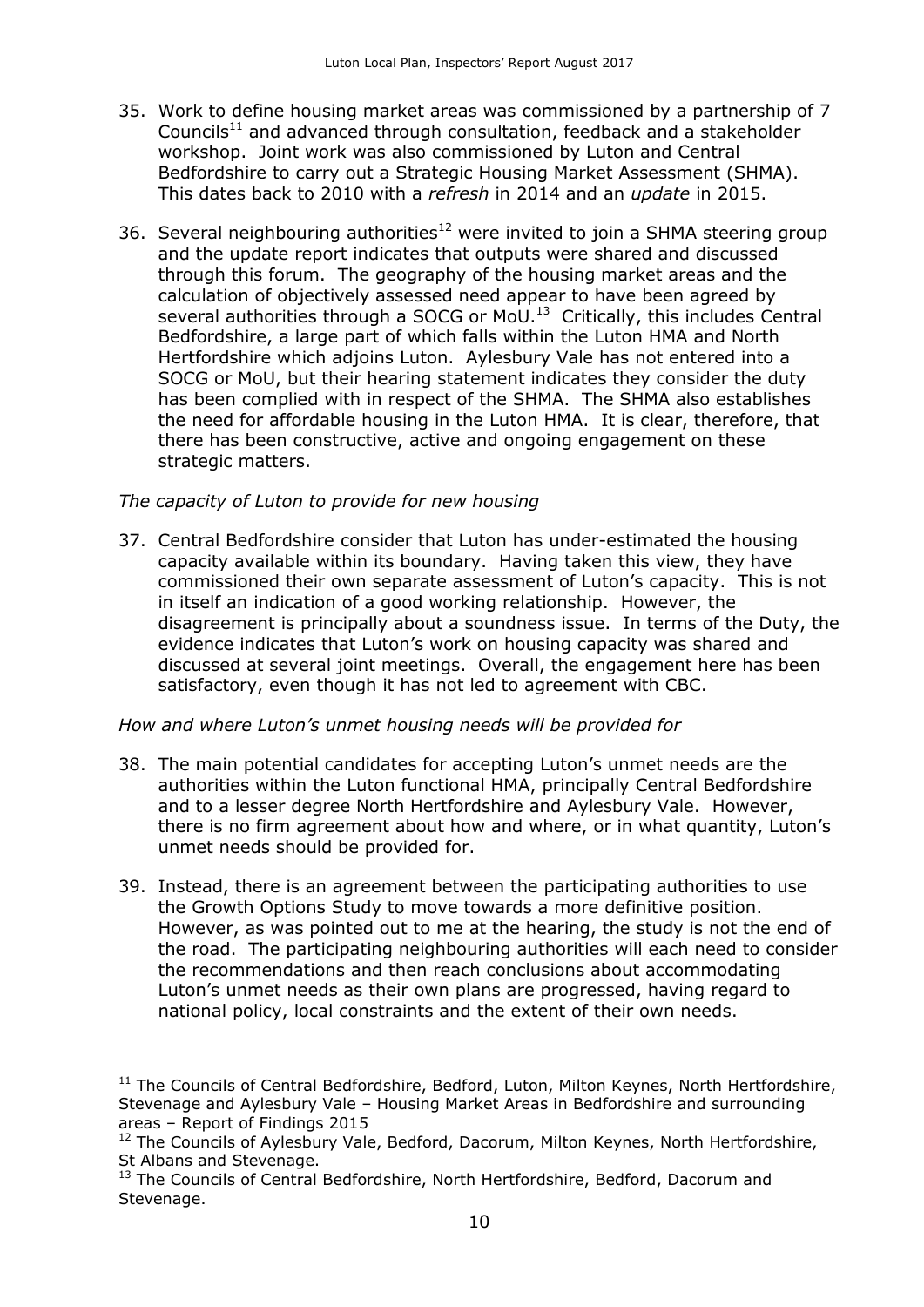Ultimately, certainty can only be achieved when neighbouring plans have been examined and adopted.

- 40. North Hertfordshire's emerging plan includes a specific allocation to help meet Luton's needs.<sup>14</sup> However, even here, the SOCG indicates that the objective of the Growth Options Study is to identify options which will then be progressed through plan preparation and/or review. Accordingly, the position in the emerging plan may not be the final word on this matter.
- 41. Beyond these authorities, the various SOCG indicate that others will only be asked to accommodate any unmet needs if they cannot be met within the HMA. As Aylesbury Vale has pointed out, it is not yet clear whether they might be asked to contribute anything, within the Luton functional HMA or outside of it.
- 42. The main concern from several representors is that more should have been done to arrive at a definitive position about how Luton's needs will be met. In this context it has been suggested that Luton should have sought a clearer answer from neighbouring authorities, even if that might not have been positive. Alternatively, some representors suggested the Plan should have been delayed until a firmer position had been arrived at, sometime after the conclusion of the Growth Options Study. An underlying concern was that, in the absence of any firm agreements and without a clear position in the Luton Plan, there could be little certainty that the issues regarding Luton's unmet needs will be satisfactorily resolved.
- 43. The question in this examination in terms of the duty is largely about the efforts that Luton has made to engage with its neighbours. As I have already noted, the inability of Luton to meet its own needs has been widely understood for some time. It was communicated in member level correspondence to CBC and NHDC in late 2012 requesting dialogue. Further member level letters to neighbouring authorities in 2013 and 2014 reiterated this point and the matter has been discussed in various meetings and workshops. Overall, it would have been very clear to neighbouring authorities that they were being asked to help provide for Luton's unmet needs.
- 44. The trail of letters between Luton and CBC during 2014 and 2015 indicates the difficulties the two parties had in making progress, including on the study.  $^{15}$ Indeed, as late as July 2015 CBC wrote to say that *"… if we eventually withdraw the Development Strategy we will need to consider how we approach potential future growth options, including the distribution of Luton's unmet need."* At that time, CBC considered formal member liaison meetings on cross-boundary meetings to be premature given the degree of uncertainty around the plan making process. In the circumstances, it seems to me that Luton took reasonable steps at both member and officer level to make progress and it is doubtful whether Luton could have done anything more to move things on at a faster pace. Indeed, the evidence indicates that Luton has taken a lead role in progressing this work. Ultimately, the Growth Options Study brief was finally agreed just before the Luton Plan was submitted.

 $14$  North Hertfordshire's preferred options plan in late 2014 includes a contribution of 1,950 dwellings towards Luton's unmet needs. The SOCG refers to 2,100.

<sup>&</sup>lt;sup>15</sup> DTC001 - various letters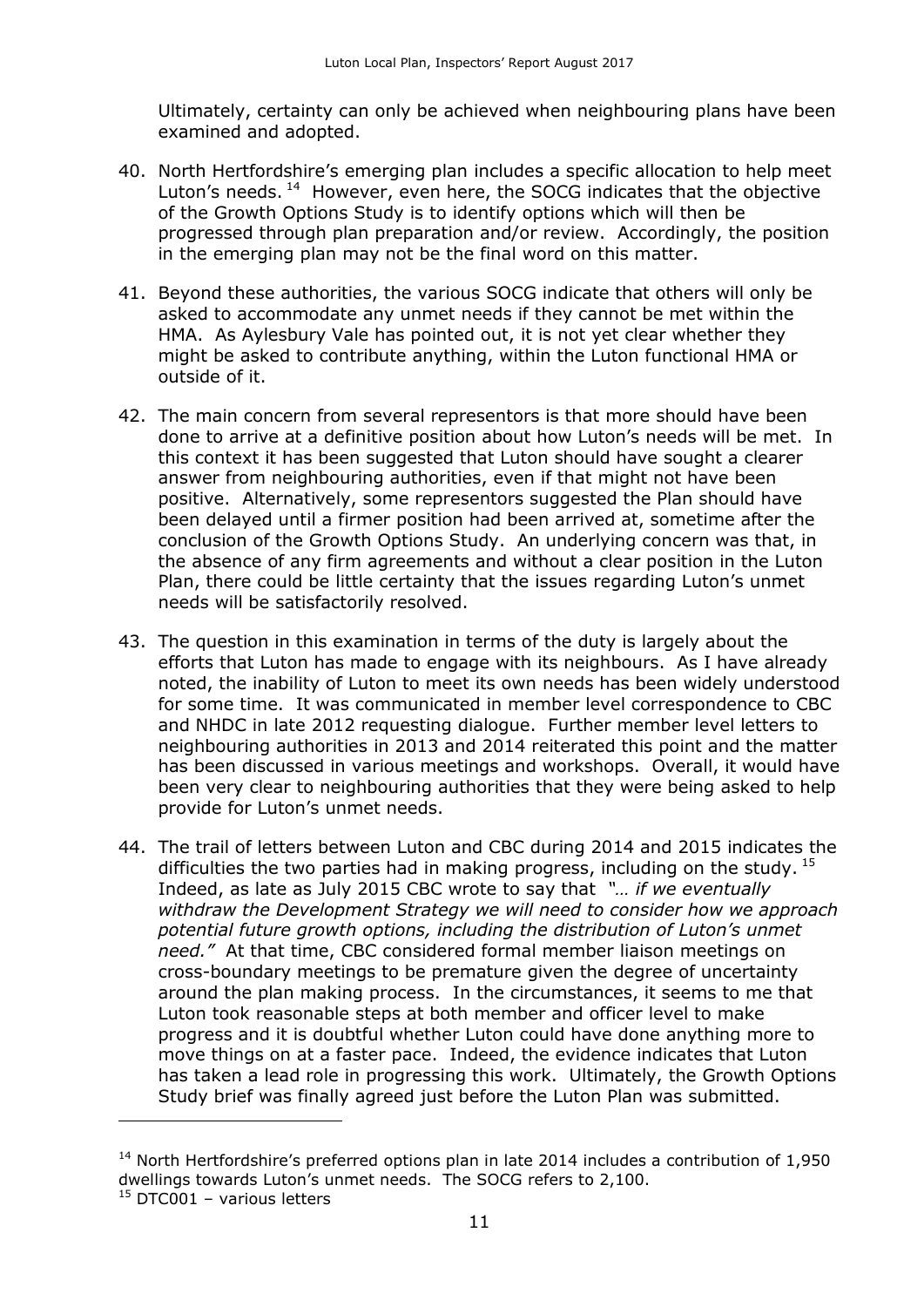- 45. So, in these circumstances, should Luton have delayed submission to allow further progress? The Inspector examining the Central Bedfordshire Development Strategy expressed considerable sympathy with the view that, at some point, a local planning authority has to move on and publish a plan. However, the concern with Central Bedfordshire's plan was that it deferred the issue of Luton's unmet needs to later plans. This same consideration does not apply here because it is not Luton which is considering how to address the unmet needs of other authorities. Indeed, as I have already noted, there is some logic in the *exporting* authority being the first to prepare a plan so that neighbouring authorities will at least be aware of the overall extent of unmet need when preparing their own plans. Furthermore, conclusions about growth options following the study may still be some way off and Luton has little control over the decision making of other authorities. Taking all of this into account, Luton's decision to submit their plan for examination before further progress had been made, including through the study, was not unreasonable and it does not indicate a failure under the duty.
- 46. In addition, the central purpose of the Growth Options Study is to inform what happens in participating neighbouring authorities rather than in this plan. The ongoing engagement over the Growth Options Study therefore now relates to the duty of neighbouring authorities to cooperate with Luton as they each prepare their own plans. Indeed, it can no longer apply to Luton's Plan because it has now been submitted for examination. The same applies to decisions about the extent to which the North Houghton Regis development within Central Bedfordshire might contribute to Luton's needs and the extent to which developments in neighbouring authorities might contribute to Luton's affordable housing needs. The evidence indicates that these issues have been discussed in broad terms between relevant parties.
- 47. In addition, there is some degree of commitment from the HMA authorities with regard to the consideration of Luton's unmet needs. North Hertfordshire District Council's emerging plan contains a specific allocation to the east of Luton and the SOCG supports a post Growth Options plan review 'as applicable'. The hearing statement from Aylesbury Vale indicates that if further joint working determines there is a need to accommodate housing need in Aylesbury Vale then the potential to do that would be considered. Central Bedfordshire has committed to meeting a proportion of Luton's unmet needs.<sup>16</sup> The SOCG with CBC acknowledges that the objective of the Growth Options Study is to identify if the housing requirements of the Luton HMA can be met sustainably within the HMA (a substantial part of which is within Central Bedfordshire) and, only if this cannot be achieved, would a request be made to other authorities to accommodate any outstanding balance. The SOCG also confirm that there is now a process and mechanism in place to reach agreement on unmet needs.
- 48. Concerns have been expressed that, without a strong statement in the Luton Plan about where the unmet needs will be provided, neighbouring authorities might evade or delay making decisions. However, target housing numbers expressed in one plan cannot compel another authority to meet them. Instead, neighbouring local plans will be judged in terms of whether they have

 $16$  CBC Matter 7 statement – para 77.4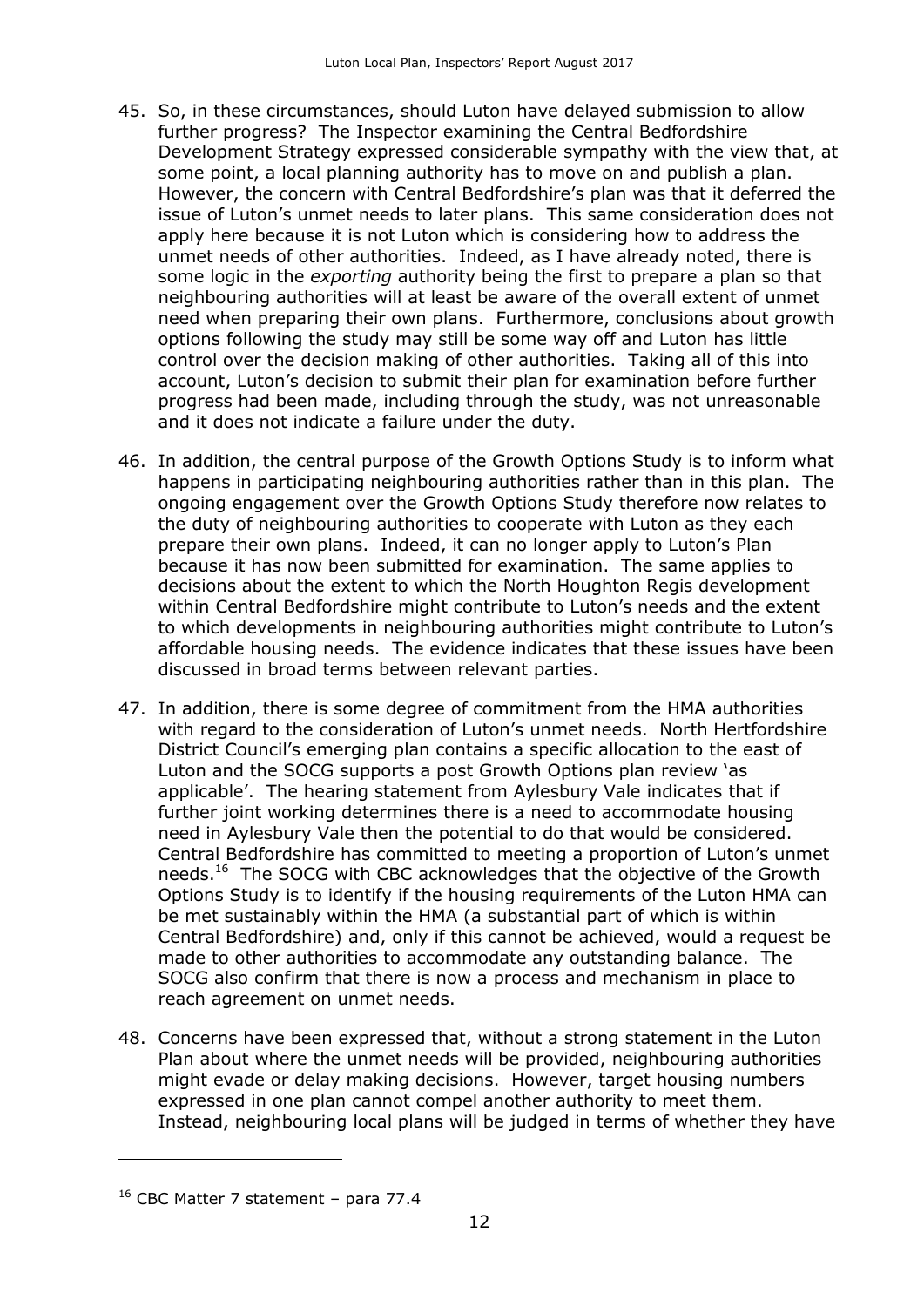met their own duty to cooperate. Indeed, the PPG advises that if an authority preparing a plan provides robust evidence of an unmet housing need, other authorities in the HMA will be required to consider the implications, including the need to review their housing policies.<sup>17</sup> Based on what has happened in recent years, it seems likely that Luton would not be backward in seeking to help ensure that this happens.

- 49. It has also been suggested that any growth options chosen outside Luton might have implications within Luton, perhaps in terms of planning for school places or mitigating traffic impacts. This might be so. However, at this stage such possibilities are uncertain and merely hypothetical.
- 50. Overall, the decision to submit the Plan before firm agreement has been reached on exported housing numbers and locations does not represent a failure in terms of the duty. In conclusion, Luton has raised the issue of unmet needs with its neighbours over a reasonable period of time and discussions have focused on how this matter could be taken forward and resolved. The engagement here has been acceptable.

#### *Green Belt*

- 51. Although the administrative boundary in Luton largely coincides with the built up area, there are several relatively small areas of Green Belt within Luton. These adjoin wider areas of Green Belt within neighbouring areas.
- 52. There is evidence here that Luton has engaged with its neighbours, including on its own first stage Green Belt study and on review methodologies. Luton has also worked with its neighbours to progress a wider Green Belt study to identify if there are any parcels of land that should be released from the Green Belt to achieve sustainable development. Ultimately, this study was jointly commissioned with CBC to be carried out to a similar timescale to the Growth Options Study. The two studies are closely bound up given Luton is largely surrounded by Green Belt. It will, therefore, primarily have implications for the preparation of the neighbouring CBC plan, rather than for Luton. I am not persuaded that Luton could have done much more to have significantly speeded up progress on this.
- 53. It is possible that preferred growth options outside Luton could have some implications within Luton, perhaps because they might logically lead to a review of one or more of the Green Belt areas within Luton. However, this cannot be known until neighbouring authorities reach firm conclusions about how to respond to Luton's unmet needs. Overall, the duty has been met on this strategic matter.

#### *Economy*

j

54. Over recent years Luton has engaged with its neighbours on its employment land requirements, including through joint member meetings. This included the 2013 Employment Land Review which sought to define the economic market area. It should also be noted that the joint SHMA includes forecasts on employment trends and jobs growth as part of the calculation of the OAN

 $17$  PPG – Duty to Cooperate - ID 9-020-20140306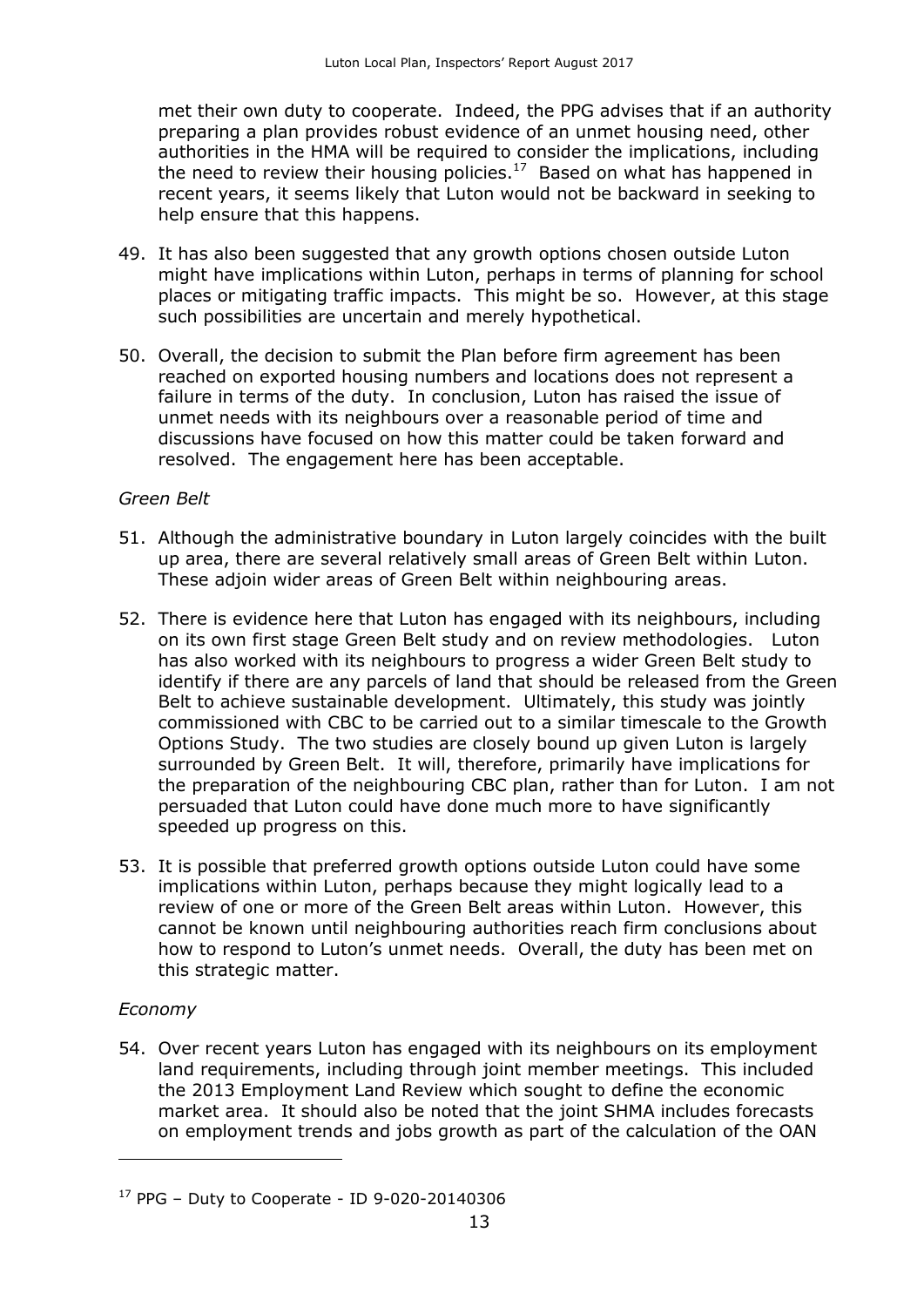for housing. More recently, Luton has discussed a joint functional economic market area study with CBC. However, this could not be agreed and both authorities are now carrying out separate work. Given the timing, this work has not informed the preparation of the Luton Plan. Overall, however, the engagement has been adequate on the economy and on retail matters.

### *Transport*

- 55. I am satisfied that Luton has worked with neighbouring authorities and with Highways England, through the sharing of evidence, including transport modelling and by means of ongoing discussions about effects and mitigation. While some issues were not fully resolved at the time the Plan was submitted, the duty has been met on this strategic matter. A SOCG indicates that Highways England also consider this to be the case.
- 56. I appreciate that Hertfordshire County Council has concerns about the level of engagement about the Luton North Bypass and the East Luton Circular Road. The former would lie mostly within Central Bedfordshire and the latter is merely a safeguarded route within the Luton Plan, although much of the potential route would lie outside Luton. However, in both cases these roads are to some degree related to potential growth options outside of Luton. As such, engagement on them is not primarily a duty to cooperate issue here. The same applies to any potential road link between the Century Park strategic allocation at London Luton Airport and development proposed within the North Hertfordshire Local Plan to the east of Luton.

#### *Other strategic matters*

57. The Council's hearing statement outlines the nature of engagement on school planning and I have not been made aware of any duty to cooperate concerns about the role of the airport. The consideration of the sub-regional role of Luton for housing, employment, retail and town centre uses is, in effect, implicit in the consideration of the various other strategic matters.

#### *Findings from other examinations*

- 58. I have been referred to several other examinations where Inspectors have concluded on the duty to cooperate. However, some caution must be applied because the circumstances in each case will inevitably be different to some degree. Consequently, I do not intend to provide an analysis against all the examples cited or to compare and contrast the various findings with Luton in detail. Nevertheless, there are some key threads which are of significance.
- 59. In some of the cases, the duty was failed principally due to problems relating to the objective assessment of housing need, including through the preparation of a SHMA.<sup>18</sup> This is not the case with Luton. Indeed, taken together, the various DtC examination findings emphasise the central importance of carrying out joint work on housing markets and OAN. Such work has been carried out in the preparation of Luton's Plan.

<sup>&</sup>lt;sup>18</sup> Coventry, Hart, Aylesbury Vale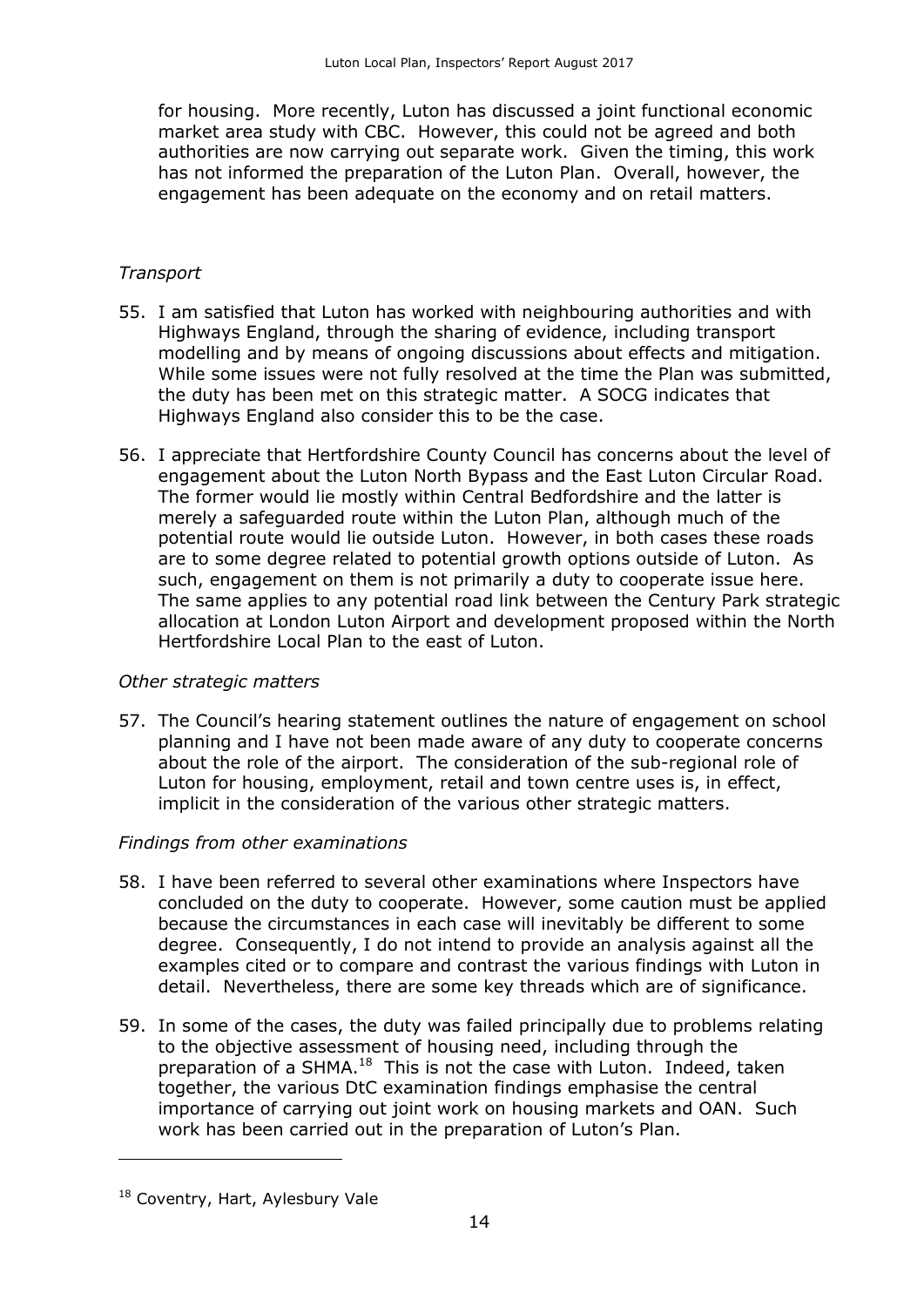- 60. In some cases the duty was failed because the authority being examined failed to give satisfactory consideration to meeting the unmet housing needs of other authorities.<sup>19</sup> Again this does not apply to Luton, because Luton is the potential exporter of unmet housing needs.
- 61. In Hart, one of the Inspector's concerns was about engagement with neighbouring authorities on meeting Hart's housing needs. However, this was largely because the Council only raised the issue and initiated discussions very late in the process just before submission. In contrast, Luton raised the issue with its neighbours well in advance.
- 62. In Coventry, the Inspector did express concerns about the mechanism for dealing with any shortfall, *should one arise*. However, the main concern was about the absence of a joint SHMA for the HMA. As noted above the steps taken by Luton to establish the OAN and deal with its unmet needs are reasonable.
- 63. However, there are examples that are more directly relevant. In the case of Birmingham, neighbouring authorities agreed to produce a study to identify broad spatial options to accommodate Birmingham's unmet needs. The Birmingham plan was submitted before this study had been completed and similar criticisms were raised as with Luton. However, the Inspector concluded, as I have done, that the steps taken by the Council prior to submission were sufficient to comply with the duty. There are inevitably some differences, for example in terms of the scale and proportion of unmet need and work on the spatial options study in Birmingham appears to have started earlier in the process than in Luton. There also appears to have been a greater commitment from Birmingham's neighbours than Luton's to review their plans if necessary to help accommodate unmet need. However, in overall terms, the situation is sufficiently similar to provide a positive parallel.
- 64. In addition, Crawley's plan was found to have met the duty despite failing to secure in full the future provision of its unmet needs. This was because there was no compelling evidence that this failure resulted from the Council not promoting its case with sufficient vigour. The same applies with Luton.
- 65. Overall, I can see nothing in these various findings that would lead me to a different overall conclusion on the duty.

#### Conclusions on the duty to cooperate

- 66. The Council has submitted a large amount of evidence that illustrates the extent and nature of engagement over the full range of strategic matters. Significantly, Central Bedfordshire and North Hertfordshire have both agreed that Luton has met the duty.
- 67. It may be the case that Luton could have done more to engage with its neighbours and that some questions might have been asked earlier and more explicitly. However, that will probably be true in the preparation of most plans. In this case, there were considerable difficulties to overcome in terms of cooperation, particularly with Central Bedfordshire, and it is reasonable to

<sup>&</sup>lt;sup>19</sup> Mid-Sussex, Aylesbury Vale, Central Bedfordshire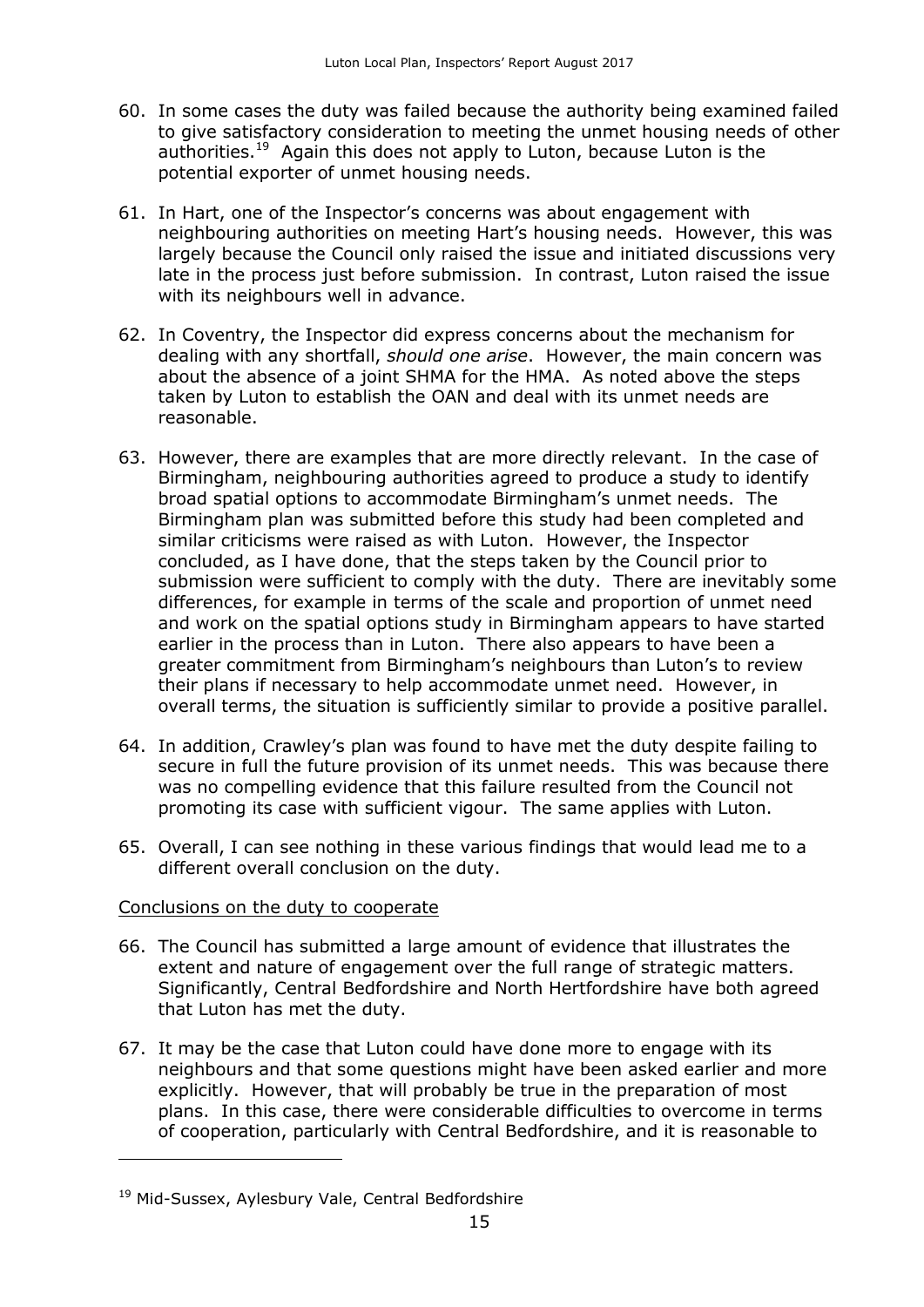consider the duty with regard to what is realistic and achievable. In this context, significant progress has been now made on joint working, particularly in relation to the SHMA and the actions taken by Luton across the range of strategic matters have been acceptable, reasonable and sufficient. For the reasons outlined above, the legal duty to cooperate has been met.

## **Issue 2 – Have the relevant legal requirements been met including in relation to the Local Development Scheme (LDS), consultation, the Habitats Regulations and sustainability appraisal?**

#### Local Development Scheme

68. The Local Plan conforms to the subject matter and geographic area set out in the LDS of 2015. It is a full Local Plan with the exception of matters that are to be covered in a separate Gypsy and Traveller Local Plan. It was submitted for examination only one month later than the date specified in the LDS. It has, therefore, been prepared broadly in line with the specified timetable. The plan period is from 2011 to 2031. This complies with the Framework which seeks an appropriate timescale to take account of longer term requirements.

#### Consultation

69. The Council has confirmed that consultation was carried out in accordance with the Statement of Community Involvement and the relevant regulations, as evidenced in the Statement of Consultation.

#### Habitats Regulations

70. The SA states that the nearest relevant biodiversity site is about 7 miles to the south-west of Luton and that the Local Plan is unlikely to have a significant effect on it. This is a reasonable conclusion and Natural England has not raised any concerns. Consequently, no further assessment work is necessary.

#### Sustainability Appraisal

- 71. The Council has carried out an adequate SA of the Plan and reasonable alternatives have been considered to a sufficient degree. There have been some criticisms of the SA, including the alternatives considered, and I will address some of these throughout the report. However, the Planning Practice Guidance (PPG) states that a sustainability appraisal does not need to be done in any more detail, or using more resources, than is considered to be appropriate for the content and level of detail in the plan. The SA here conforms to that guidance.
- 72. The SA identifies that some strategic objectives relating to development are incompatible or potentially incompatible with the protection of air, soil and water resources. This issue is then analysed in more detail in relation to specific policies. The SA recommends that, principally in relation to air pollution from traffic, the Plan should introduce sustainable transport measures. This has been achieved, including through Policies LP31 and LP32, the attempt to maximise housing capacity and the aim of meeting local job needs within Luton. Issues relating to air pollution have been adequately considered.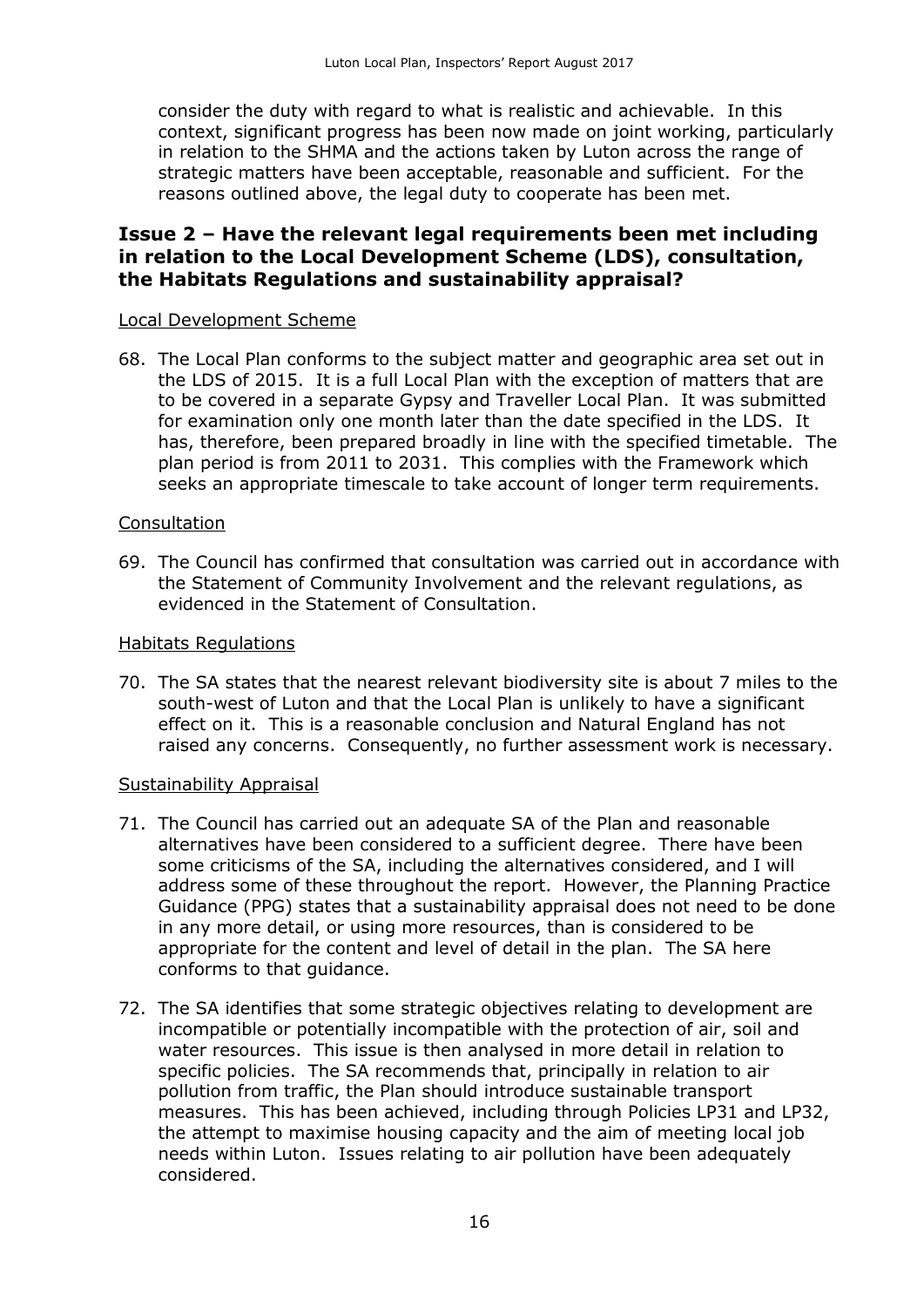### Conclusion on legal compliance

73. The plan complies with the relevant legal requirements in the 2004 Act and the Regulations, except where indicated below in the report.

## **Issue 3 – Does the Plan appropriately define the sub-regional role of Luton? Is the overall balance between providing for development needs within and outside of Luton justified?**

- 74. In broad terms this is a plan which is seeks to provide for Luton's employment and retail needs within the borough but which, due to capacity constraints, does not seek to meet all of the assessed need for housing. The question here is whether that balance is correct. I will explore this further in the relevant sections of this report. However, in principle it is reasonable that Luton should plan to meet its own employment and retail needs within and on the edge of the existing urban area in sustainable and accessible locations, including within the town centre and other centres, at London Luton Airport and on the other strategic allocations. This approach reflects Luton's historic and current sub-regional role in providing jobs and services. This is adequately articulated and reflected in the Plan, including in the vision and strategic objectives.<sup>20</sup>
- 75. The SA does not assess a specific single strategic option for the Plan to deliver more housing and less employment. However, this assessment is implicit in the various strategic alternatives which were considered, including those which considered options for higher or lower urban capacities for housing, for differing amounts of employment development, about the release of employment sites for residential use and the use of the strategic allocations. Overall, the SA has appraised reasonable strategic alternatives.

## **Issue 4 – Is the Plan informed by a soundly based objective assessment of housing need (OAN)?**

- 76. The OAN for housing in the plan area has been established through the Strategic Housing Market Assessment (SHMA) Update of Summer 2015 which followed the Refresh of 2014. Unless specified, references to the SHMA are collectively to these documents.
- 77. The Plan states that there is a need for 17,800 net additional dwellings over the plan period to support the population growth of Luton Borough (ie the LPA area) and 31,200 in the wider Luton Housing Market Area, which is also described as the 'functional' HMA. This latter area includes all of the administrative area of Luton, plus a significant part of Central Bedfordshire and much smaller areas within Aylesbury Vale and North Hertfordshire.
- 78. In order to arrive at an OAN for the administrative area of Luton, the SHMA firstly considered the figure for the combined whole local authority areas of Luton and Central Bedfordshire. This is described as a 'best fit' for the Luton HMA. This was then disaggregated down into figures for the Luton HMA and the administrative area of Luton which is covered by this plan.

 $20$  Subject to two recommended changes set out in the report.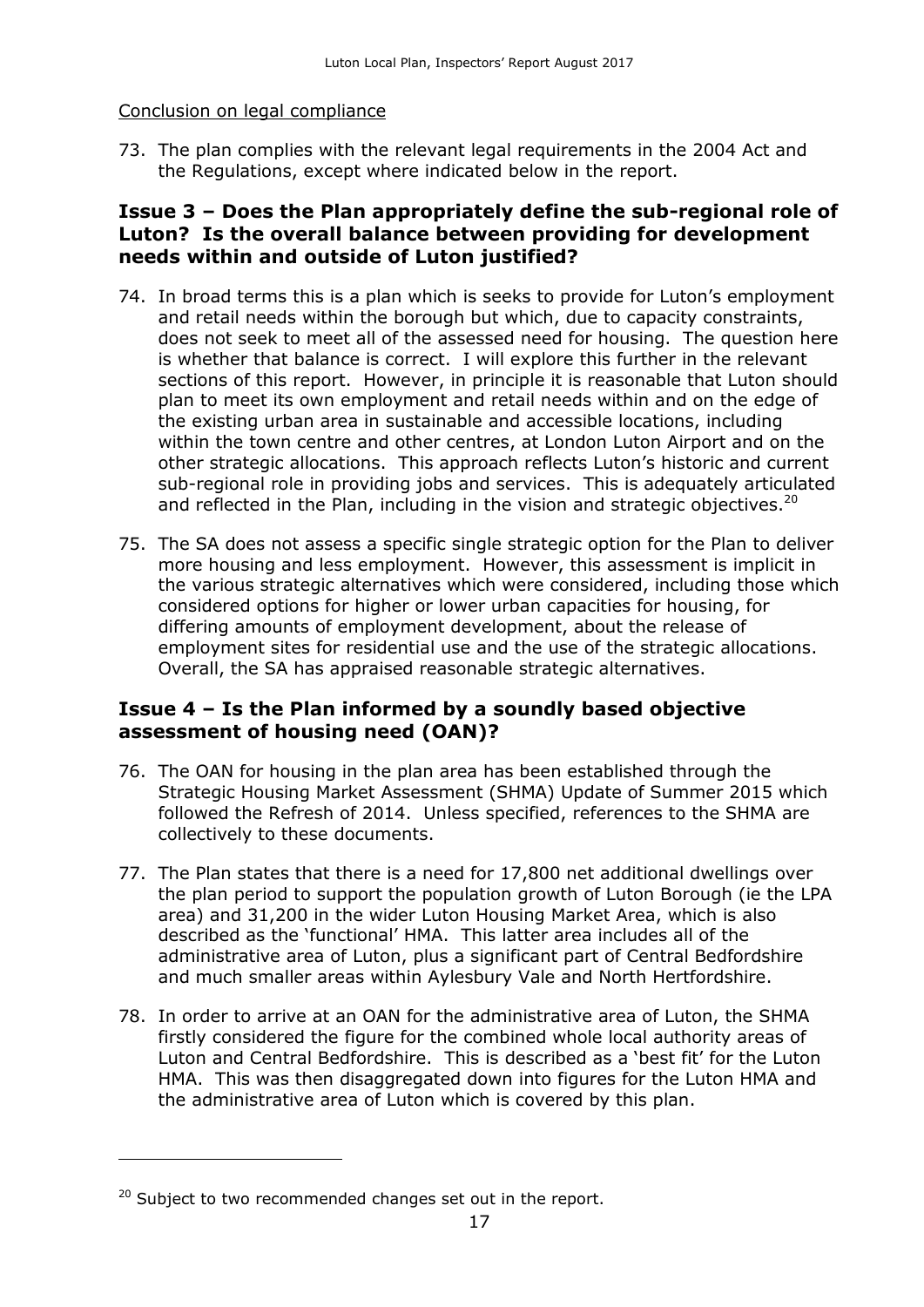#### Housing market area

- 79. The SHMA explains that the extent of the functional Luton HMA is based on migration, travel to work, house moves and house price data. Beyond the administrative area of Luton, this primarily includes the adjoining urban areas of Dunstable and Houghton Regis which have strong functional links with Luton. The overall extent of this HMA is justified.
- 80. It is inevitable that the boundaries between housing market areas will rarely conform precisely to local authority administrative boundaries. However, given that plan making is carried out on the basis of administrative boundaries, it is pragmatic and sensible to look for a 'best fit' HMA which conforms to them, where this can reasonably be achieved. In this case the degree of containment is sufficient to justify the 'best fit' approach taken here. There is nothing in the SHMA to suggest that there is any significantly better 'best fit' or that it would be clearly preferable, at this stage, to establish a much wider HMA, for example on a sub-regional basis, including Milton Keynes. The Inspector examining the Central Bedfordshire Development Strategy in 2015 also concluded that the approach taken in defining the appropriate HMA accorded with the PPG's advice on this.
- 81. Judgements about the precise boundaries of HMAs may not always be clear cut. Nevertheless, the broad boundaries appear to have been reasonably defined. However, decisions regarding the definition of the precise Luton HMA boundary within Central Bedfordshire are a matter for that authority as it prepares its own Local Plan. Similarly, it will be for CBC to consider whether any potential housing development sites located outside the HMA boundary might, or might not, contribute to meeting defined needs within it.
- 82. Some changes to the Plan are necessary to achieve clarity and effectiveness and to correct errors. Firstly, it should be made clear that none of Dacorum Borough lies within the Luton HMA. Secondly, the Plan should be clearer about the Luton (functional) and the 'best fit' HMAs and thirdly, to help achieve this, a diagram should be included to show the HMA, with a footnote to indicate that the boundaries are not intended to be precise. **(MM1, MM9, MM10, MM26)**

#### Starting point to establish housing need

83. The SHMA uses the 2012-based household projections published by the government<sup>21</sup> as the starting point to establish housing need. These were the most up to date projections while the Plan was still being prepared. They establish a baseline need of 53,336 households for the 'best fit' HMA over the plan period. This is a reasonable starting point for establishing the OAN.

#### Migration assumptions

j

84. The PPG advises that, although the government projections are statistically robust, plan-makers may consider sensitivity testing based on locally specific assumptions. The 2012-based DCLG projections are primarily informed by migration trends over the five year period between 2007 and 2012. However,

 $21$  Department for Communities and Local Government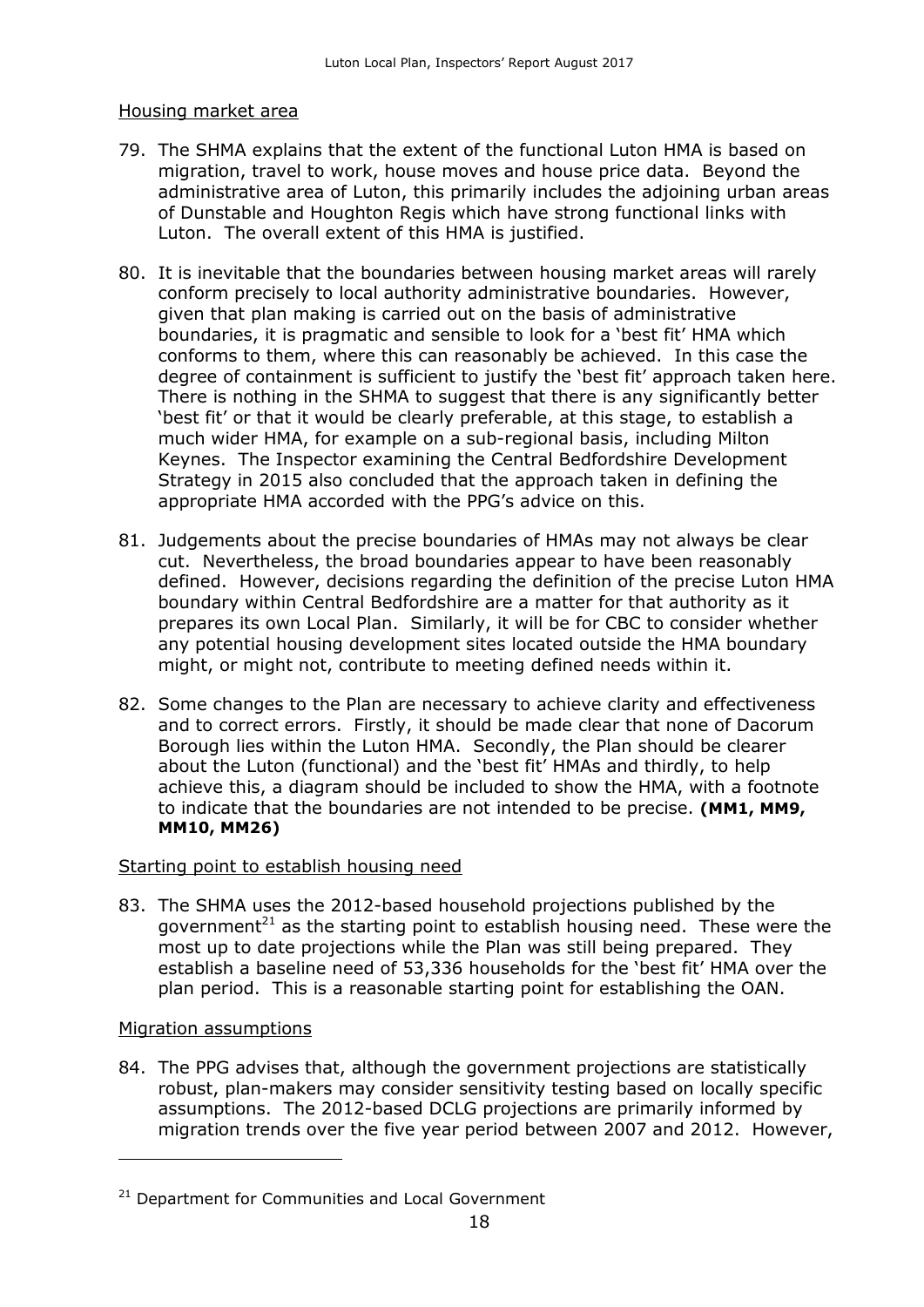the SHMA prefers the use of a 10 year migration trend (based on the period 2001-2011). This has resulted in a significant downward adjustment of the OAN figure from 53,336 to 41,345 households.

- 85. There is no certainty about which trends will most accurately forecast what will happen in the future. However, where net migration can show significant variations over time, it is not unreasonable to use a longer term trend. This avoids making a long term forecast primarily on the basis of what has happened over only a limited number of years, which may not be representative of what will happen over a plan lifetime. In this case the SHMA shows that there have been significant variations in annual *recorded* migration<sup>22</sup> from 2001 to more recent years, in both Central Bedfordshire and Luton.
- 86. However, the Council is concerned that there are significant problems in extrapolating future trends from *recorded* past migration and population figures. In broad terms the Council considers that the 2001 Census significantly under-counted the population of Luton and that consequently, the rise in population between 2001 and 2011 was significantly less than a direct comparison of both Census figures would indicate. Given that natural change resulting from births and deaths over this period can be readily accounted for, the Council has concluded that the actual levels of net in-migration between 2001 and 2011 are likely to have been significantly less than a straight comparison of the enumerated Census populations in 2001 and 2011 might suggest. This has relevance even if 5 year migration trends were to be used, because the 2012-based household projections are based, in part, on migration assumptions which date back to before 2011.
- 87. There has been some debate about whether the Council's analysis on this is robust. However, I consider there are reasonable grounds to question the migration assumptions which have informed the official projections. In the first place the SHMA explains that the 2001 Census only achieved an 86.3% response rate. This means that around 1 in 7 households did not respond. This is a very significant under-enumeration. Following from this, the Council has concluded, based on various other available data sources, including interviews with a sample of 1,600 households in 2004-5, that the population of Luton in 2001 was likely to have been significantly higher than is indicated by the 2001 Census and the official mid-year estimate.<sup>23</sup>
- 88. I understand that the Office for National Statistics (ONS) adjusted the Census data to fill in the evidential gap caused by the under-enumeration. However, I accept the Council's concern, including as expressed at the hearing session, that the use of 'donor' households who had actually completed the Census may not have been representative of the missing households, especially in terms of household size. In particular, the concern is that larger households in the Asian community are likely to have been under-recorded. This potential data error does not appear to have been corrected through the Unattributable Population Change adjustment applied by the ONS.

 $\overline{a}$ 

<sup>&</sup>lt;sup>22</sup> Based on ONS mid-year estimates

<sup>&</sup>lt;sup>23</sup> SHMA and Document ED036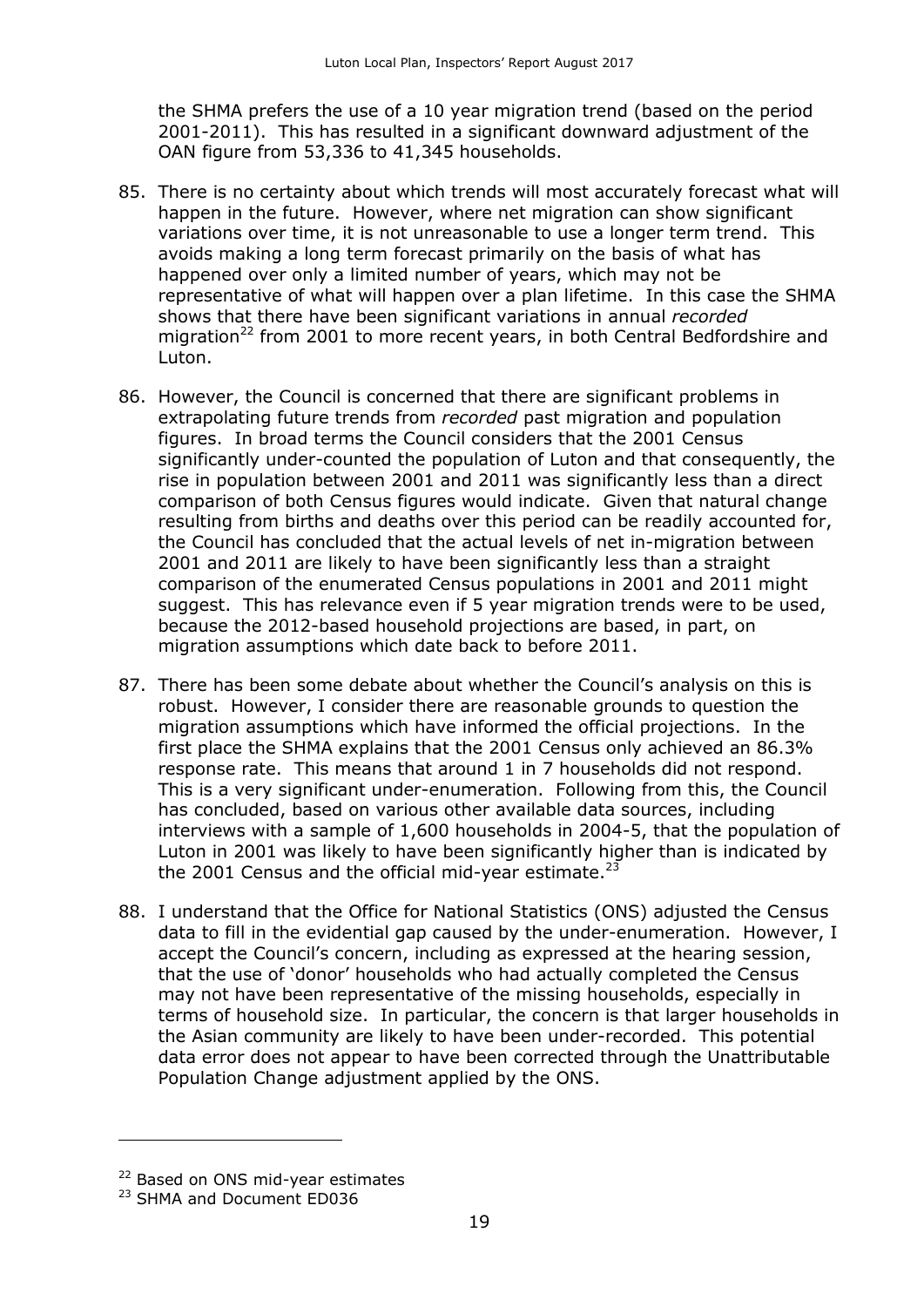89. The Council's evidence and analysis on this rather key point could have been set out with much greater clarity and with more transparency. However, there is sufficient evidence to justify approaching the DCLG household projections with some degree of caution and the Council's downward adjustment to the official household projections falls within the bounds of what might reasonably be justified. Nevertheless, the issue is not clear cut. I will return to this later.

#### Further adjustments to the projections

- 90. The Council then applied a number of further adjustments. Firstly, taking into account vacancies and second homes, the figure of 41,345 households has been translated into a need for 42,883 dwellings. This was then adjusted upwards by an allowance of 1,053 dwellings to allow for the effects of suppressed household formation taking into account concealed families and homeless households who may not be included within the household projections.
- 91. A further increase of 3,301 dwellings was then applied to help ensure a balance between jobs and workers. This is based on a reasonable analysis of forecasts and plans for job growth, in and out-commuting to work and the number of people likely to hold more than one job. An adjustment of this nature is in line with the PPG which seeks to avoid a position where the labour force supply is less than the projected job growth, potentially resulting in unsustainable commuting patterns and a reduction in the resilience of local businesses.
- 92. These two adjustments lead to an OAN figure of 47,237 dwellings. Inevitably, there are different ways of establishing the exact level of such uplifts, but as with many assumptions regarding future trends, it is, to a large degree, a matter of applying judgement informed by available evidence. I consider the Council has done that here and the scale of the various adjustments and the justification for them is reasonable.
- 93. The Council has also concluded that that an analysis of 'market signals' justifies an uplift to the OAN of around 10% to the demographic based projection of 42,883 dwellings. The PPG does not set out any specific formula or methodology to quantify the level of any such uplift. Consequently, this too is a matter of judgement based on a consideration of the signals. Overall, I tend to agree that the evidence presented in the SHMA indicates a degree of housing market pressure that justifies an uplift of this scale.
- 94. The Council has reduced this potential uplift to 3,175 because an adjustment has already been applied to allow for suppressed household formation rates. This is a reasonable approach and taken together these two potential uplifts (market signals and suppressed household formation rates) are reasonably related to the scale of improvement in affordability needed, as identified in the SHMA.
- 95. However, as the suggested uplift of 3,175 is less than that to balance jobs and workers (3,301), it has not been applied separately in addition to it. This is a reasonable approach given that any uplift to take into account sufficient housing for workers would also be likely to have a positive effect on market signals, including in terms of affordability. The same applies to the uplift in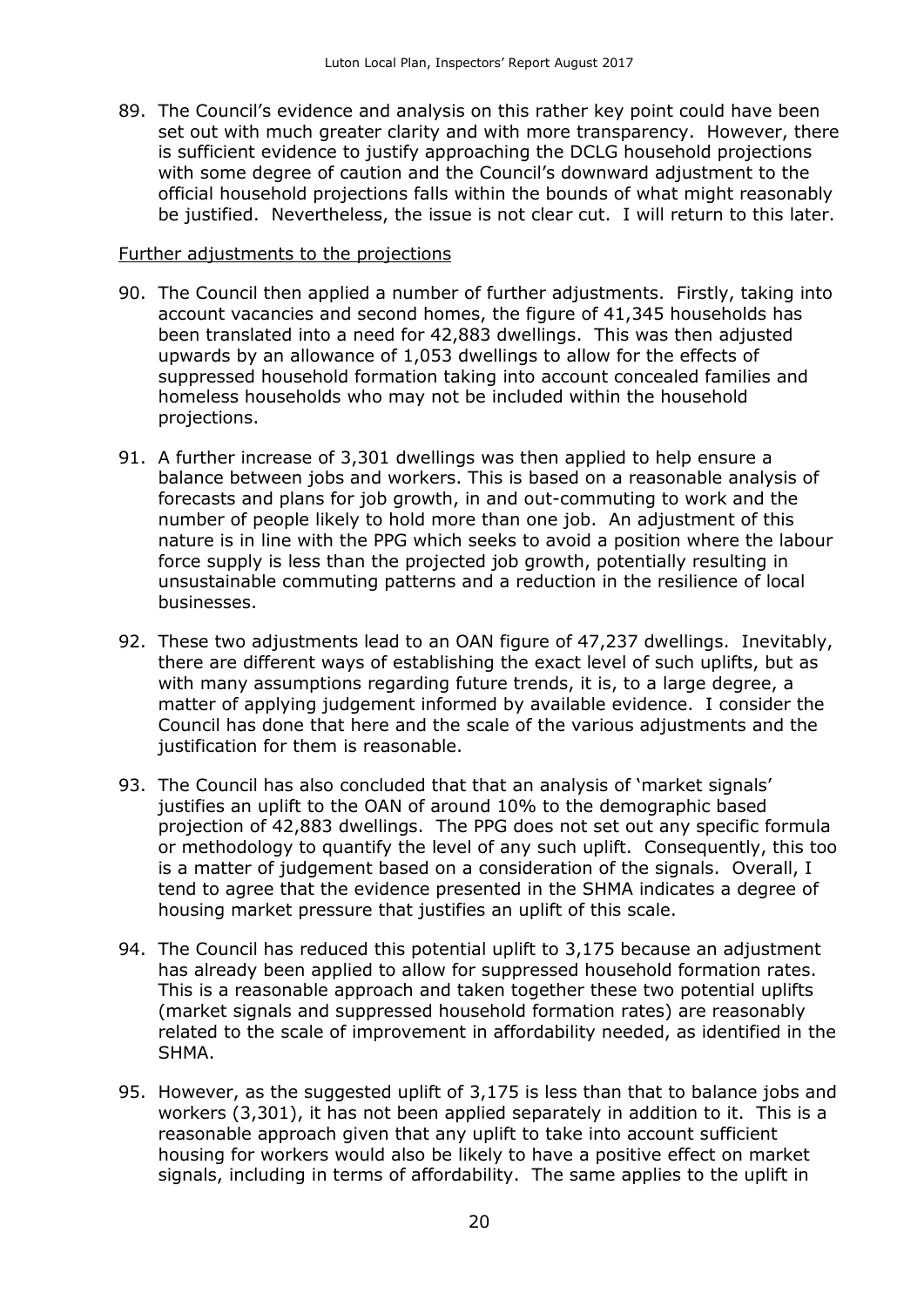relation to suppressed household formation rates. This results in an OAN figure of 47,237 dwellings for the combined authority 'best fit' HMA.

#### OAN for the Luton functional HMA and for Luton

96. The OAN of 47,237 for the 'best fit' HMA has then been disaggregated down into an OAN of 31,200 for the Luton functional HMA and, more specifically, 17,800 for Luton. The approach taken in the SHMA to arrive at these figures appears reasonable. However, a relatively small adjustment is needed to the 31,200 figure as set out below.

#### Conclusions on OAN

- 97. I noted above that I would return to the migration issue. I have already concluded that the significant downward adjustment could arguably fall within the bounds of what might reasonably be justified. However, there are significant difficulties here in trying to accurately forecast what future migration trends might be, especially given the uncertainties about past trends. Furthermore, there are several factors which could indicate that the OAN figure might be different and potentially higher.
- 98. Firstly, the 2014-based household projections were released by DCLG in July 2016 after the Plan was submitted for examination. These indicate household growth of 59,801 over the plan period in the 'best fit' HMA.<sup>24</sup> This is some 6,500 households higher than is suggested by the 2012-based projections. While, I recognise that the Council considers these more recent projections are still affected by 'data quality issues', it is nevertheless a potentially significant increase.
- 99. Secondly, the Council's concerns about data accuracy in relation to migration assumptions date back to the 2001 Census, an event which took place some 16 years ago. The Council has confirmed that the 2011 Census estimate of population is more robust. Consequently, as time passes, issues relating to the accuracy of the 2001 Census will diminish in importance, even if projections are based on a 10 year period, rather than a 5 year one. Furthermore, the migration trends used by the Council to establish the OAN are based on the period 2001-2011 which now ended some 6 years ago.
- 100.Thirdly, it was put to me by some representors that there are likely to be migration pressures from London which have not been taken into account. This, it was suggested, is due to the demographic assumptions which informed the London Plan, the possibility that some London boroughs may not achieve the housing requirements in that Plan, housing affordability in London and the proximity of Luton to London in terms of transport links. However, at the time of the examination, there had been no request from the Greater London Authority for Luton or Central Bedfordshire to accommodate any unmet needs from London. Nor is there any robust assessment or quantification before me of any such need or anything to indicate how it might be distributed between

<sup>&</sup>lt;sup>24</sup> Document ED036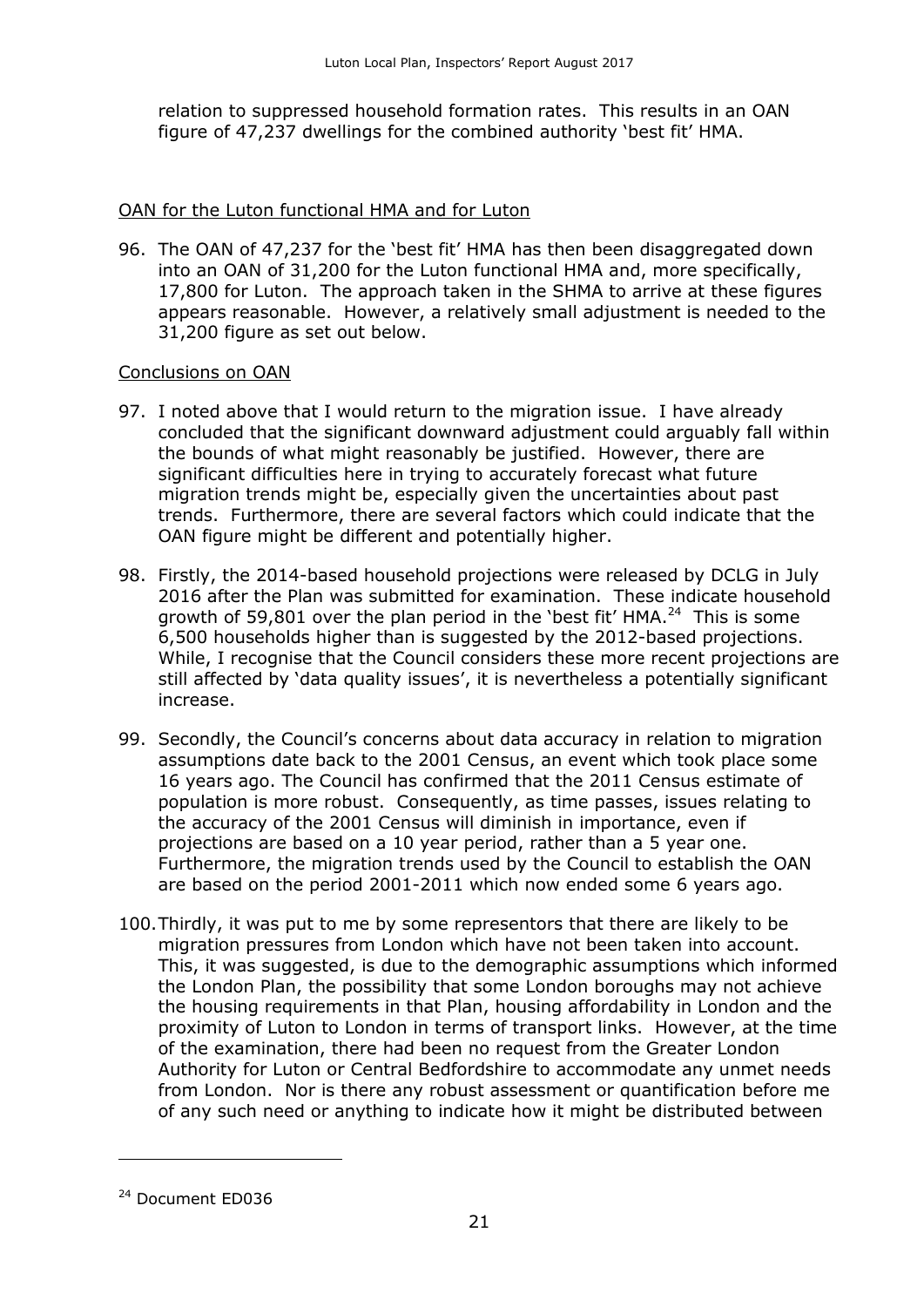authorities. Nor, at this stage, is there any firm evidence about the local effects that leaving the European Union might have on migration.

- 101.Nevertheless, all these factors could potentially have some effect on the OAN figure for the 'best fit' and functional HMAs. However, I am not persuaded that this means that the OAN figures in the Plan should be regarded as unsound at this stage, or that the Plan should be suspended to allow them to be re-considered, re-worked, consulted upon and examined. I reach this conclusion for a number of reasons.
- 102.Firstly, a local plan inevitably takes some years to prepare and at some stage the evidence must become fixed if conclusions are to be reached and plans adopted. Indeed, the PPG accepts that although, where possible, local needs assessments should be informed by the latest available information, this does not automatically mean that housing assessments are rendered outdated every time new projections are issued. It is also worth noting that the Inspector examining the Central Bedfordshire Development Strategy expressed sympathy with views that 'at some point, a local planning authority has to climb off the carousel of ever updated demographic data and publish a plan.'
- 103.Secondly, any reconsideration of the OAN would have the potential to add significant delay to the examination. However, in this case, there are compelling reasons that justify adopting the Plan without delay. In particular, it is important that Luton's unmet housing needs are quantified now. This is so neighbouring authorities can make informed judgements about the contribution they might offer towards meeting those needs. A substantial delay at this point would be likely to lead to a more difficult overlap with the preparation of neighbouring plans, particularly in Central Bedfordshire, and further unhelpful uncertainty. Following the difficult history between Luton and Central Bedfordshire on this matter, relationships now seem to have improved. In this context, it is important that the momentum and progress on plan-making in Luton and in neighbouring authorities is maintained so that much-needed housing can be planned for and provided.
- 104.Thirdly, the current Luton Local Plan was adopted over 10 years ago in 2006 and it only covered the period to 2011. It is, therefore, important that a plan is put in place as soon as possible which brings forward a supply of land for housing and for other uses, along with up-to-date development management policies. This will provide a more robust basis for making developmentmanagement decisions as well as providing greater certainty for developers, local people and other parties, including those who make decisions on infrastructure.
- 105.Fourthly, if an updated SHMA were to lead to a different, and potentially higher, OAN, the effects would largely influence planning decisions about housing numbers outside Luton, particularly in neighbouring Central Bedfordshire. This is because, on any realistic assessment, the housing capacity of Luton is significantly lower than the OAN and because, both geographically and functionally, Central Bedfordshire is clearly the most obvious candidate to accommodate a significant proportion of that unmet need. In this context the SOCG with CBC confirms that a new joint SHMA will inform the new Central Bedfordshire Local Plan. This will cover the period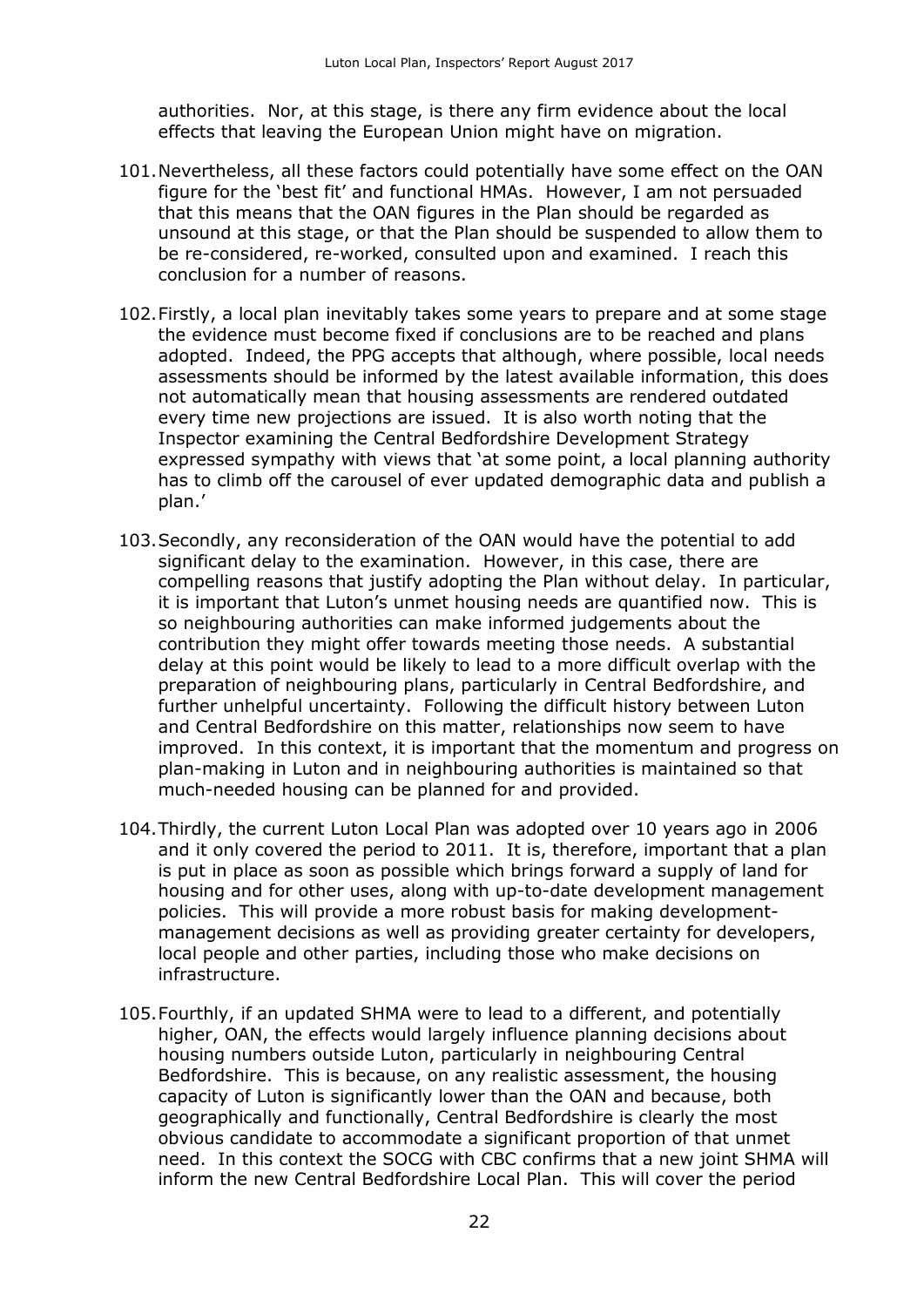2015 to 2035. Consequently, the OAN for the HMA is likely to be revisited in the near future. The two Councils have agreed that any changes to the OAN for Luton itself would need to be considered in the next Luton Local Plan.

- 106.For these reasons, although there are uncertainties about the OAN figure, particularly in relation to the assumptions regarding migration, I am not persuaded that it would be justified to significantly delay this plan by putting it into suspension to allow the figures to be re-assessed. Finally, it should be noted that the PPG advises that establishing the future need for housing is not an exact science and that no single approach will provide a definitive answer. That is the case here.
- 107.However, the uncertainties are significant enough to require a re-consideration in an early review of the Plan, when the effect of data concerns about the 2001 Census may be further diminished. This commitment should be set out in a policy which specifically refers to a re-assessment of migration trends and projections. **(MM56)** This aligns with the approach on plan reviews set out in the PPG and in Examining Local Plans Procedural Practice. The use of an early review would also allow the OAN to be reassessed having regard to any standardised approach to assessing housing needs which may be put in place following the consultation announced in the Government's white paper 'Fixing our broken housing market' in February 2017. On this basis, the OAN figures expressed in the Plan can be regarded as sound, subject to a clear commitment to an early review. There is one exception to this which I will discuss below.
- 108.The Plan refers to an OAN of 31,200 for the Luton HMA. This covers most of the HMA but not the small areas that fall within North Hertfordshire and Aylesbury Vale or the need which relates to those areas. This should be corrected, taking the overall OAN for the HMA to 31,800. **(MM12)** It should also be clarified how this OAN is split between the four relevant authorities. **(MM9)**
- 109.Finally on this matter, given it is unclear what a reconsideration of the OAN through the plan review process might yield, it is not necessary for the Plan to refer to the OAN for Luton as being *at least* 17,800, a possibility that was discussed at the relevant hearing session.

## **Issue 5 – Have the housing capacity figure and the housing requirement for Luton been correctly established? Will the Plan make an appropriate contribution towards meeting the OAN and is there a reasonable prospect that the housing requirement will be met? Will there be sufficient school places to support this growth?**

#### Overall capacity

110.Given Luton's administrative boundary fairly closely aligns with the urban area, there is only a limited supply of potential land for housing. The Plan states that 6,700 new homes will be provided for, reflecting the availability of land. However, the more recent Strategic Housing Land Availability Assessment (SHLAA) of July 2016 refers to a capacity of 9,322 between 2011 and 2031. This includes completions in the first few years of the plan period.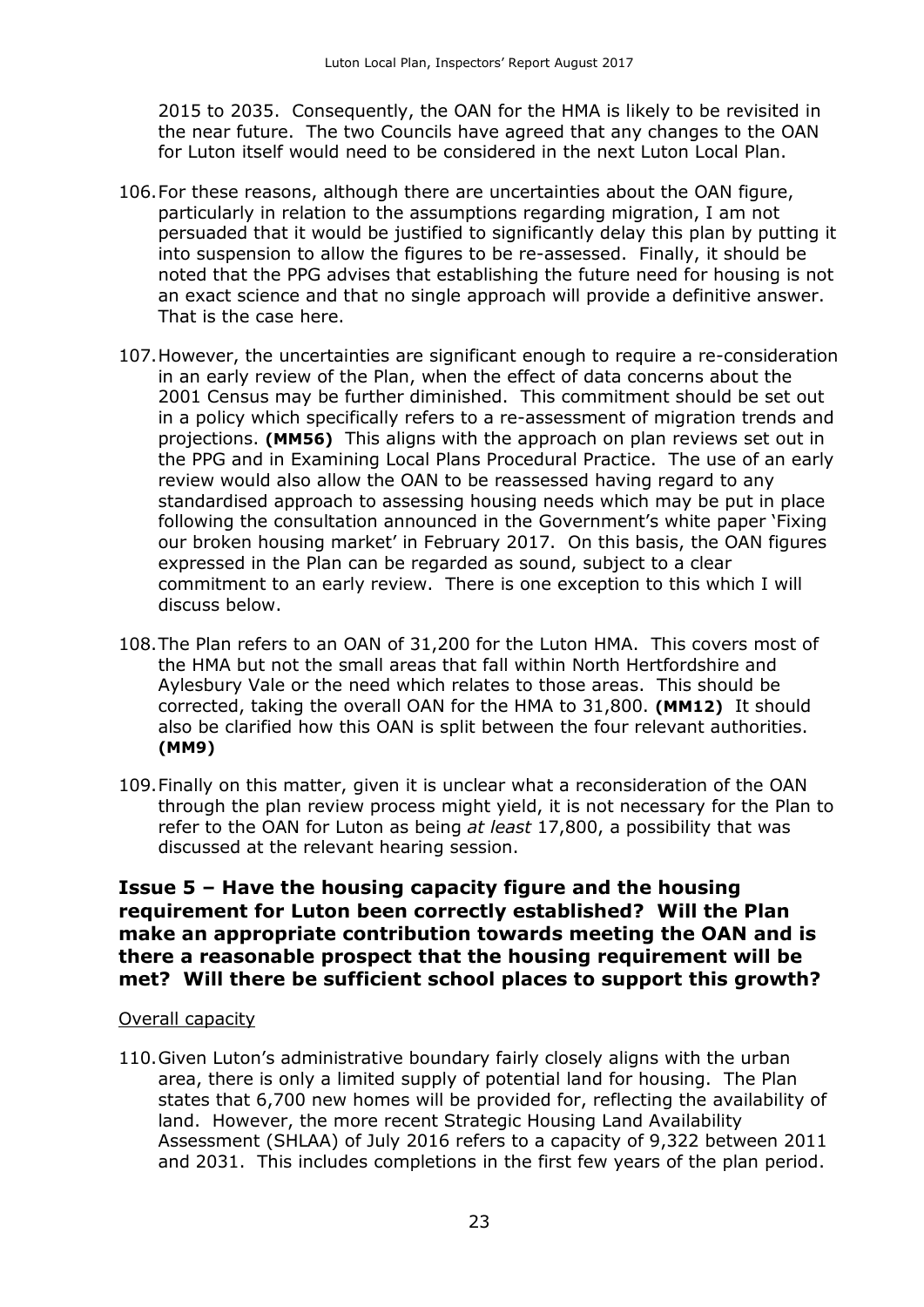- 111.The SHLAA is based on a robust and thorough assessment of various sources of capacity, taking into account planning permissions and assumptions about densities. These appear to me to strike a balance between maximising capacity while at the same time achieving good quality developments in what is already a densely developed urban area. The assumptions are reasonable and I am not convinced there is a robust justification for seeking to apply significantly higher densities.
- 112.The Council considers that a capacity of 8,500 is more realistic than the SHLAA figure of 9,322. $^{25}$  This is partly because of the uncertainties regarding the amount of housing that might be delivered at the Napier Park strategic allocation and in respect of a specific scheme for student accommodation. Looking more generally, the amount of housing delivered on the strategic allocations is almost inevitably likely to vary from that which is forecast, given the size of these allocations, and depending on the particular detailed mixed use schemes developers will bring forward. In more general terms it is reasonable to assume that a limited amount of the identified capacity might not be delivered.
- 113.Furthermore, any assessment of capacity is prone to at least some uncertainties about delivery. For example, the housing allocation at Kenilworth Road is dependent on the relocation of Luton Town Football Club, which will be considered in detail below. Similarly, the amount of existing housing that might be released through the development of any student accommodation is to some degree uncertain, as is the amount of new housing that might be provided through the exercise of permitted development rights. Set against this, the windfall assumption from small sites is probably quite conservative (at just 114 dwellings)<sup>26</sup> and so might in practice be higher.
- 114.The SA has adequately considered broad capacity options as well as alternatives for allocations. Clearly though, in a borough which will be unable to meet all its own housing needs, it is important that reasonable options to maximise housing delivery are considered. Some of the main factors which could have some bearing on the capacity figure are addressed below.

#### Use of existing employment land

115.The Council has carried out a robust and thorough analysis of existing employment land and has reached reasonable conclusions about which sites might be made available for residential use. $^{27}$  Many existing sites are in active employment use and so are not realistic options for housing. Some other existing sites may be under-used. However, where these are sited within industrial areas, they are unlikely to be suitable for housing use. In addition, it is important that Luton provides an adequate stock of buildings and land to support the local economy and maintain jobs, including through retaining sites that will be less costly than those on newly developed business parks. The assessment of capacity from this source is reasonable.

<sup>&</sup>lt;sup>25</sup> Document ED047

 $26$  Based on existing permissions on sites delivering less than 5 homes – MM12

<sup>&</sup>lt;sup>27</sup> For example, as set out in Documents ECON1, ECON3, ECON3a, ED21 and ED46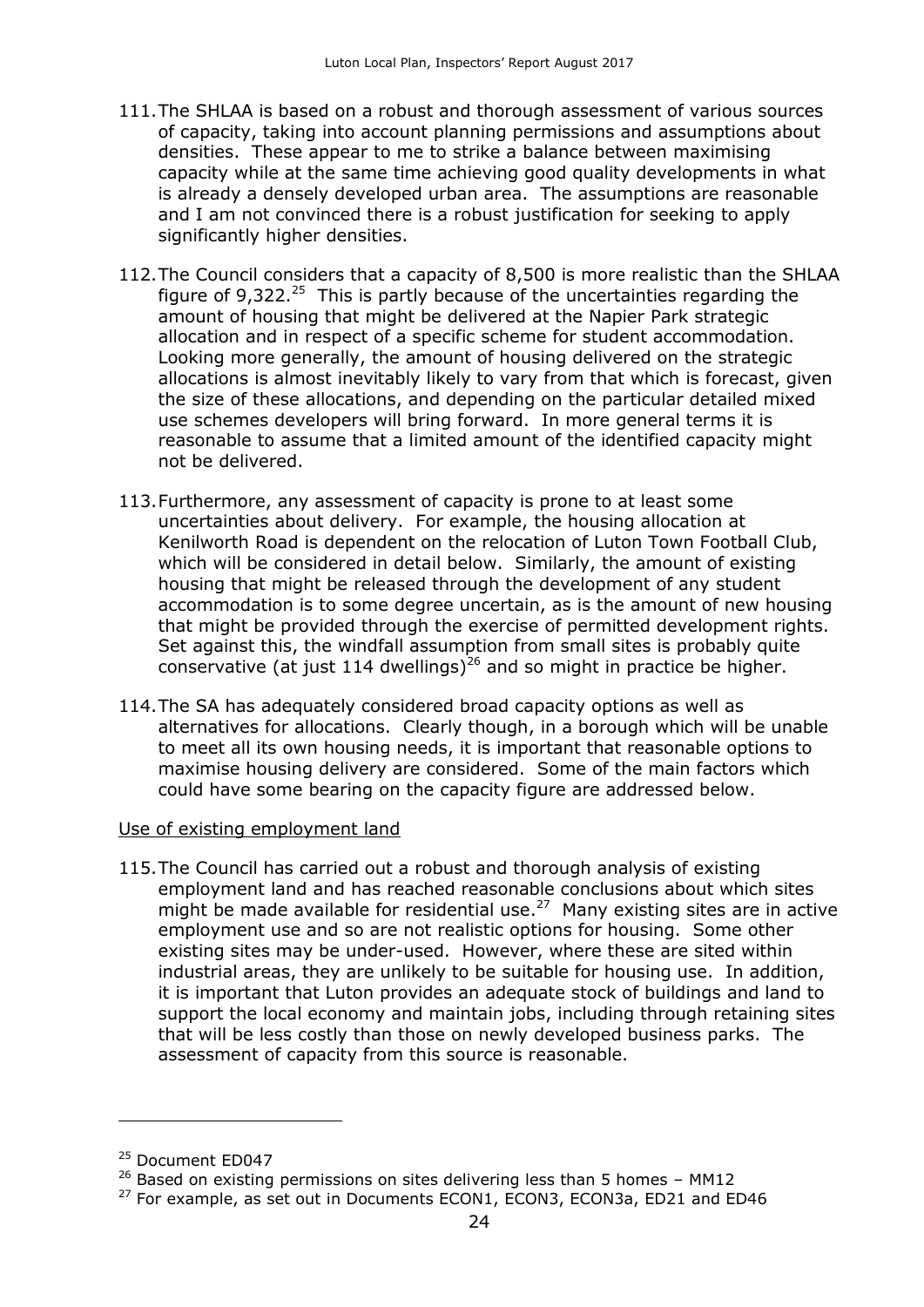116.Policies LP13 and LP14 accept there may be circumstances where existing employment sites could be used for other purposes. However, it is difficult to quantify what this might add to housing delivery. This is because the extent to which policy compliant proposals might be advanced is uncertain. I am not convinced this should lead to any upward adjustment to capacity.

#### Sites suggested by landowners, potential developers and other parties

- 117.A number of sites which are not proposed to be allocated for housing in the Plan have been suggested by landowners, potential developers and others as being suitable for that use. In summary, none of these sites appear to me to be straightforward candidates for housing allocations as I will indicate in the discussion below. I accept that *some* of these sites might have housing potential, if it can be demonstrated through the development management process that relevant plan policies are satisfied. However, that possibility is not strong enough to justify specifically allocating any of these sites for housing or counting them as a firm source of capacity.
- 118.I have concluded elsewhere that the safeguarding of the East Luton Circular Road (ECLR) and the Weybourne Link is justified, at least for the moment. The purpose of safeguarding these road alignments would be compromised if any part of the route were to be developed for housing.
- 119.Much of the area of land described as the Old Bedford Road Estate and Manor Farm Estate lies within the Green Belt. I conclude elsewhere that there are no exceptional circumstances to alter the Green Belt boundary at this time. The land also falls within an Area of Outstanding Natural Beauty (AONB), a further significant constraint.
- 120.The triangular area of land near Lynwood Avenue is shown in the Plan as a county wildlife site and as an area of great landscape value. Even leaving any potential wildlife value to one side, this locally prominent site is extensively covered with trees. In its current form, it makes a valuable contribution to the local landscape and townscape. For this reason alone, it is not a sufficiently clear cut option for housing to justify an allocation.
- 121.Land alongside the M1 motorway is currently used by Luton Rugby Club and comprises sports pitches and ancillary buildings and parking. Given this use, and having regard to paragraph 74 of the Framework, the site is not a clear cut opportunity for a residential allocation. Instead, any housing proposal could reasonably be considered through the development management process, having regard to relevant policies in the Plan and any material considerations. This could for example, include consideration of the merits of developing the site to assist the relocation of the rugby club and any overall need for playing fields and open space, as appropriate. However, these are not matters which I need to conclude on here.
- 122.Much of the 'trailer park' on Vauxhall Way appears to be in active use as a car park. However, even if this use were to cease at some stage, the site lies in a predominantly industrial location between the Vauxhall plant and the airport. Again, this does not stand out as an obvious residential opportunity.
- 123.In some cases the Council has accepted that increases to the capacity of proposed housing allocations are justified, generally based on planning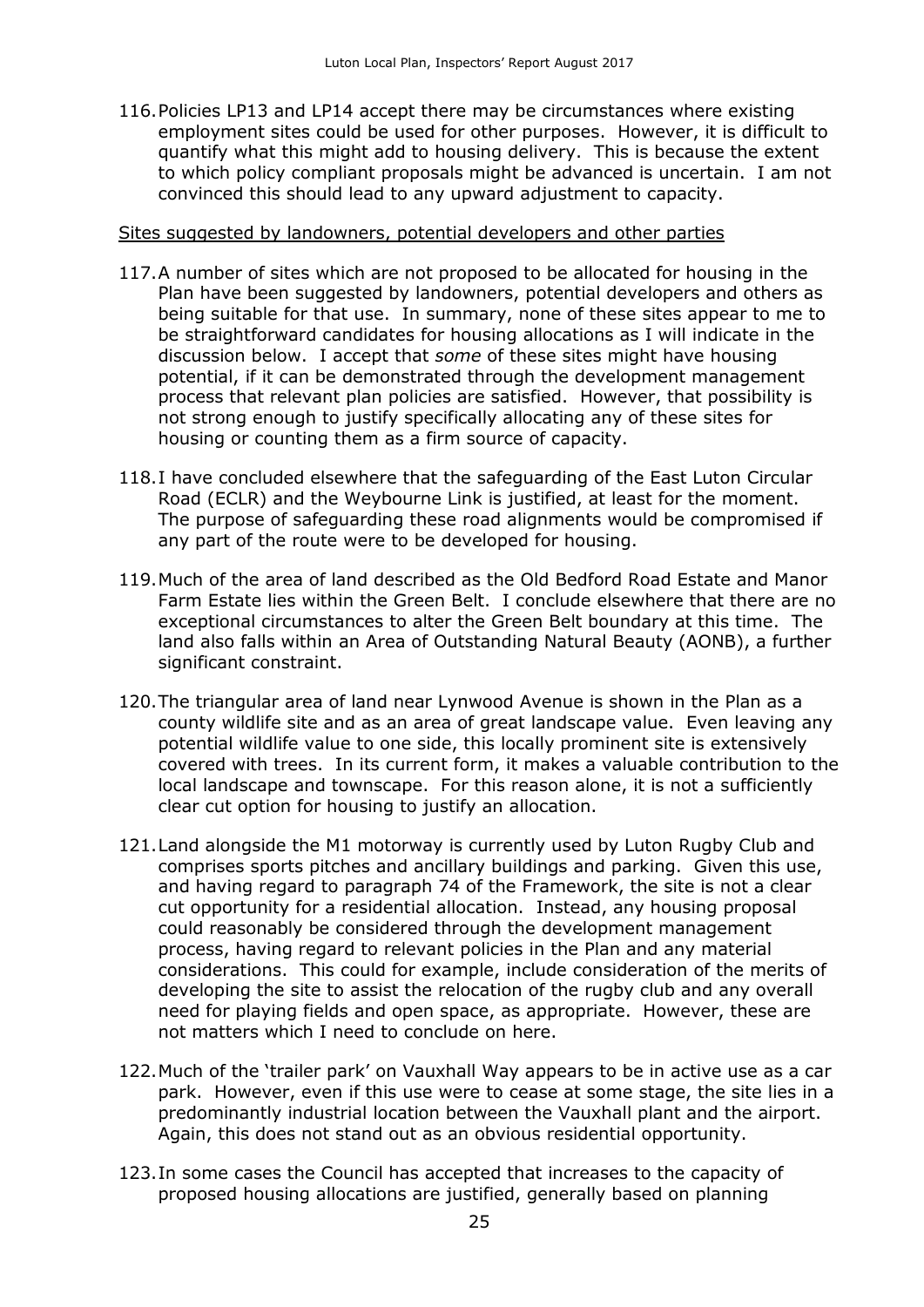permissions or pre-application discussions. This includes the site at Caleb Close and these changes are reflected in **MM59**. However, I am not convinced that it is necessary to increase the capacity at Britannia Estate, given that the capacities for all sites set out in Appendix 4 to the Plan are not prescriptive and that the amount of housing to be delivered on this site will depend on the precise nature and suitability of any detailed scheme. At Stockingstone Road, any scope to increase the stated capacity of the site is uncertain, given the need retain the existing bowling facilities (an issue which is considered elsewhere in this report).

- 124.Finally, I am not convinced that any significant areas of the strategic allocations at Butterfield Green, Land South of Stockwood Park or Century Park should be released for housing at this time given their location, circumstances and the need to make adequate provision for suitable employment land. For example, Butterfield Green is already partly developed as a technology park and Century Park provides the main opportunity for employment development near to the airport. As discussed below there are uncertainties about what will be delivered at Land South of Stockwood Park, but that is a matter for the early review of the Plan.
- 125.Overall, therefore, I can find nothing to indicate that the Council has failed to identify any obvious housing sites or that it has significantly underestimated the overall housing capacity.

#### Density policy

126.I am not persuaded that it is necessary for the Plan to set any specific minimum density requirements in addition to the indicative and potential housing numbers in the various allocations, the encouragement to achieve higher densities in some specific locations in Policies LP3 and LP15 and the requirement to optimise higher densities in Policy LP25. Broadly, it is reasonable to allow the market the flexibility to bring forward viable schemes which comply with plan policies. There is no clear evidence that this approach will lead to developments being built at unduly low densities.

#### School places

- 127.Although the demand for, and supply of, school places is referred to in the supporting text, this only emerged as a significant issue during the course of the examination. The Council's difficulties in providing sufficient school places to meet projected housing growth are set out briefly in the notes relating to the 2016 SHLAA.<sup>28</sup> The detailed analysis provided with the Council's hearing statement of August 2016 more clearly indicates the severity of the situation.
- 128.The analysis is quite stark. Based on a projected housing delivery of only around 6,900 dwellings, an additional 4 or 5 secondary schools are said to be required by 2030. New primary schools are also thought to be needed. As it stands the Council concludes that it does not currently have land or school expansion options to meet the growth from new development after 2021, even taking into account the site-specific proposals for a new secondary school and

<sup>&</sup>lt;sup>28</sup> Document ED47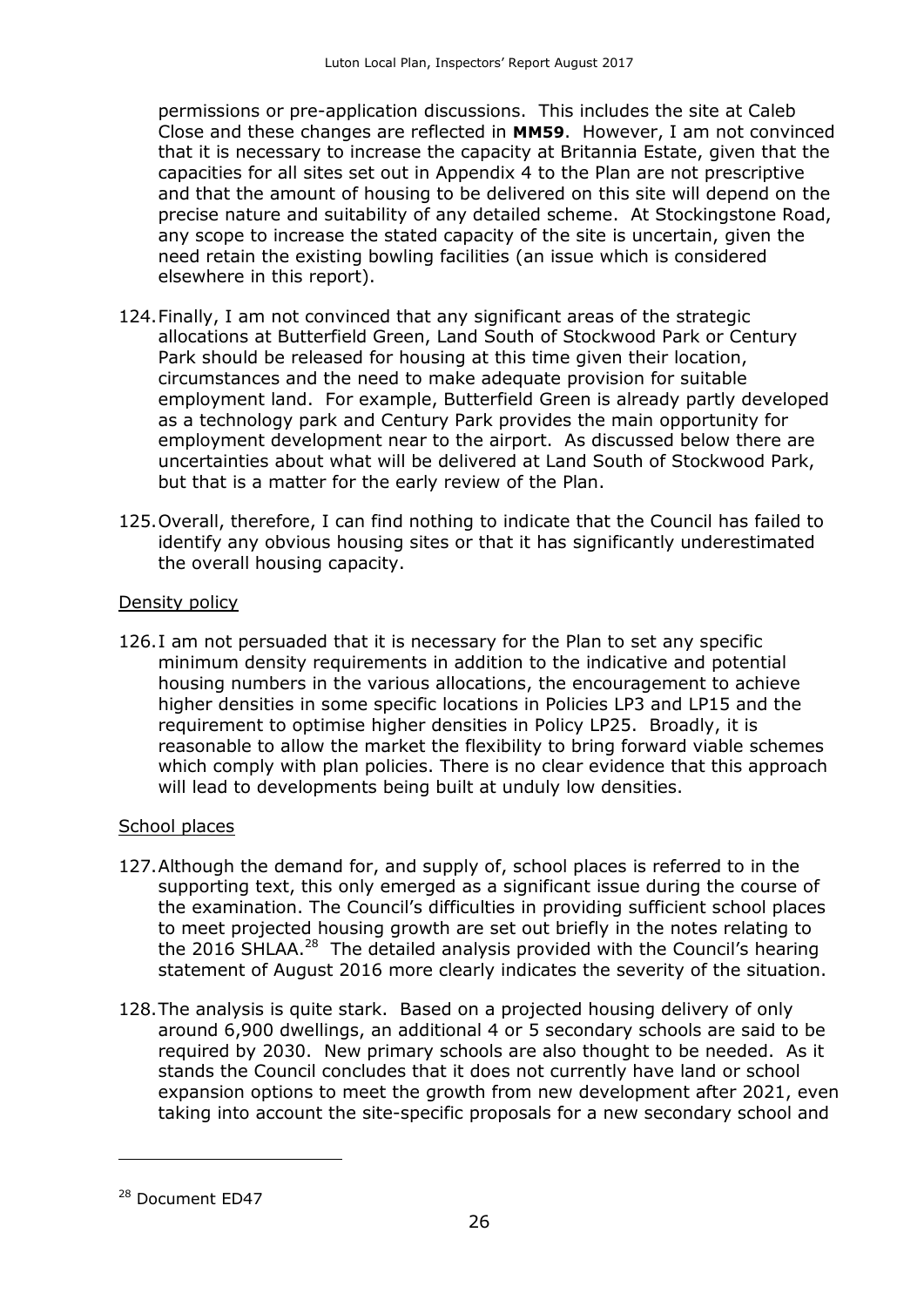a new primary school in Policy LP24. This is said to be a particular problem in central and south Luton.

- 129.I have no reason to doubt the overall thrust of the detailed analysis which has led to these conclusions. It is perhaps possible that different methodologies might be applied to school place forecasting or different assumptions made. However, it is difficult to see how this would cause the scale of the problem to be very significantly reduced. Indeed, the school places forecasting methodology and assessments carried out by the Council would need to be significantly flawed if the problem were to evaporate altogether. There is no indication that this is the case.
- 130.Despite the timescale to 2031, the Plan does not make any provision to meet this identified need beyond that set out in Policy LP24. Furthermore, given the limited availability of land and the size of existing schools, the Council was unable to draw my attention to any specific solutions based on the expansion of existing schools or the development of new sites. This points to a need to apply caution when establishing the overall housing capacity figure, at least at this stage. On this basis alone, increasing the Plan capacity beyond 8,500 would not be justified.
- 131.The Framework attaches great importance to ensuring that a sufficient choice of school places is available. It also requires that the capacity of education infrastructure is assessed and that required infrastructure should be positively planned for. The Plan does not meet all of these objectives over the full plan period. Furthermore, it is unlikely that finding a solution will be a particularly easy task. This is because sites in the right locations will need to be identified and procured (in an area with a limited supply of land) before specific school proposals can be planned, designed and funded. This could be an even more difficult prospect if some of the land has to be found in neighbouring authorities outside Luton, possibly in connection with urban extensions, a possibility raised at the hearing session.
- 132.It is unclear how long finding these site specific solutions might take, but it is unlikely to be quick. Accordingly, it would not be appropriate to suspend the Plan to allow this work to be done. Instead, this is a matter that will need to be dealt with in the early review and the Plan should be amended to confirm that. **(MM56)** Given the scale of the problem and the implications that flow from it (ie the potential for there to be a shortfall in school places), this is not an entirely satisfactory solution. However, there is no clear alternative at this stage, because withdrawing the Plan would not actually help resolve the issue any faster.
- 133.The MM refers to an assessment of the need for school places taking into account *planned housing growth.* Clearly education requirements related to any provision to help provide for Luton's unmet housing needs will also need to be considered as local plans are advanced in neighbouring authorities. Accordingly, there is no need for the review policy to specifically mention planning for school places outside of Luton. However, the new policy does acknowledge that growth outside Luton may have implications within it.

#### Conclusions on capacity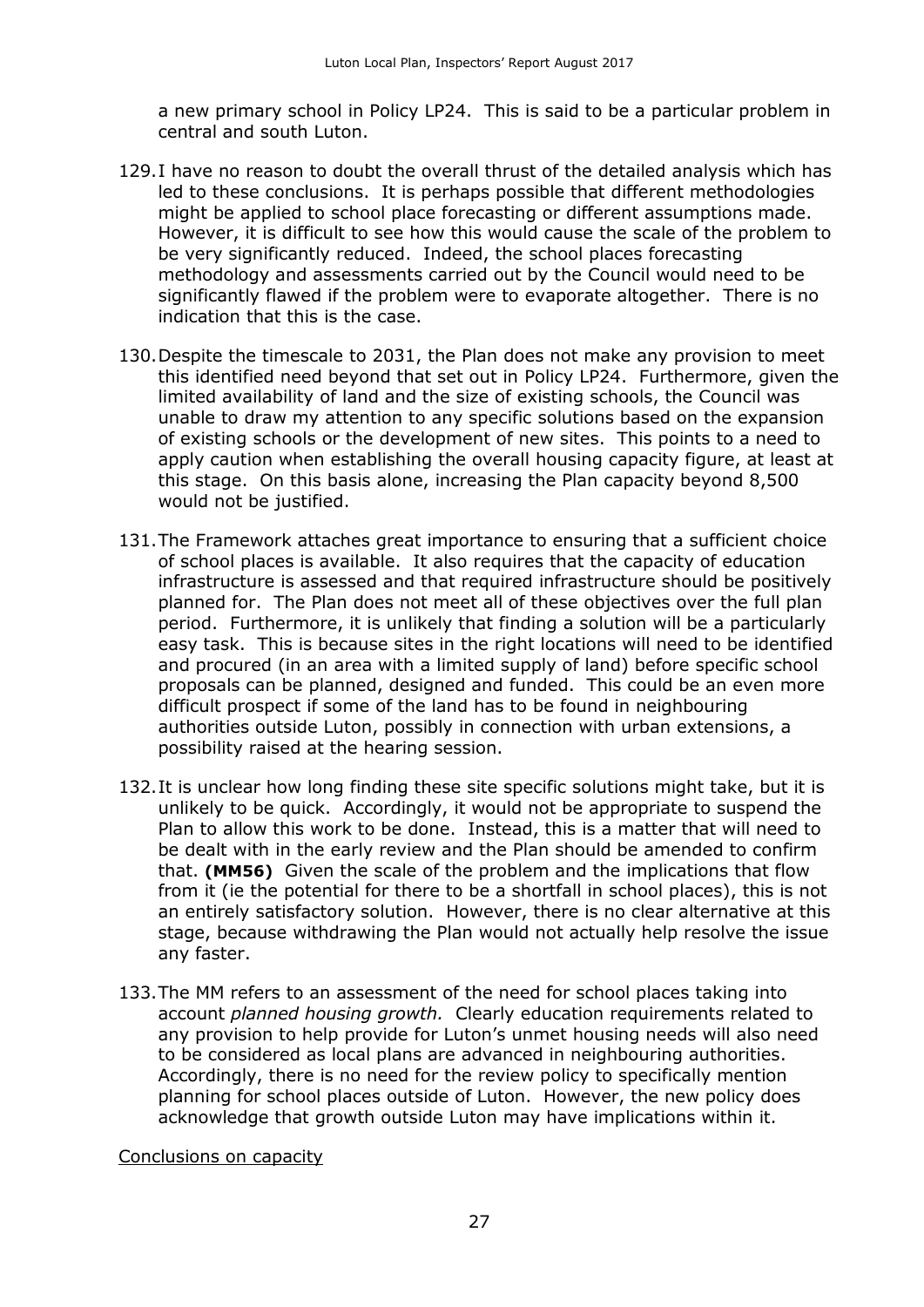- 134.Given the various variables, constraints and uncertainties, there is unlikely to be any one single definitive capacity figure. Taking all of the above into account, the figure of 8,500 is reasonable and adequately justified. Given that this supply is comprised of potentially deliverable and developable sites (many of which have planning permission<sup>29</sup>), the figure is one that is capable of being delivered over the plan period. It has also been subject to an adequate process of SA, including in the Addendum on the main modifications. The figure should, therefore, be seen as the housing requirement for Luton and the Plan should make it clear that it will provide for 8,500 dwellings, rather than 6,700. **(MM2, MM12, MM25, MM27, MM60)** This equates to an average of 425/year over the plan period. Annual completions around this level have been achieved in several years dating back to 2001. However, in some years, completions have been significantly less. Overall, this points to the figure being reasonable, realistic and aspirational.
- 135.I can see no merit in expressing this figure as '*at least* 8,500' because this could create uncertainty when quantifying the scale of Luton's unmet housing needs and in the calculation of a five year housing land supply. Nor would there be any clear benefit from doing so. However, it should be clarified that the requirement figure of 8,500 is not intended to be a ceiling, so that it is not seen or applied as a constraint to delivery. **(MM12)** In order to achieve this, the MM, quite reasonably, refers to the aim of enabling development proposals to come forward on non-allocated sites where they comply with plan policies, subject to the availability of appropriate infrastructure. However, there is no need for the MM to also state that regard will be had to relevant material considerations, given this is enshrined in legislation.<sup>30</sup>
- 136.In addition, changes to the identified capacities from various sources in the Plan, including to the housing allocations<sup>31</sup>, need to be updated in line with the 2016 SHLAA. Changes should also be made to remove the unnecessary duplication between Policies LP2 and LP15. **(MM12, MM32, MM59)**
- 137.In all the circumstances outlined above, meeting this figure would represent a significant boost to the supply of housing as envisaged by the Framework. However, given the uncertainties about capacity, the potential for this figure to change over time and the central importance of quantifying the extent of unmet need, this is a further matter which should be re-visited in the early review of the Plan. **(MM56)**
- 138.The housing requirement of 8,500 is clearly significantly less than the OAN of 17,800. This leaves an unmet need of some 9,300 dwellings. To inform the duty to cooperate between neighbouring Councils and Luton and to provide certainty, this figure needs to be set out in the Plan, instead of the stated figure of 11,100. **(MM9, MM12, MM27)** Finally on this, strategic objective 2 refers to the efficient and sustainable use of resources within the limited physical capacity of the borough. To help ensure that capacity is reasonably maximised, this should be amended to recognise the potential for *mitigation*, particularly in reference to social and environmental resources. **(MM5)**

-

 $29$  As set out in the appendices to Document ED21 and in Annex A to the Council's Matter 17 Statement

<sup>&</sup>lt;sup>30</sup> Planning and Compulsory Purchase Act 2004, s38(6)

 $31$  In appendix 4 to the Plan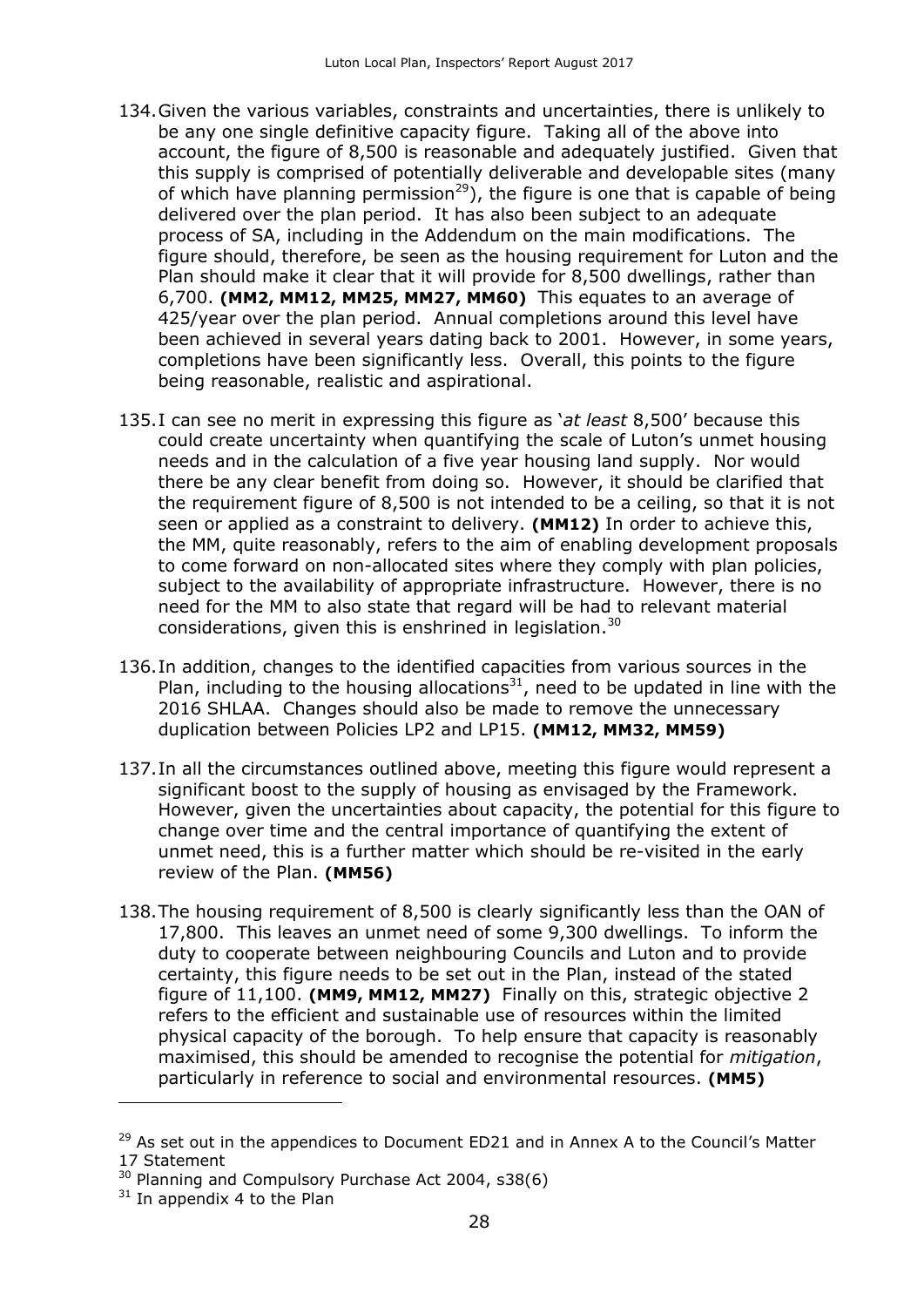## **Issue 6 - Does the Plan adequately deal with the issue of where and how Luton's unmet housing needs will be provided? Has the plan been positively prepared in this respect?**

- 139.The Framework states that joint working should enable local planning authorities to work together to meet development requirements which cannot wholly be met within their own areas.
- 140.The emerging North Hertfordshire Local Plan includes a contribution of 1,950 homes towards meeting Luton's needs. However, the main options for accommodating most of Luton's unmet needs lie within Central Bedfordshire. At this stage, there is little certainty regarding the scale or location of any contribution from CBC, including in respect of the consented development at Houghton Regis. The position is similar in Aylesbury Vale. At this stage, therefore, it is not possible to be sure that Luton's needs will be met in full or how and where this will be achieved.
- 141.However, I have already concluded that the Council has adequately engaged with neighbouring authorities<sup>32</sup> on this matter and that it is broadly agreed that these authorities will consider how they will contribute to meeting Luton's needs as they prepare their own development plans, including through review or modification process depending on timing. $33$  This will be informed by the joint Growth Options Study. At this stage Central Bedfordshire have committed to helping meet a proportion of Luton's unmet needs.<sup>34</sup> North Hertfordshire have confirmed, in addition to the allocation referred to above, that they will assess the implications of the Growth Options Study before their own plan is submitted for examination.<sup>35</sup> Aylesbury Vale have not yet made any firm commitment, beyond their involvement in the Growth Options Study. However, given the geography of neighbouring HMAs, Aylesbury Vale is unlikely to be a prime candidate to receive any very significant quantity of Luton's unmet needs.
- 142.The Growth Options Study was carried out during 2016 and the final report was made public in March 2017. However, the findings within it will need to be agreed by each of the commissioning authorities and decisions will need to be made about how to progress growth options through their own development plan process. Each of these plans and the proposals within them will then need to be subject to SA, consultation and examination. Inevitably, a final position on providing for Luton's unmet needs is some way off.
- 143.At this stage, there is little more that the Council could have done to secure a firmer commitment from any of its neighbours on housing numbers and there would be little merit in suspending this plan to allow that to be achieved, given the likely timescales. Indeed, it is difficult to see how that course of action might realistically speed up progress in neighbouring authorities. Furthermore, as I have already concluded, there is logic in the *exporting*  authority adopting their plan first because this then quantifies the extent of

-

<sup>&</sup>lt;sup>32</sup> Principally, the Councils of Central Bedfordshire, North Hertfordshire and Aylesbury Vale.

<sup>&</sup>lt;sup>33</sup> In the various SoCG and in Aylesbury Vale's Stage 2 hearing statement

 $34$  CBC Matter 7 statement (77.4)

<sup>&</sup>lt;sup>35</sup> North Hertfordshire Stage 2 statement on Matter 7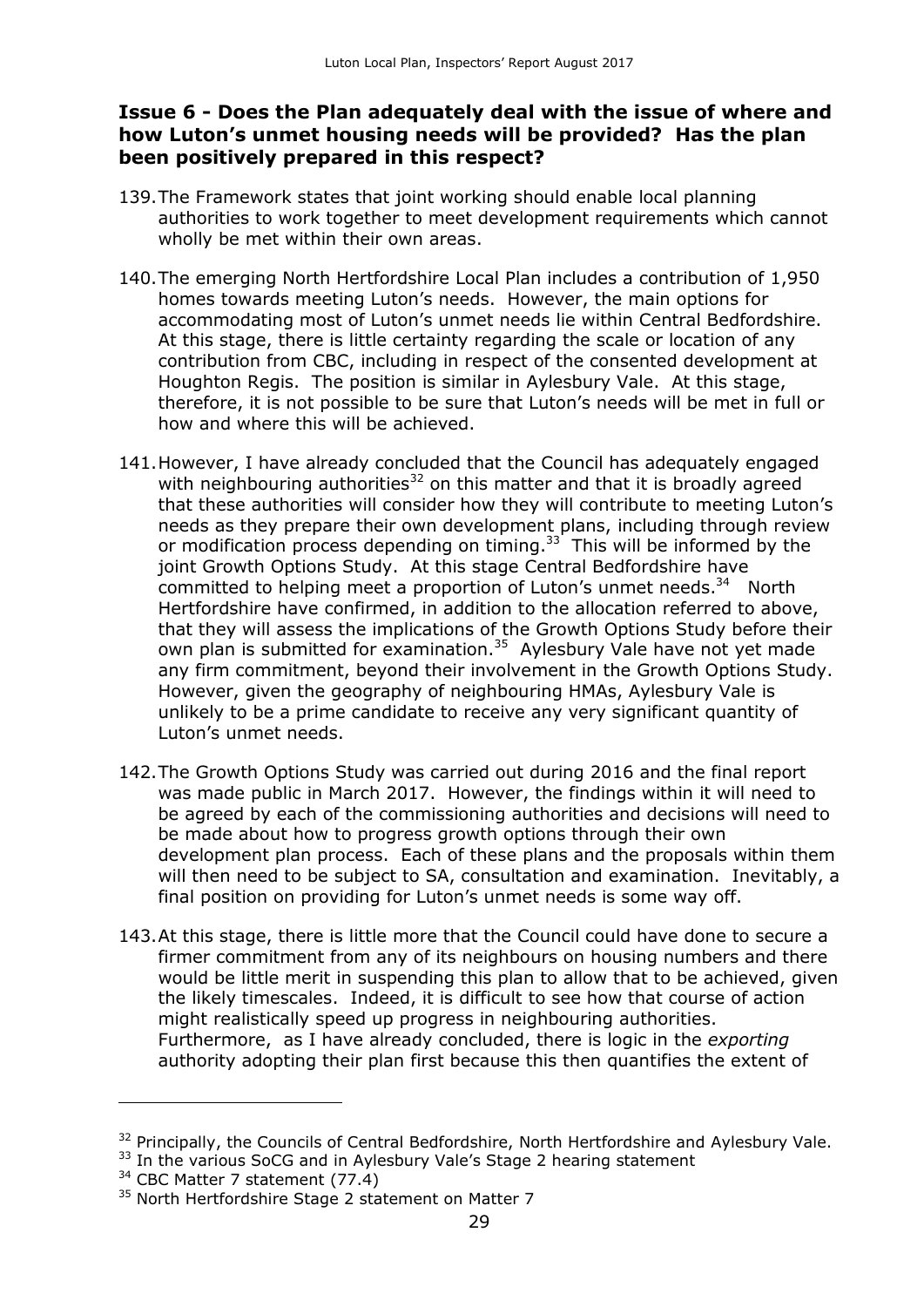the unmet need, so removing uncertainty which might prejudice solutions being reached in neighbouring authorities.

- 144.In an ideal world where decisions such as these were easier and less contentious, a plan could seek to explain clearly, and with certainty and detail, how its own unmet needs would be met. However, the lack of firm outcomes here does not make Luton's plan unsound and the responsibility for considering how these needs will be met now largely falls on Luton's neighbours. Indeed, in order to be positively prepared, neighbouring plans will need to be based on a strategy which seeks to meet unmet requirements from Luton, where it is reasonable to do so and consistent with achieving sustainable development.<sup>36</sup> Furthermore, a local plan can inevitably only plan positively for development within its own area<sup>37</sup> and it follows that it cannot dictate what a neighbouring plan should do.
- 145.The SA concludes that it is not reasonable to assess the sustainability of potential locations or numbers of homes that could be delivered outside the borough. Given the circumstances described above, I agree. Such development will instead be considered through the plan making, DtC and SA processes in neighbouring authorities.
- 146.In broad terms Policy LP2 and the supporting text adequately explain the overall position regarding unmet needs and the Council's continuing work with neighbouring authorities. However, some changes are necessary to provide clarity, to reflect the most up to date position and to set out the actions Luton Council will take. In particular, it should be made clear that the aim is for the unmet need to be provided for within the functional Luton HMA, and that locations outside the HMA will only be considered if joint working fails to achieve this. **(MM10)** It is reasonable that the first aim is to meet these unmet needs within the functional HMA, because this is where the need arises, rather than in the wider 'best fit' HMA which is based on administrative areas.
- 147.The wording of MM10 does refer to three local authority areas outside the functional HMA,<sup>38</sup> but this does not mean that any specific locations or sites for development are being pre-determined through this plan. Instead the preferred locations for this growth will be decided upon through the preparation of neighbouring plans, informed by continuing joint working. However, it does need to be made clear that the work with neighbouring authorities on unmet needs will be informed by the Growth Options Study. **(MM12)**
- 148.The plan states that the Council's policy is to support development to the west of Luton (ie within Central Bedfordshire). It is debatable how helpful this statement is given that the locations for growth will be resolved through joint working informed by the Growth Options Study and that the solution will ultimately find its expression in neighbouring plans. However, this is simply a statement of the Council's preference and the plan is not unsound for setting that out. Nor can it bind CBC to this particular solution. However, the Council's position on this should be clarified **(MM11)** and it should also be

<sup>&</sup>lt;sup>36</sup> Framework, para 182

<sup>&</sup>lt;sup>37</sup> Framework, para 157, first bullet point

<sup>&</sup>lt;sup>38</sup> Aylesbury Vale, Central Bedfordshire and North Hertfordshire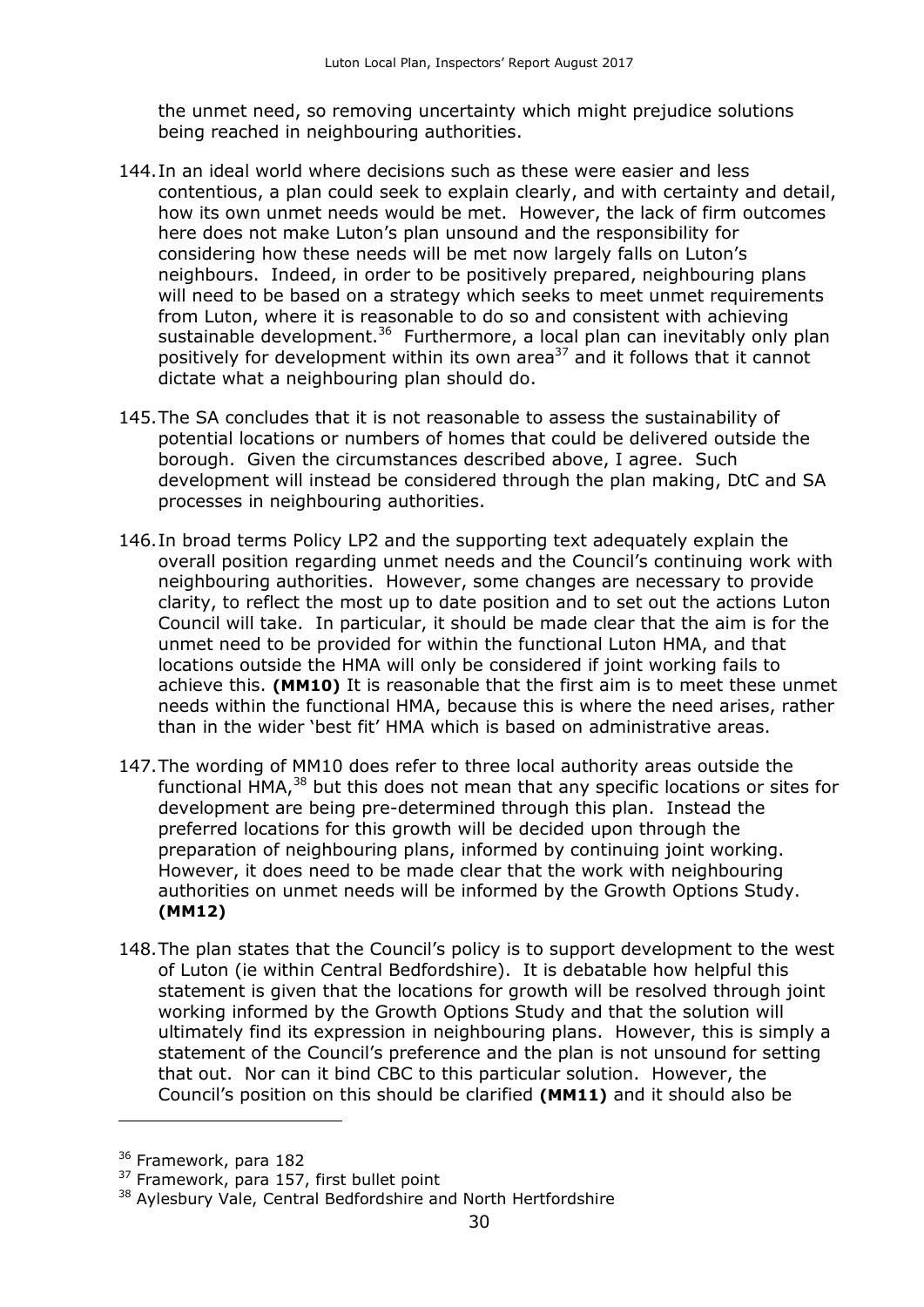made clear in Policy LP2 that the 'Areas of Search' for the growth of Luton are to the north, south, east and west. **(MM12**) The Plan is unable to be any more specific without pre-empting the options being considered by neighbouring authorities and through joint working. The Key Diagram does not show any of these areas of search. However, the broad spatial options are clear from the MM described above and no further change is required.

- 149.Fourthly, given the central importance of this issue, Strategic Objective 3 should clarify that new housing will be provided to meet local needs within Luton *subject to capacity constraints*, that the Council will work collaboratively with neighbouring authorities to help ensure unmet needs are provided for in appropriate locations and will monitor progress on this. **(MM6)**
- 150.Finally, I have already concluded that the growth options chosen outside Luton might have implications within Luton, for example in relation to transport infrastructure and school places planning. However, at this stage any such implications are unknown. Consequently, the need to consider this possibility should be recognised in the early review policy. **(MM56)**
- 151.Overall, therefore, and subject to these modifications, the plan adequately deals with the issue of where and how Luton's unmet housing needs will be provided. It has been positively prepared in this respect.

## **Issue 7 – Are the housing and mixed use allocations sound and has the site selection process been based on a robust approach?**

#### Overall approach

- 152.The methodology for selecting sites and the conclusions from that assessment are set out in the SA. A substantial number of potential sites were assessed in a staged and systematic process, including a final 'sense-check'. This resulted in some 35 sites being proposed for allocation in the plan. Overall, the sites were assessed against an appropriate range of criteria including access to services, viability and the potential effects on landscape and heritage assets.
- 153.Given the extent of the task, there may well be some errors and inconsistencies in the scoring of some individual criteria. There are also arguments that the assessment against some criteria could have been more sophisticated, perhaps taking into account potential mitigation, that the site size threshold might have been different and that too many sites were sieved out on the basis of 'poorly performing criteria'.
- 154.However, this does not inevitably mean that the site selection process was fundamentally flawed or that the wrong sites have been allocated or the right sites rejected. The development of sustainability criteria, the degree and nature of the assessment against them, the operation of a sieving process and the use of site size thresholds are all susceptible to different judgements being made. Overall, the SA should be seen as a process to help ensure that the merits of sites are considered on a reasonably consistent basis and with an approach that is proportionate. In overall terms, the process has been adequate, reasonable alternatives have been taken into account and the reasons that led to decisions to allocate or reject sites are reasonably clear.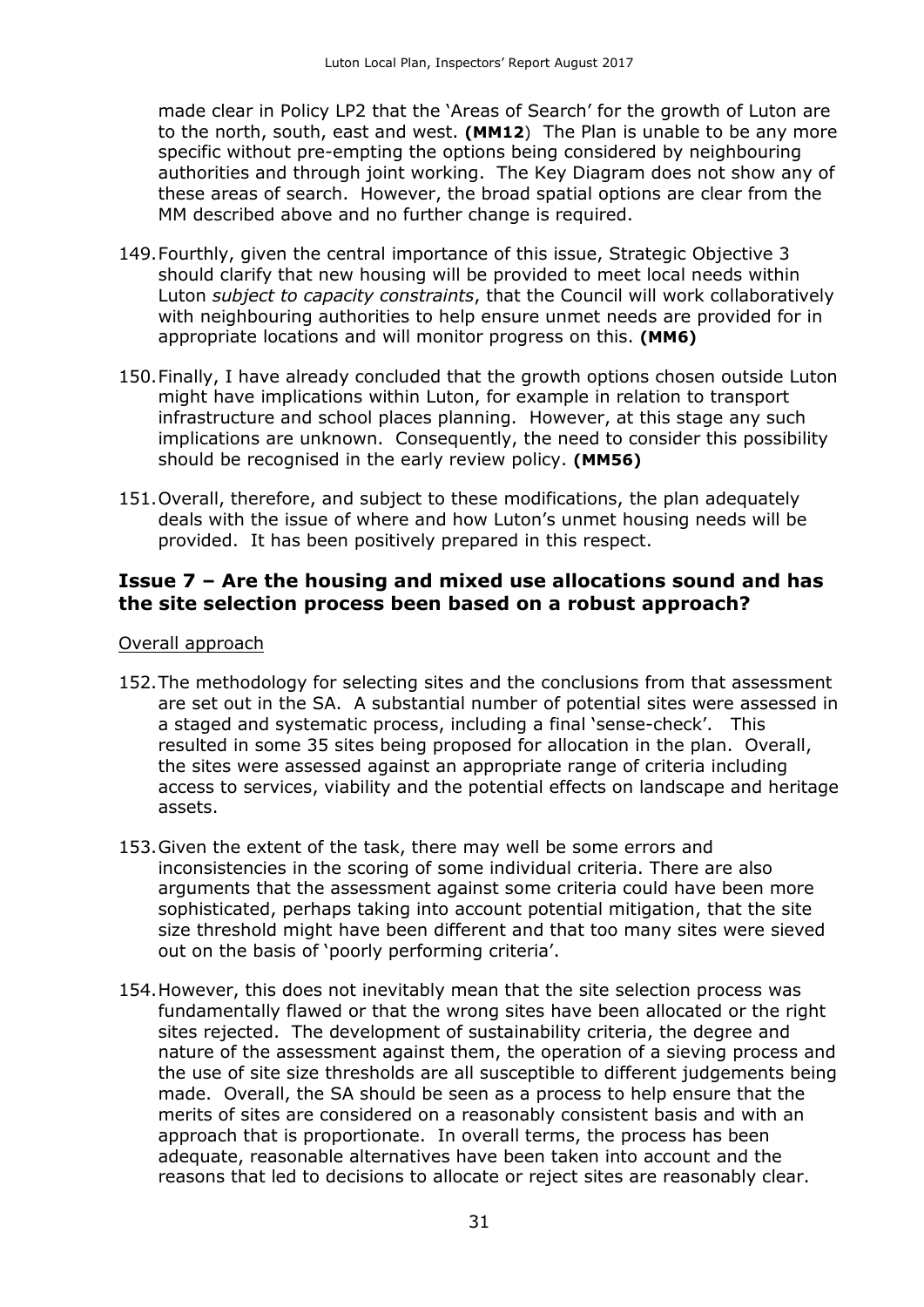- 155.Ultimately, decisions about site allocations are based on planning judgement informed by an analysis of the evidence. In reaching final conclusions about sites the Council has made reasonable judgements. Overall, I am not persuaded that the Council has excluded from allocation any sites that should have been allocated and which would have made any significant difference to the overall level of housing supply. Looked at in its totality, the plan, informed by the SA, strikes a reasonable balance between providing enough sites for housing while seeking to protect the quality of Luton as a place to live.
- 156.As noted above, there are inevitably some disagreements about the 'scores' made against various SA criteria for some sites. For example, in the case of Lynwood Avenue<sup>39</sup> the Council accepts that the SA criteria relating to heritage assets should not have been scored red. Other scores, including in relation to healthier lifestyles are perhaps more arguable as a matter of planning judgement. However, as explained in the section on housing capacity above, because of its landscape value, I am not convinced that the Council's overall conclusion about this site was wrong.
- 157.The SA considered whether any housing or strategic allocations included land where there is a medium or high risk of flooding<sup>40</sup>. There are only a limited number of sites where this is the case and the capacities identified in the plan for these sites appear to have taken flood risk into account, including by steering development to land where there is a low probability of flooding<sup>41</sup> and in line with planning applications where relevant.<sup>42</sup>
- 158.Thames Water expressed some concern about the capacity of the wastewater network in connection with some housing allocations.<sup>43</sup> However, there is nothing to indicate that these local issues are not capable of being overcome and two of these sites have planning permission. The Wastewater Statement, provided on behalf of the owner of the Britannia Estate site, confirms that the redevelopment will result in the cessation of some existing wastewater flows. This will create some immediate capacity for housing development as well as allowing time to plan, agree and implement off-site works to further increase capacity. Overall, these wastewater capacity issues are unlikely to significantly affect the deliverability or developability of any of these sites.
- 159.Appendix 4, which lists the housing allocations, refers to *potential* capacity and Policy LP15 (as amended by MM32) states that permission will be granted *in line* with Appendix 4. This is a suitably flexible approach and allows the possibility for there to be some variation from the stated capacity figure, depending on circumstances.

#### Mixed use allocations

160.The submission policies map identifies three sites for mixed use under Policy LP15 (housing provision). However, with the exception of Britannia Estate there is no reference to mixed use on these sites in the Plan. Some changes

<sup>&</sup>lt;sup>39</sup> Site 326 in the SA

<sup>40</sup> Flood zones 2 and 3

 $41$  Flood zone 1

<sup>42</sup> Document ED078

<sup>&</sup>lt;sup>43</sup> Caleb Close, 69 Felstead Way, West of Newlands Road and Britannia Estate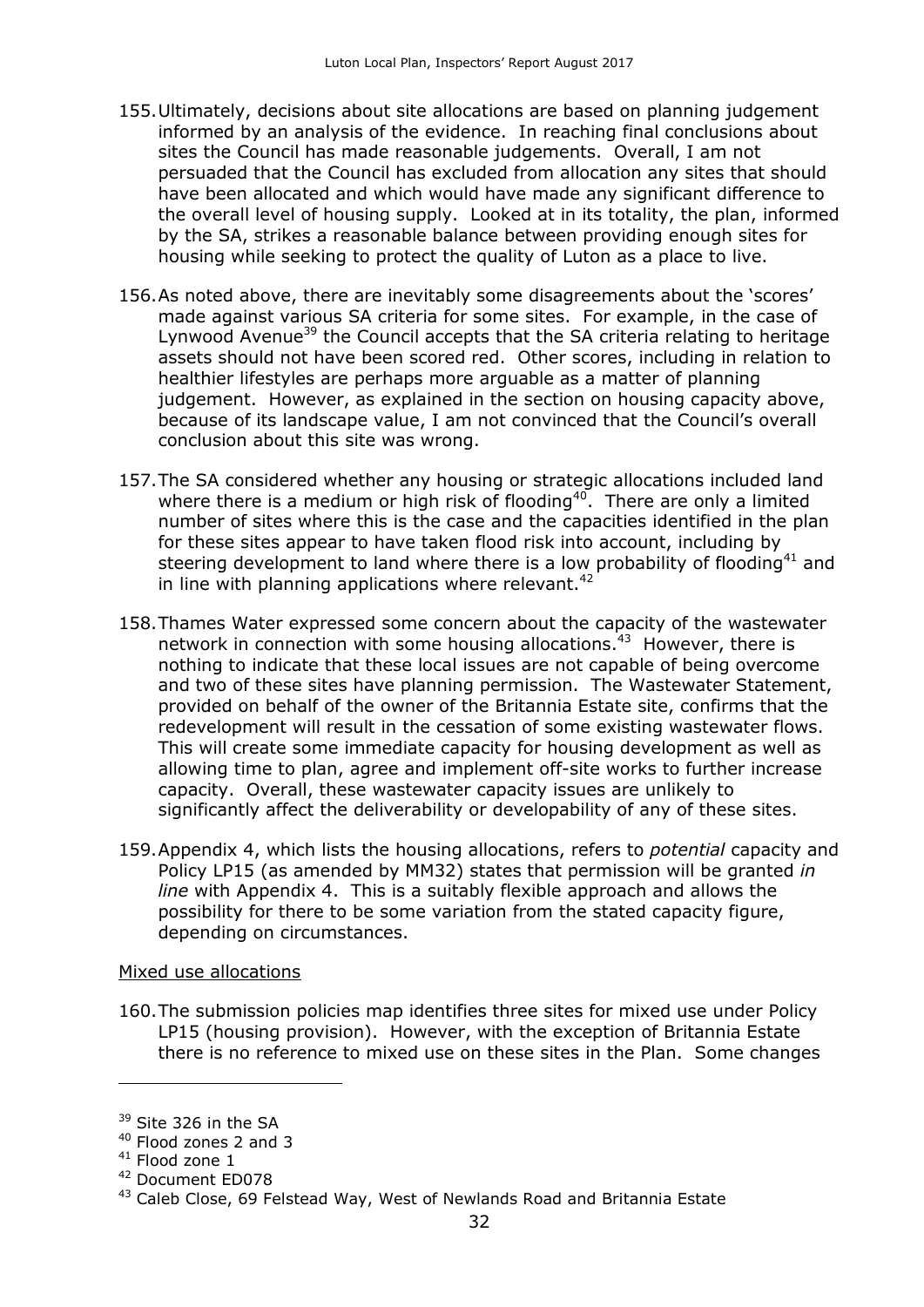are, therefore, necessary to bring clarity. Firstly, the policy should recognise that some of the sites are for mixed use. **(MM32)** Secondly, at Britannia Estate the proposal is to redevelop just part of an existing employment site for housing. The plan needs to confirm this. **(MM59)**

- 161.Kenilworth Road is currently the home of Luton Town Football Club and the site should not be developed for housing until the Club has relocated to a new site. In addition, given the shortfall in the area, part of the site should be used to provide open space. This is achievable given the Council owns the site. These key points should be set out in the Plan. **(MM59)**
- 162.The site at Stockingstone Road is in use as a sports club. The Framework requires (in summary) that existing sports and recreational buildings should not be built on unless they are surplus to requirements or would be replaced. There is nothing before me to indicate that the disused tennis courts or the social club building should be retained. However, I accept Sport England's evidence that the indoor bowls facility is strategically significant. Furthermore, it is the only one in Luton. Although the Council's evidence indicates that there is an over-supply of *outdoor* bowling greens<sup>44</sup>, having both facilities on one site is mutually beneficial, particularly as most members of the outdoor club are also members of the indoor one. Both clubs appear to be well-used. Accordingly, it has not been demonstrated that these facilities are surplus.
- 163.The Plan should, therefore, be modified to make it clear that the indoor and outdoor bowls facilities should be retained or replaced within the site or appropriately relocated before new housing goes ahead. **(MM59)** It is reasonable to require that any replacement provision should be operational prior to the commencement of new housing development to help ensure continuity of provision. The site appears to be large enough to accommodate these facilities and the 56 dwellings indicated in the Plan and I am not persuaded that this requirement would inevitably compromise deliverability.
- 164.Subject to acceptable detailed schemes being advanced, it is possible that more housing could be delivered at Stockingstone Road and at Britannia Estate. However, there is no clear justification for increasing the *potential* capacities on these sites beyond those set out in the plan.

#### Housing allocations – Orchard Centre

165.The Orchard Centre site is a former playing field. Given the Council's Playing Pitch Strategy identifies shortfalls in quantity and quality, this site has not been shown to be surplus. Consequently, it should be made clear that the site should not be developed until appropriate replacement provision has been made elsewhere, potentially through enhancing existing facilities. **(MM59)** This should not affect delivery given the site is controlled by the Council, as are many of the open spaces where there are options for enhancement.

#### Viability and conclusions on housing allocations

166.The Viability Assessment concludes that the housing sites are generally viable over the plan period with the exception of some apartments in the next few

<sup>44</sup> Document CF01 - Luton Playing Pitch Strategy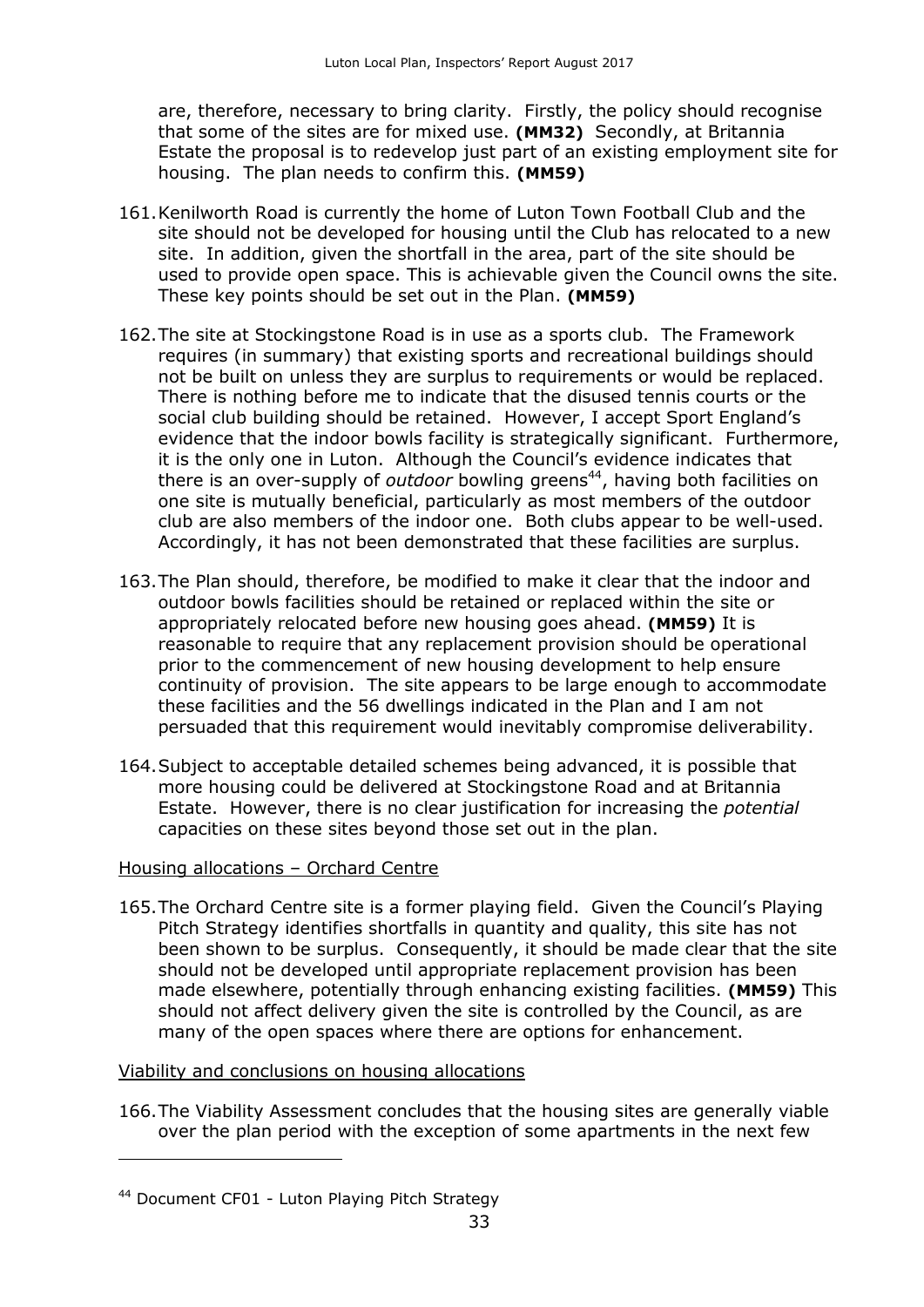years, where the Council accepts that affordable housing requirements might need to be relaxed, as allowed for in Policy LP16. I have no reason to doubt these broad conclusions. The housing and mixed use allocations in the plan are sound, subject to the modifications set out above.

## **Issue 8 – Will the plan help ensure that a 5 year supply of deliverable housing sites is provided?**

- 167.Taken as an average over the lifetime of the plan, a requirement of 8,500 dwellings equates to 425/year. Between the start of the plan period and 2016, the Council reports that there were 2,027 completions. I have no firm reason to doubt the overall accuracy of this figure. This would leave a shortfall of 98 against the 5 year requirement of 2,125. Given the Council's forecast of delivery in 2016/17 (875 units), this modest amount may already have been recovered. However, if it were to be recovered over a 5 year period, it would take the 5 year requirement from 2016-21 to some 2,225, at an annual average of c445/year. After this the annual requirement would fall to 425.
- 168.As noted above, the shortfall in delivery since the start of the plan period in 2011 has been modest. Looking further back, between 2008 and 2011, there was a very limited under-delivery against the housing target based on the former East of England Regional Strategy (1,032 completions compared to a 3 year requirement of 1,080). Before this, the annual requirement of 200 in the local plan<sup>45</sup> was comfortably exceeded between 2006 and 2008. And between 2001 and 2006, the higher annual target from the same plan was also achieved (1,735 over the 5 years). Overall, therefore, between 2001 and 2016, slightly more dwellings were built than the overall cumulative requirement. Consequently, there has not been a persistent record of under delivery.
- 169.Accordingly, in line with the Framework, an additional buffer of just 5% is required to ensure choice and competition in the market for land. This would take the 5 year requirement for 2017-22 to some 2,315.<sup>46</sup> Based on this, the Council considers that it will have a 5.30 year supply of land for the 5 year period starting in 2017/18. After this the annual and five-year targets will reduce, albeit slightly, once the shortfall from the early years of the plan has been recovered.
- 170.There was discussion at the hearing session about the rate and timing of delivery at three specific sites: at Britannia Estate, a specific plot at High Town and at Marsh Farm. In addition, the Council's assumptions about the supply that will be delivered through the development of student accommodation have been questioned. However, all of these are arguable to some degree and, overall, I am satisfied that the Council has made a reasonable assessment of the deliverability of sites. In particular, many of the sites which are relied upon have planning permission. $47$

-

<sup>&</sup>lt;sup>45</sup> Luton Local Plan 1991-2011

 $46$  Based on x4 years at 445 plus x1 year at 425 plus 5% buffer – and expressed as 2,314 in MM55

<sup>&</sup>lt;sup>47</sup> As set out in Annex A to the Council's Matter 17 Statement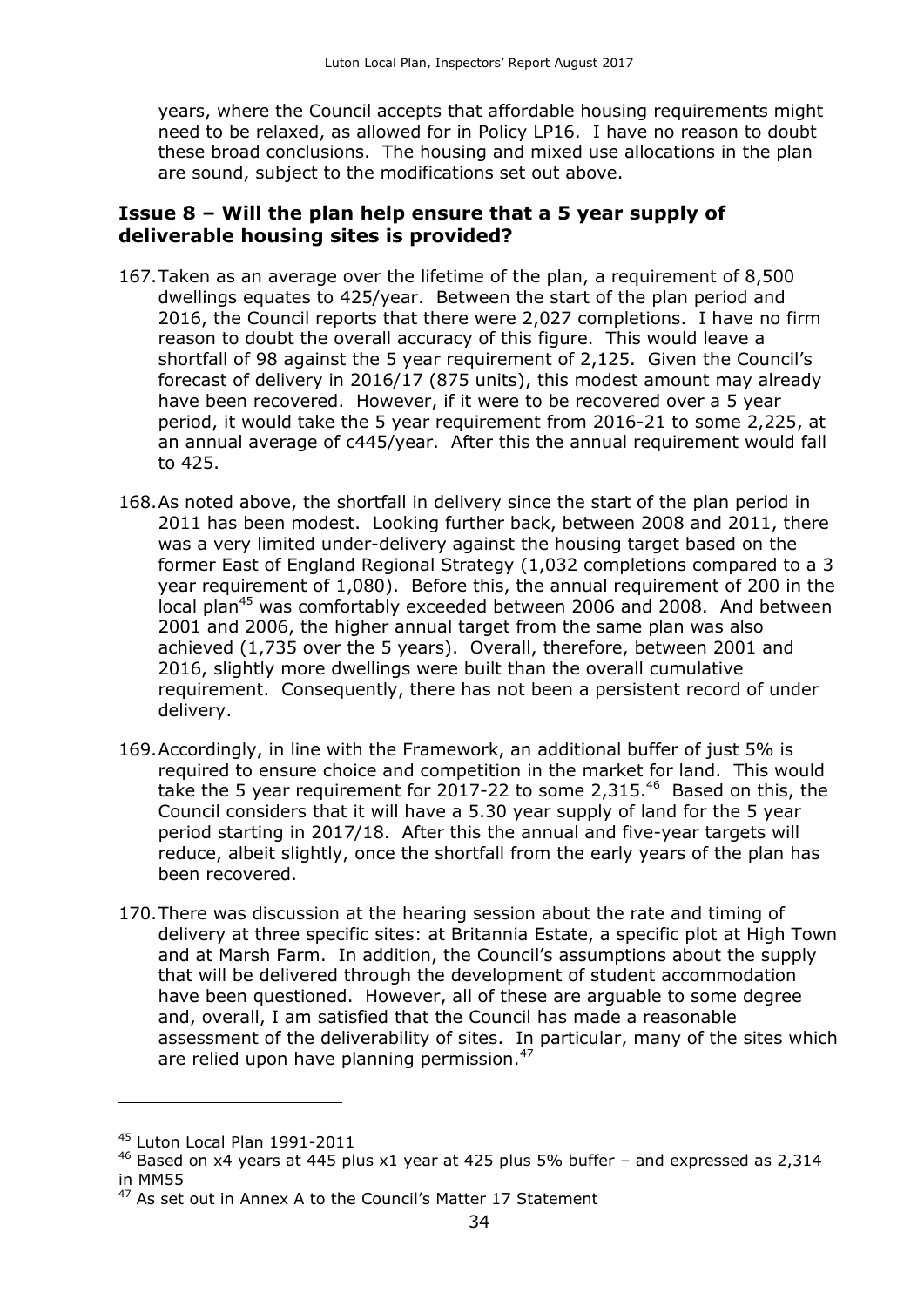- 171.In reality, there will inevitably be some variations from delivery forecasts based on standardised assumptions, pre-application discussions and planning permissions. However, there is some limited flexibility given that the supply calculation only counts those small sites which currently have planning permission. In any case, given my earlier conclusions about capacity, there is little realistic scope to significantly increase the supply of housing land in the short term. In the longer term, this is an issue that can be re-assessed in the early review. Overall, therefore, I am satisfied that there is a reasonable prospect that there will be a five year supply of deliverable housing sites at the point the Plan is likely to be adopted and for at least some time thereafter.
- 172.For clarity and to allow effective monitoring, the Plan should clearly set out a trajectory showing the annual and five year requirements, including the recovery of shortfall and the application of a 5% buffer, along with previous and forecast annual completions for the plan period and related contextual information. However, the existing detailed table in Appendix 5 showing delivery on individual sites is already out of date and should be deleted. Detailed monitoring data of this nature is best presented separately to the Plan.<sup>48</sup> **(MM55 and MM60)** These MMs are based on estimated completions for 2016-17 and thereafter. Although the financial year 2016-17 has now passed, I can see no reason to further extend the examination to allow additional monitoring data to be compiled and analysed. Instead, this can, appropriately, be the subject of annual monitoring reports.

## **Issue 9 – Does the Plan appropriately identify the overall level of affordable housing need and does it make appropriate provision to meet that need? Is Policy LP16 justified, effective and consistent with national policy?**

#### Objective assessment of need for affordable housing

173.The Plan identifies a need for 7,200 affordable homes over the plan period. This is based on a robust analysis in the SHMA which takes into account unmet needs and projected future needs.

#### Policy LP16 – requirement threshold

-

- 174.Policy LP16 seeks affordable housing on all schemes that deliver a net gain of at least 1 dwelling. However, this is not consistent with national policy<sup>49</sup> or with the PPG.<sup>50</sup> These both state that affordable housing should not be sought on sites of 10 units or less.
- 175.The viability assessments carried out for the Council show that, with 20% affordable housing, schemes of two or more dwellings would generally be viable, with viability improving as scheme size increases. However, the effect on the viability of developments of one unit is described as severe. Nevertheless, I accept that most developments would be able to sustain

<sup>&</sup>lt;sup>48</sup> MM60 indicates that this will be through the Annual Monitoring Report and subsequent versions of the SHLAA

<sup>49</sup> Written Ministerial Statement (WMS) on *Small-scale Developers*

<sup>50</sup> WMS of 28 November 2014 and PPG on Planning Obligations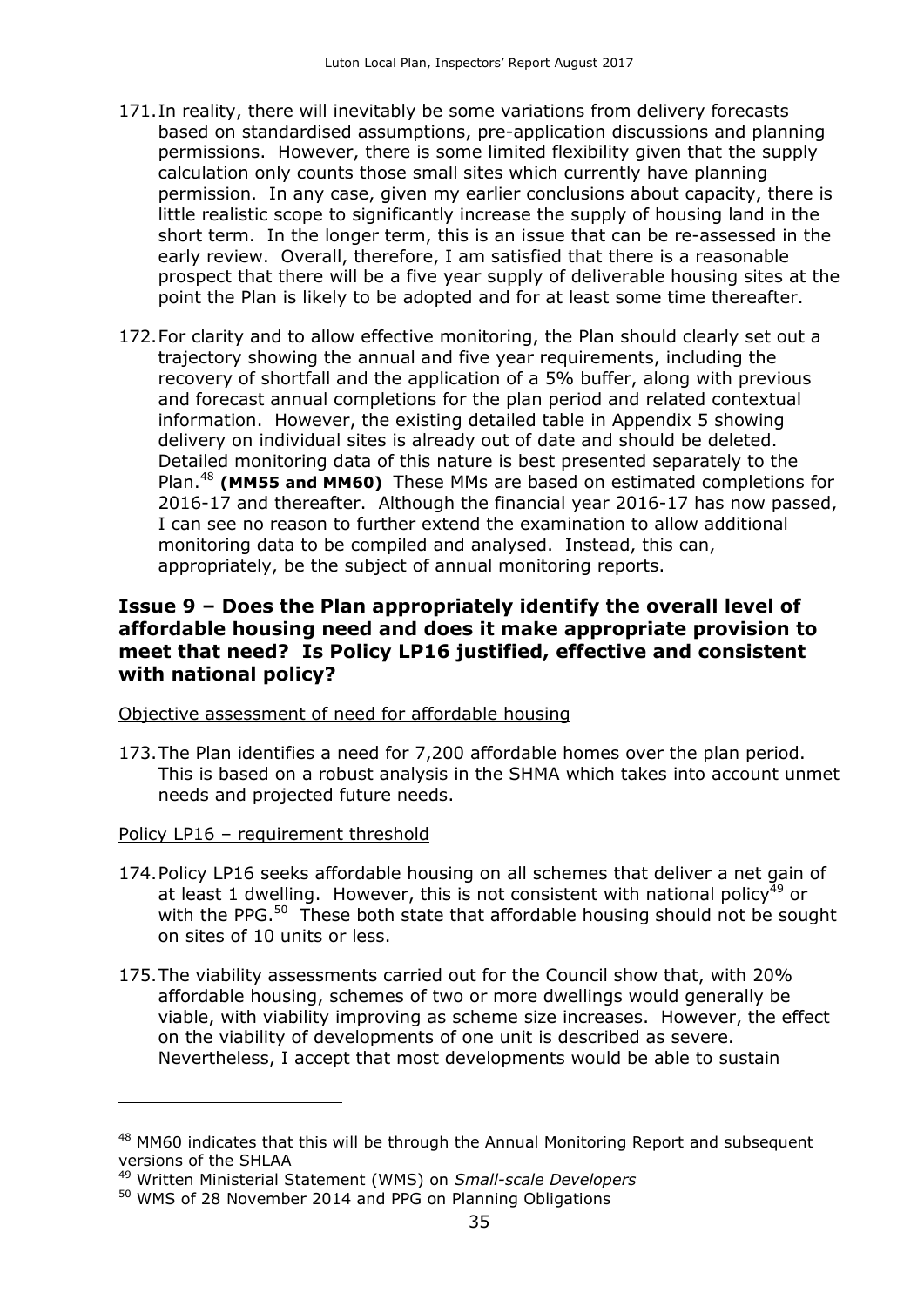affordable housing as required by the policy, although inevitably there will be individual variations depending on specific site circumstances.

- 176.However, the aim of national policy in the WMS is to tackle the disproportionate burden on small-scale developers by *lowering* the construction costs of small scale housing (my emphasis). By doing this, the expressed intention is to help increase the supply of housing, to encourage development on smaller brownfield sites and to help diversify the house building sector by providing a boost to small and medium sized developers. These aims could be achieved by ensuring that developments which would not be viable, if they were to provide affordable housing, are made viable. However, they could also be achieved by encouraging development to come forward on viable, or marginally viable, small sites by *improving* the level of viability (my emphasis). Consequently, the fact that smaller developments may be able to sustain a contribution to affordable housing does not in itself justify an exception from clearly stated national policy.
- 177.The application of the policy could deliver around 1,700 dwellings (ie 20% of the identified housing capacity of 8,500 dwellings). This would leave a significant shortfall of around 5,500. It is conceivable that some of this might be met outside Luton. However, this would depend on the approach taken by neighbouring authorities in the preparation of their own Local Plans, informed by the Growth Options Study and having regard to their duty to cooperate. At the time of the examination, any such outcomes are unknown. In addition, some affordable housing might possibly be delivered in other ways, but I have no firm quantification of this. So, as things stand, the level of unmet need would be high.
- 178.The Council's analysis indicates that applying the national threshold could result in the loss of around 96 affordable dwellings over the plan period. This figure is indicative and it is possible that more housing than this might be delivered on smaller sites. However, there is no certainty of this.
- 179.This would amount to the loss of a relatively small quantity and percentage of the affordable housing that might otherwise be delivered. It would be an even smaller percentage of the overall need for affordable housing. Clearly the loss of any affordable housing has significance for the people it might have provided for. Nevertheless, the limited scale of the potential contribution from smaller sites does not justify a departure from national policy.
- 180.For the reasons that apply in this specific case, and despite the overall level of affordable housing need, Policy LP16 (and Policy LP2) should be amended to reflect the thresholds expressed in the WMS and PPG. **(MM33 and MM12)** In addition, the policy should clearly set out the level of affordable housing need, likely delivery via Policy LP16 and the potential scale of unmet need. **(MM33)**

#### Policy LP16 criteria

181.The policy states that the size, type and tenure of affordable housing should reflect the needs identified in the SHMA. This provides a reasonable degree of flexibility. However, some changes are needed to ensure soundness. Firstly, the wording relating to the possibility of financial contributions and to the circumstances where a lack of viability might justify a lower contribution is unclear. This should be corrected. **(MM33)** Secondly, the position regarding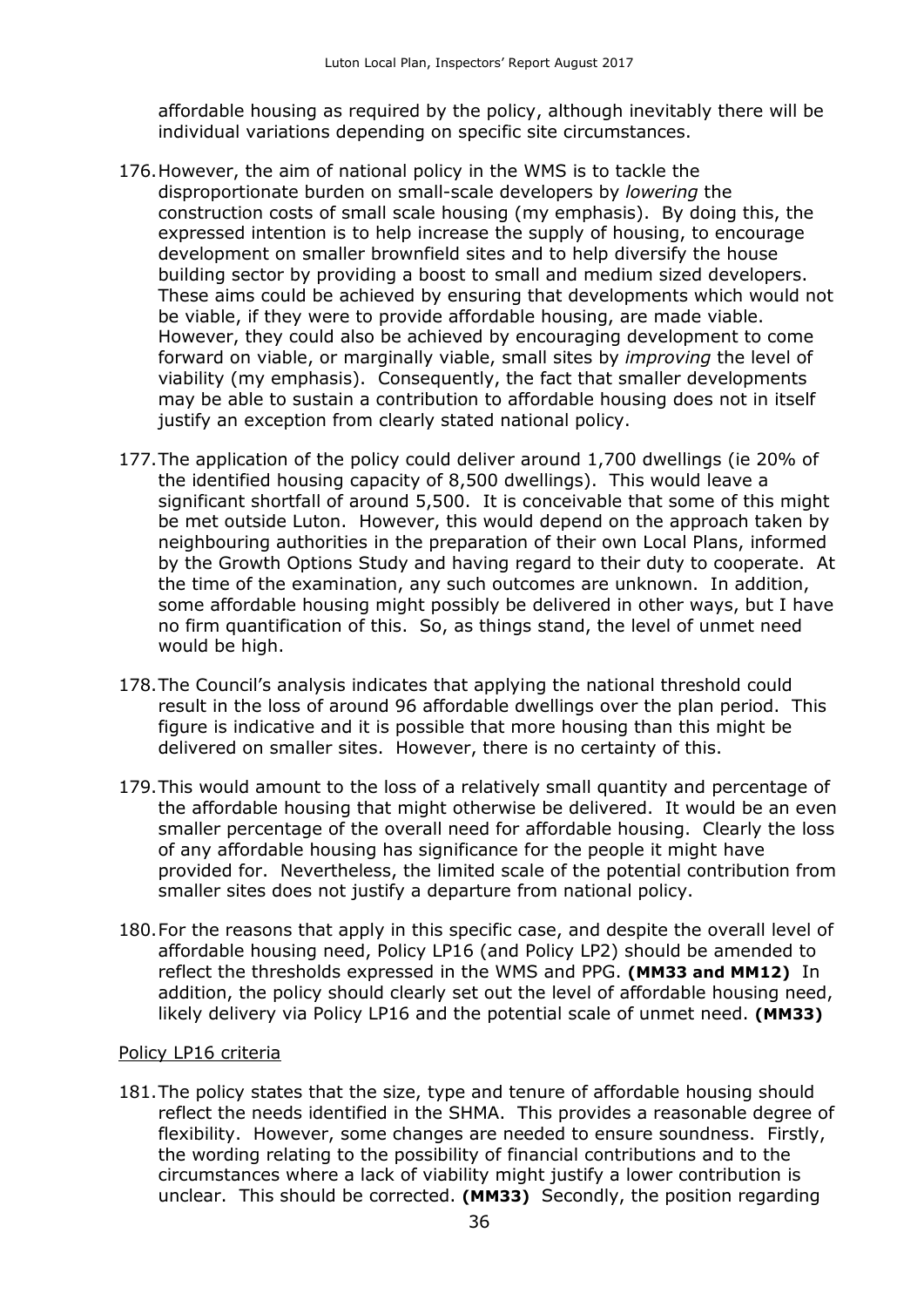the split of types of affordable housing should be clarified in the supporting text. **(MM28)**

#### Starter homes and potential changes to national policy

- 182.The Housing and Planning Act 2016 includes a general duty for local authorities to promote the supply of starter homes.<sup>51</sup> However, by the time the Plan had been submitted for examination, the relevant parts of the Act had not been commenced and national planning policy had not been amended. Consequently, Policy LP16 does not specifically refer to starter homes.
- 183.The Government's white paper 'Fixing our broken housing market' (February 2017) initiated a consultation to revise the definition of affordable housing, to include, amongst other things, starter homes. Given the timing, the early review of the Plan would provide an appropriate mechanism for the Council to consider the implications of any such future changes to national policy.

#### Delivery of affordable housing

- 184.It is likely that there could be a significant shortfall in the delivery of affordable housing against the identified need. Consequently, some of those with affordable housing needs will continue to be dependent on the private rented sector, in some cases supported by housing benefit.
- 185.The PPG states that an increase in the total housing figures included in the Plan should be considered where it could help deliver the required number of affordable homes. However, given the capacity constraints in Luton, there is a significant unmet need for housing which stands to be provided for outside Luton. In this context, raising Luton's housing requirement beyond the capacity level could have no material effect on the total amount of affordable housing that might be delivered within Luton. Consequently, such an increase would not be justified. Instead, provision for Luton's unmet affordable housing needs is an issue which falls to be considered by neighbouring authorities as they prepare their plans, under their own duty to cooperate. Policy LP16 and supporting text express the Council's commitment to seek to ensure this. At this time, that is as much as the Plan can reasonably say.

#### Conclusions on affordable housing

 $\overline{a}$ 

186.Subject to the recommended modifications, the position set out on affordable housing will be sound. The application of Policy LP16 will help achieve the plan's Strategic Objective of meeting local housing requirements, as far as this is realistic having regard to viability considerations and national policy.

## **Issue 10 – Does the Plan make appropriate provision for the needs of gypsies, travellers and travelling showpeople?**

187.National policy asks local authorities to assess the need for sites for gypsies, travellers and travelling showpeople and to identify how this need will be met. This Plan does not seek to do this and, instead, defers the issue to a separate

 $51$  In summary - dwellings available to purchase by qualifying first time buyers at a discount from the market value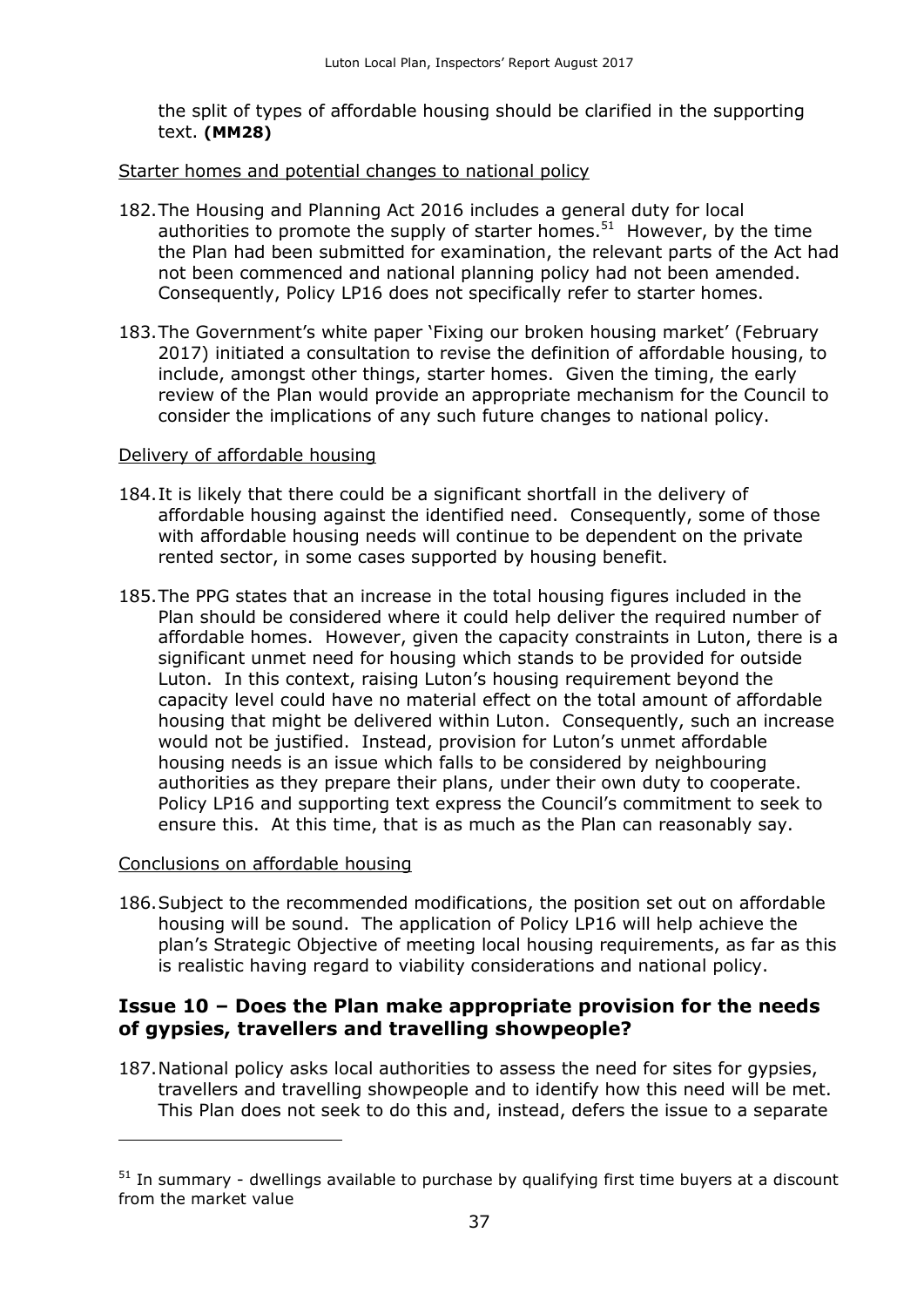plan. The Plan explains that this is because the national change to the definition of these groups for the purposes of planning policy in 2015 required a new assessment of need and that could, in turn, alter what will have to be provided for in terms of sites.

- 188.Although the Framework tends to refer to the term 'Local Plan' in the singular, there is nothing in the Act or regulations to prevent a Council producing more than one plan to cover their area. Consequently, the Council's approach is reasonable, provided that there is a clear commitment to making progress on this work.
- 189.The Council completed a revised assessment of need in January 2016 and previous to that had considered the merits of potential sites. The Local Development Scheme of 2015 anticipated Regulation 19 consultation starting in July 2016, although this has now slipped back to autumn 2017 in the 2017 LDS. Nevertheless, this does signal a clear and recent intent. On this basis, the approach taken in this Plan can be regarded as sound. However, it is necessary to modify Policy LP20 to avoid giving the impression the policy is bringing forward any new allocations. **(MM35)**
- 190.The Council's hearing statement, which was prepared before the 2017 LDS, suggested the Council would consider whether it might be able to secure any necessary site provision through a Supplementary Planning Document (SPD). I urge the Council to think very carefully about this option. Firstly, it is not the role of SPD to allocate sites and, secondly, such a route would avoid any scrutiny of needs or provision through the preparation and examination of a plan. Instead the Council should deal promptly with this matter through the development plan process to ensure that it has plans in place which appropriately provide for the needs of gypsies, travellers and travelling showpeople.
- 191.Policy LP20 appropriately safeguards three established sites. It also sets out criteria to allow the assessment of any development proposals which might come forward across the borough. However, there is no general requirement in the Plan for other housing proposals to be located on previously developed land or under-used land, or to avoid sites which are allocated for another use. I can therefore see no good reason for applying that restriction solely to sites for gypsies and travellers. This needs to be corrected. **(MM35)**

## **Issue 11 – Have the accommodation needs of older people, students and potential self-builders been adequately assessed and will the Plan make appropriate provision for them?**

- 192.The SHMA identifies a need for around 1,300 specialist older person housing units, rather than the 1,000 referred to in the Plan. This should be corrected. **(MM31)** The Plan does not include any specific allocations for this type of housing. Instead, the Council expects that the market will provide for this need, including on the strategic and housing allocations. This is a reasonable and flexible stance given that it would be difficult to identify specific sites solely for this purpose, and potentially overly restrictive to do so.
- 193.Policy LP18 sets out criteria to assess proposals for accommodation designed specifically for older people. However, there is no sound reason why proposals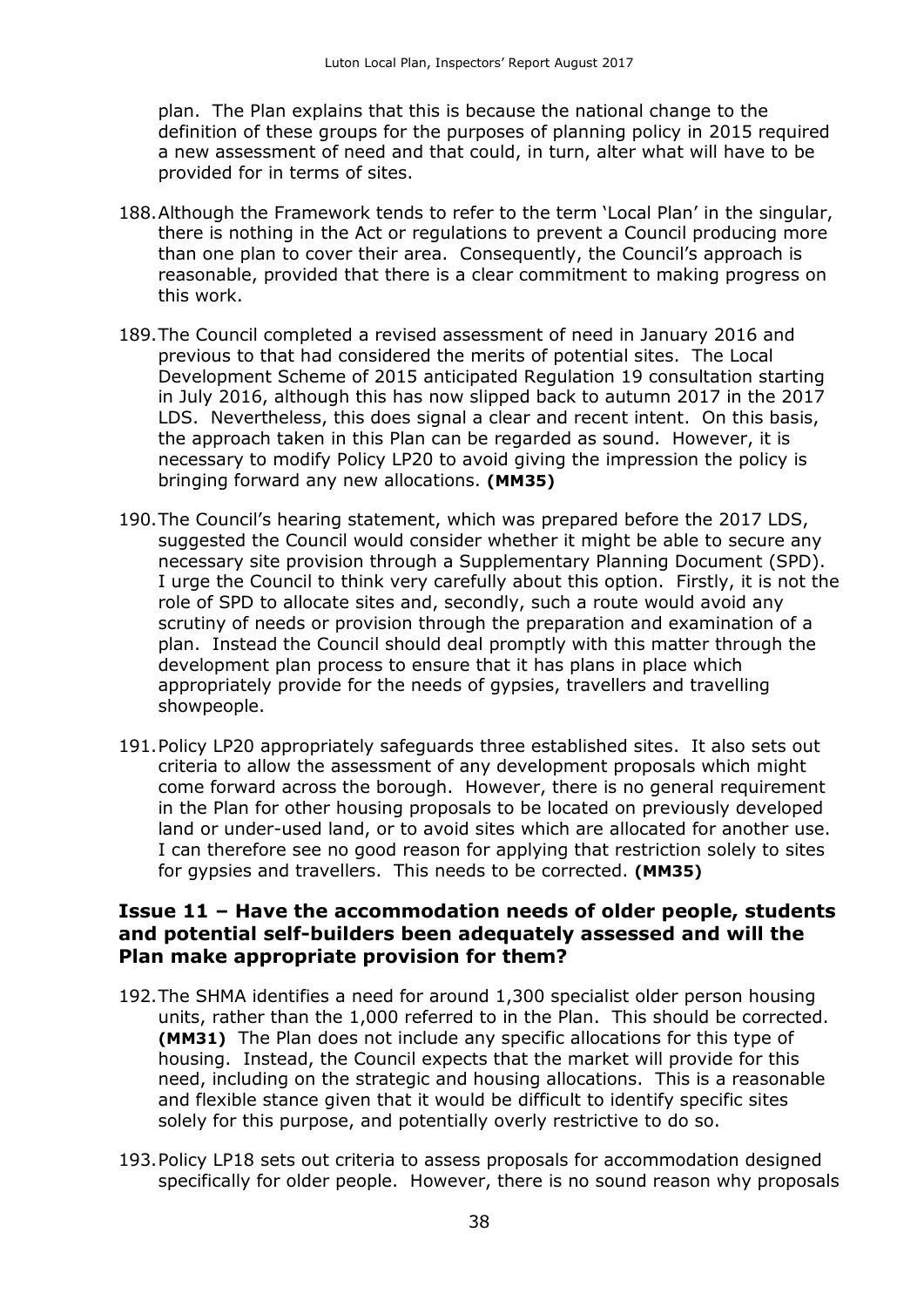should only be permitted if they contribute to an identified need in the SHMA and this should be deleted. **(MM34)**

194.I have not been made aware of any proposals that might lead to any significant additional need for student accommodation and Policy LP17A provides an appropriate basis for considering any proposals which might come forward. The Council has advised that there have been no registrations from anyone seeking land for self-build in Luton. However, there could be opportunities within the housing supply, particularly on windfall sites. These various potential needs have been adequately assessed and appropriately provided for. In addition, Policy LP15 requires development to achieve a mix of different housing types and tenures informed by the latest housing market assessment and local circumstances. This is in line with paragraph 50 of the Framework.

## **Issue 12 – Does the Plan appropriately identify the objectively assessed quantitative need for jobs, land and floorspace for economic development? Are the policies regarding the economic strategy and employment areas sound?**

#### Identifying and meeting needs

- 195.The Plan identifies a need to plan for growth of about 18,000 jobs, including 8,000 from B use class development over the plan period. This is based on work carried out in 2013 informed by the East of England Forecasting Model (EEFM), the size of the projected labour force and Luton's sub-regional role.<sup>52</sup> Taking these factors into account and the availability of land, these figures seem reasonable. Although the analysis is robust it does predate the most recent national guidance on functional economic market areas. The Council has commissioned new work which will only be finalised in time to inform the early review of the Plan. This should be acknowledged in the review policy. **(MM56)**
- 196.The 2013 study considered land requirements of between c49 and 80ha which the Council considers could accommodate around 7,660 to 13,700 jobs. Ultimately, the Plan allocates around 69ha of land through the strategic allocations. This is a suitably aspirational but realistic approach having regard to the economic forecasts and past take-up of employment land. It also provides an element of choice for the market. Furthermore, it is unrealistic to expect employment and land projections to be a precise forecast of what will happen to 2031. For example, the EEFM forecasts in 2013 and 2014 projected fewer jobs<sup>53</sup> than the 2012 forecasts.<sup>54</sup> However, these lower figures may have been affected by the economic downturn. A more recent forecast which projects a higher number of jobs<sup>55</sup> indicates the degree of forecasting volatility. More recent forecasts can be taken into account in the early review of the Plan as appropriate. The strategic allocations will provide for employment primarily from B use class development, but also from other

<sup>52</sup> Document ECON 003 Employment Land Review and as set out in the Council's Matter 11 Statement.

 $53$  9,300 and 11,300 jobs respectively – ECON001

 $54$  17,600 and 17,800 jobs - ECON001

<sup>55</sup> 22,300 - 2015 based forecast – Council's Matter 11 Statement (Question 113).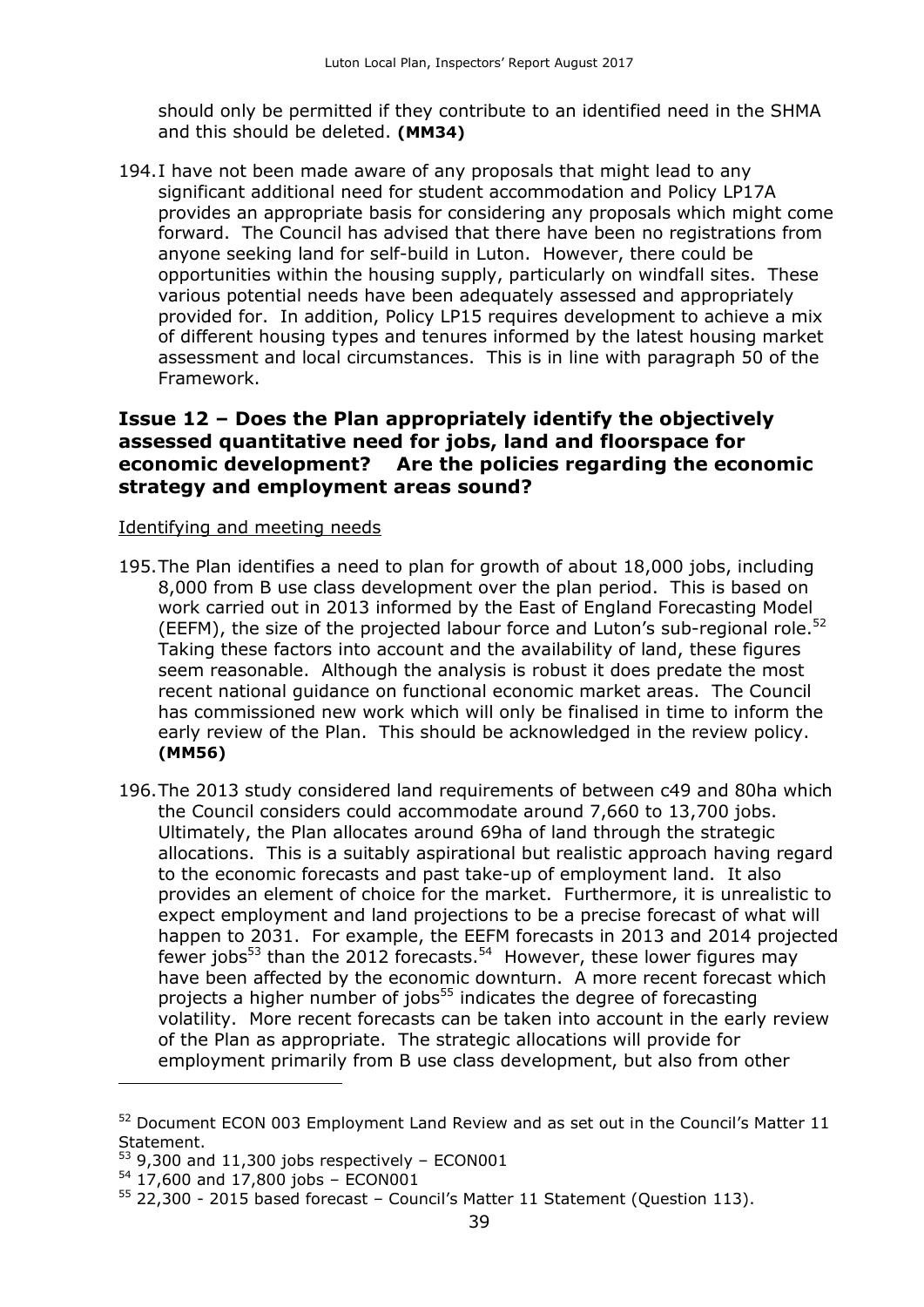uses, including the expansion of London Luton Airport. Growth is also being provided for in the town centre and in the other retail centres.

- 197.Given that there are now uncertainties about the amount of employment development that might be delivered at Napier Park and Land South of Stockwood Park,<sup>56</sup> there is no clear justification for allocating significantly less employment land. Nor are there any obvious opportunities to allocate significantly more land within Luton. Overall, an appropriate balance has been struck.
- 198.In effect, Luton is broadly aiming to meet all of its own job needs but not all of the OAN for housing. However, if a significant proportion of Luton's unmet housing needs are planned for in locations which are close to and have good access into Luton (for example, as urban extensions), the resulting commuting to work could, to some degree, be contained within the expanded urban area. Furthermore, the approach in the Plan reflects the availability of sites and Luton's sub-regional and historic role in providing employment. As noted above, the way in which Luton's unmet housing needs should be provided for is now an issue for neighbouring authorities to consider including through their own DtC. In relation to this, the early review policy discussed above accepts that growth options outside Luton might have transport implications which will need to be addressed within Luton. **(MM56)** In addition, it would be for neighbouring authorities to consider whether any growth options outside Luton should include any employment or retail provision.
- 199.Consequently, the Plan's overall stance on this is sound. However, policies LP2 and LP13 should be amended so that the Plan sets out the broad amount of land to be allocated, rather than a specific target to create jobs, given this is a key role for the development plan. **(MM12 and MM24)**
- 200.The Plan allocates four strategic sites to provide the c69ha of employment land. These are all discussed in more detail later in this report. The sites were subject to an appropriate process of SA and were also considered in supporting employment studies.<sup>57</sup> However, the Plan should clarify which of the allocations will contribute to providing employment. **(MM3 and MM23)**

Policies for economic strategy and employment areas

- 201. The Plan includes two lists of existing employment sites. $58$  The Category A sites are generally those which were categorised as being of very good quality in the Council's 2015 review.<sup>59</sup> This includes the strategic allocations. The Category B sites are categorised as being of good or average quality and which continue to have a role to play in meeting employment needs. This is based on a robust assessment.
- 202.Policies LP 13 and 14 set out the circumstances in which employment sites can be redeveloped for a different use. The approach is protective of the Category

 $58$  Appendix 3 to the plan.

<sup>56</sup> Discussed in more detail in the section below on the strategic allocations.

<sup>&</sup>lt;sup>57</sup> Employment Site Assessments (2015) and Employment Land Review (2013)

<sup>&</sup>lt;sup>59</sup> Document ECON 003A and also by the 2013 Employment Land Review (Document ECON 003)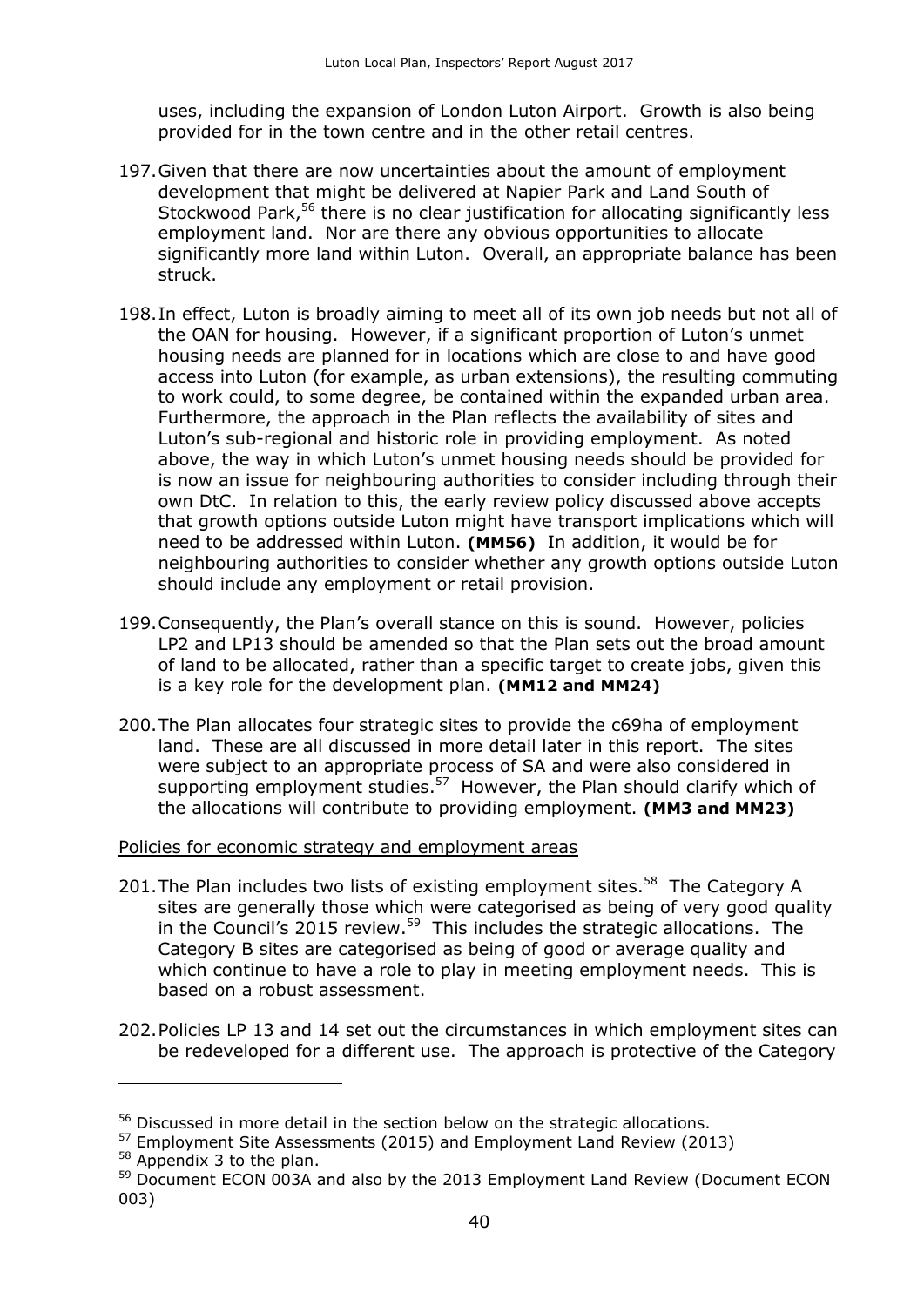A sites but more flexible in relation to Category B and the generally smaller sites which are not identified in the Plan. This is a reasonable approach which reflects the quality of the sites and the policy criteria are generally appropriate. Overall the approach accords with the Framework. $^{60}$  However, some redrafting of the policy and supporting text is required to ensure they are clear and effective. **(MM22 and MM24)** I have made a small change to MM24 to ensure consistency of wording between Policies LP13 and LP14. In addition, the potentially confusing reference to *Intervention* areas in the list of Category B sites should be deleted. **(MM58)** Subject to the specified changes, these policies are sound.

## **Issue 13 – Has the effect of proposed development on the strategic road network been adequately assessed and are there sufficient measures in the Plan to help avoid any adverse effects, including through mitigation? Is the safeguarding of the East Luton Circular Road justified? Are the policies relating to transport sound?**

#### Effect on the strategic road network

- 203.The SOCG with Highways England confirms that the effect of the Plan proposals on the strategic road network has been subject to modelling work.<sup>61</sup> This has taken into account the increase in dwellings proposed in the submission plan, additional jobs, the planned increase in passengers to London Luton Airport, proposals for housing in North Hertfordshire, at Houghton Regis and at North of Luton (all of which have different planning status), along with proposed highway schemes in Luton and the wider area (of which there are several). However, it is not necessary for the Plan itself to mention all these schemes.
- 204.The modelling confirms that the main impacts of planned development at peak times are likely to be on specific slip roads at M1 junctions 10 and 11a and on the M1 northbound carriageway between junctions 11 and 11a. It is concluded that some measures will be required to resolve these effects. However, there is nothing at this stage to indicate this will not be possible.
- 205.The Council has also confirmed that there are sections of roads within Luton which are likely to experience additional delays in the morning or evening peaks and junctions which will experience more than 95% congestion. Some of these problems may be mitigated by the junction improvements listed in Policy LP31 and/or by the recently commissioned review of all signalised junctions to consider capacity improvements. I understand that the junction improvements will be delivered through developer contributions (for example, as agreed in connection with the approved airport expansion) and from public sector sources.<sup>62</sup>
- 206.As the SOCG points out, the modelling is based on a 'worst case' position as it does not take into account the potential for any public transport schemes or Travel Plan initiatives. So, it is possible that the effect on the strategic road

 $60$  Specifically paras 22 and 51 of the Framework

<sup>&</sup>lt;sup>61</sup> It is also set out in Document TRA001 and the Council's Matter 12 statement

 $62$  For example, as set out in the Council's response to Matter 12, Question 137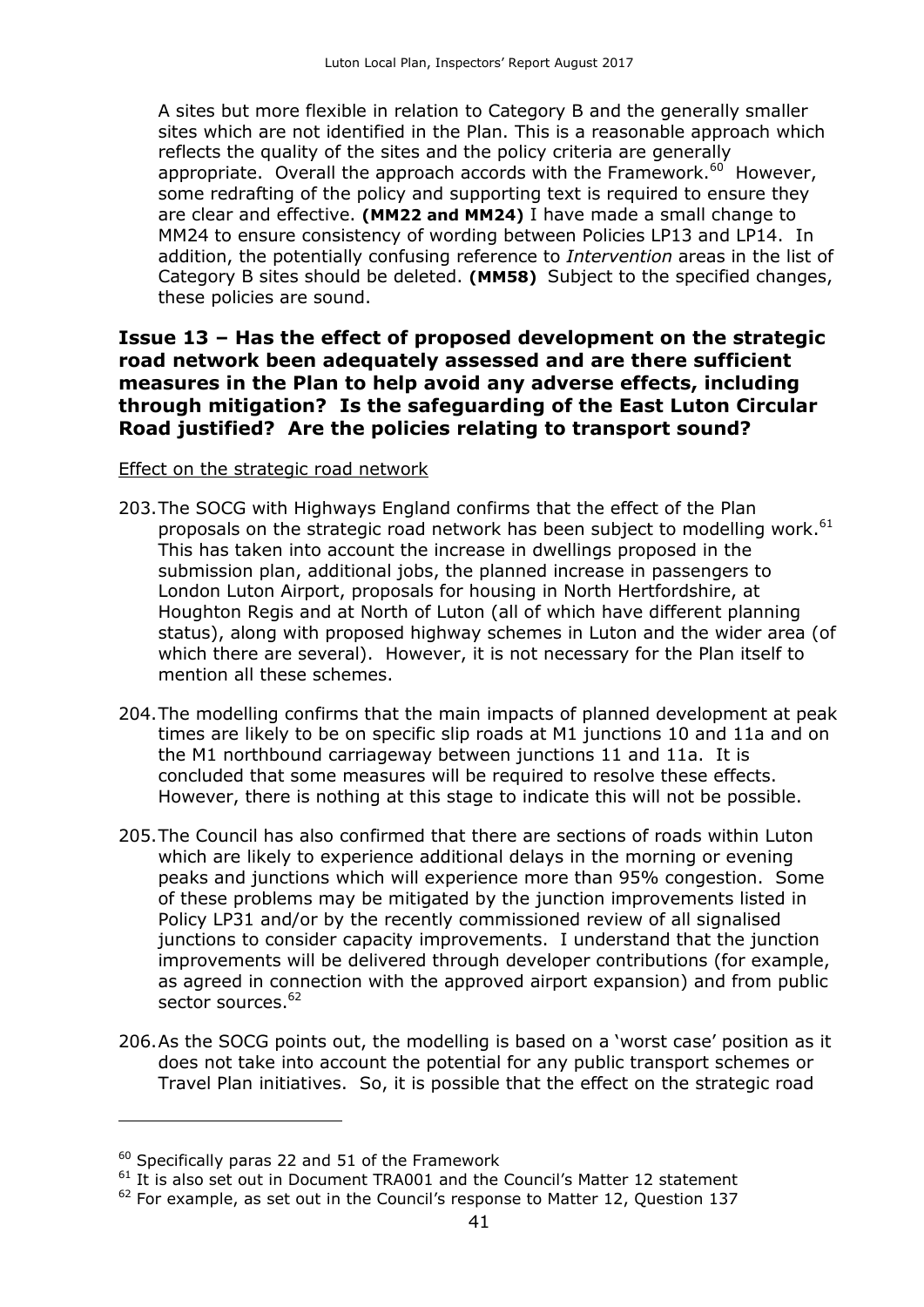network could be less than predicted. Various policies in the Plan may assist in this, including for example the development of park and ride sites and the use of maximum car parking standards. However, set against this, the modelling appears to be based on 6,905 dwellings rather than the more recent capacity estimate of 8,500 dwellings.

207.Regardless of these points, development in and around dense urban areas inevitably has the potential to increase traffic congestion, regardless of what mitigation is put in place. While this has an economic cost and is frustrating and inconvenient to those who use the roads, it is not a sufficient reason in this case to avoid meeting housing or employment needs. Furthermore, this is an issue that should be re-visited in the early review of the Plan **(MM56)** when proposals to provide for Luton's unmet housing needs in neighbouring authority areas, potentially including in Central Bedfordshire and to the east of Luton are further advanced and the implications on transport infrastructure can be properly evaluated. The same applies to any transport implications arising from the re-location of the football club, when that is decided upon. Overall, therefore, the effects on the strategic road network have been adequately assessed at this stage and sufficient measures are in place to help mitigate adverse effects. Given the requirement for an early review, the changes advanced through the main modifications to this report, including in relation to the strategic allocations, do not justify any further modelling work at this stage and before the Plan can be found sound.

#### East Luton Circular Road

- 208.Policy LP31 safeguards the route of the East Luton Circular Road (ELCR), including the Weybourne Link. I understand that the ELCR was one of a number of options for a proposed Luton Northern Bypass which were consulted on some years ago. However, much of the ELCR alignment would be within Central Bedfordshire and CBC have indicated that they do not support it as an option because of the likely effect on the AONB.<sup>63</sup> Clearly, this plan cannot safeguard any route outside of its own area. There are also strongly expressed and legitimate concerns from Natural England and Historic England about the likely effects on the landscape, on biodiversity sites and heritage assets.
- 209.Consequently, there are several very significant obstacles to the ELCR ever being developed. However, it seems to me that it is prudent, for the moment, to safeguard the route until the potential implications of the bypass and any link between the A6 and A505 have been further considered, having regard to the scale and location of preferred options to help meet Luton's housing needs and any effects on wider traffic patterns. This could also include the consideration of any reasonable alternatives to the ELCR. In this sense there is some possibility the route could potentially be critical in developing infrastructure to widen transport choice in line with the Framework.<sup>64</sup> Nevertheless, I urge the Council to very carefully re-assess whether there is robust evidence to justify any further safeguarding of this route option when it carries out the early review of the Plan.

 $\overline{a}$ 

<sup>63</sup> CBC Matter 12 Statement

 $<sup>64</sup>$  Framework, para 41</sup>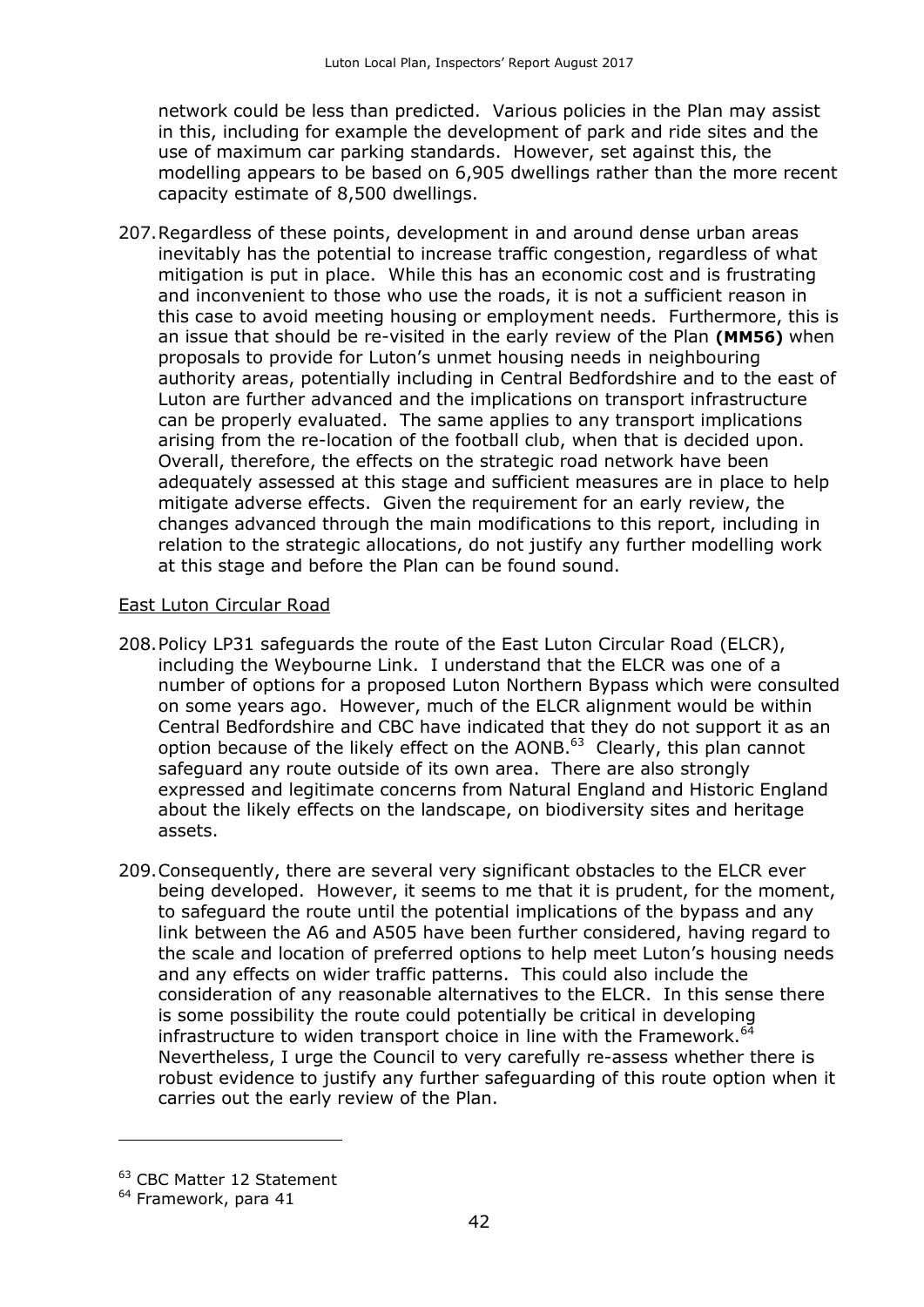- 210.Although the SA predicts that Policy LP31 as a whole would have a broadly neutral effect on biodiversity and landscape features, it does state that if the road were to go ahead there would be major adverse effects on biodiversity, landscape and heritage features. However, as it stands, it is reasonable for the SA to assess the overall effect of the policy with regard to the Plan's safeguarding of the ELCR route, rather than as a firm road-building proposal.
- 211.The safeguarding of this potential route within Luton is justified, for now. However, to bring clarity, the policy and supporting text should be amended to provide context and to make it clear that the route is being safeguarded, that it is not a formal transport proposal and that any firm proposal to build the road would be considered against relevant legislative requirements and policy relating to heritage, biodiversity and landscape. **(MM49 and MM50)** I have made a change to MM50 to ensure accuracy and consistency with MM49.

#### Transport policy criteria

- 212.Policy LP31 B states that planning permission will be granted for developments that meet several transport criteria. However, it should be clarified that proposals only have to satisfy these criteria where *relevant*. For example, not *every* proposal will justifiably need to provide cycle parking. **(MM50)**
- 213.Policy LP31C and Appendix 7 set out reasonable requirements for Transport Assessments, Transport Statements and Travel Plans. These will help ensure that the transport effects of developments above the specified thresholds are assessed and that, where necessary, appropriate mitigation is secured, including if necessary off-site. However, the drafting is unclear and this should be resolved. **(MM50 and MM62)**
- 214.Policy LP32 requires that car parking should not exceed the maximum standards in Appendix 2. The standards are reasonable. However, if the policy wording were to be interpreted literally, schemes providing no car parking would always comply with the policy regardless of the circumstances. The policy and the supporting text should be modified to make it clear that the level of parking *up to* the maximum standards will be determined by the need to avoid adverse effects to highway safety and on nearby residents and users. **(MM51)**
- 215.Consultation was carried out on a potential MM to Policy LP32 in relation to parking for the airport and Dunstable Hospital. Following consideration of representations, I am not persuaded that the suggested changes are necessary for soundness, with the exception of explaining that the stringent control at the airport *will be in line with Policy LP6C* (to provide clarity). Furthermore, the change consulted upon in relation to Dunstable Hospital would have been overly restrictive and inflexible. I have therefore amended the MM. **(MM51)**
- 216.Policy LP33 merely sets out a list of factors that will be considered when assessing proposals for warehouse and distribution proposals. Changes are needed to ensure the policy can be used effectively when making development management decisions. **(MM52)** Subject to these changes the various transport related policies and criteria are sound.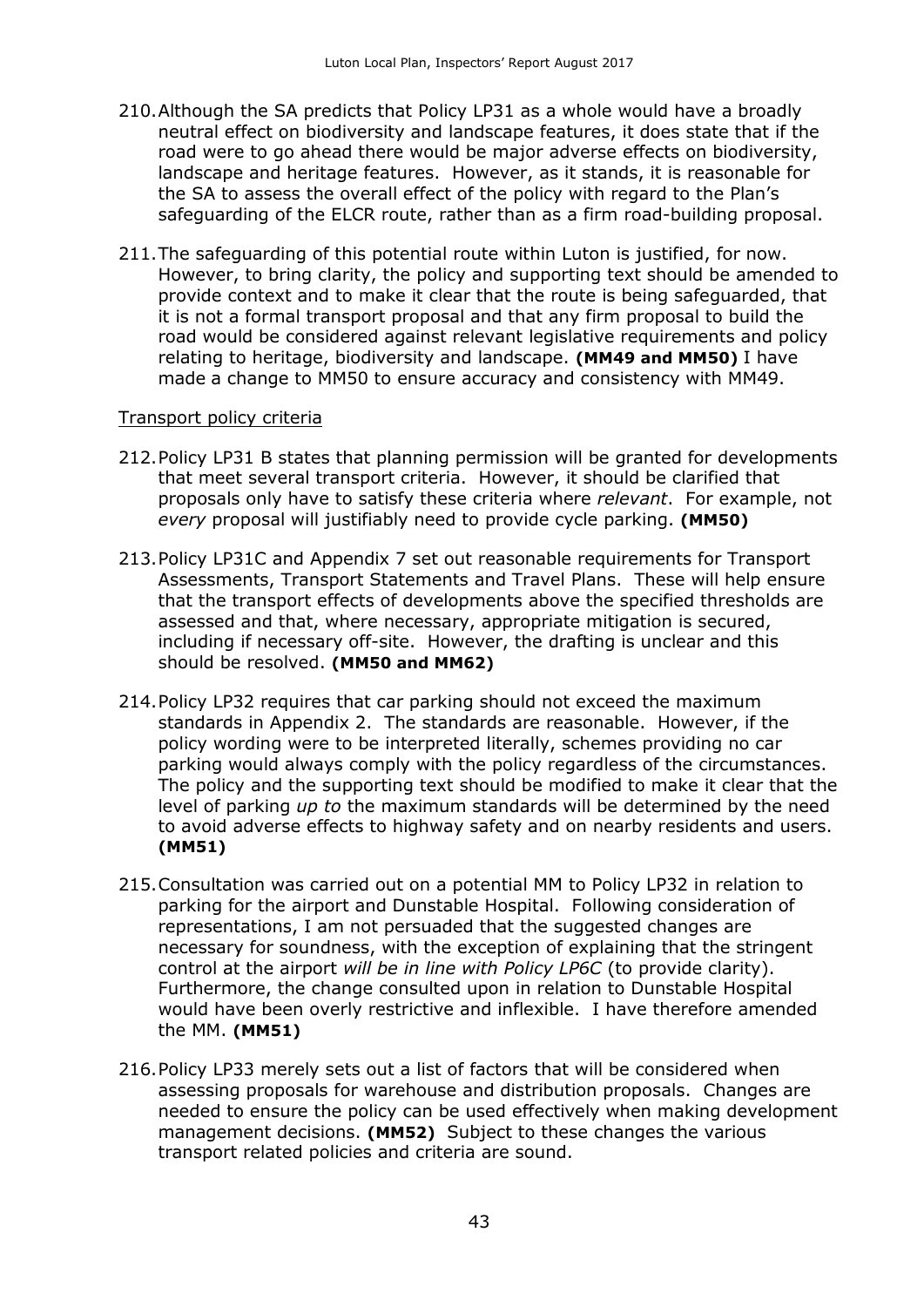## **Issue 14 – Is the extent of the Green Belt appropriately defined and is the approach to the Green Belt consistent with national policy?**

- 217.As already noted, there are some parcels of Green Belt land within Luton to the north, north-east, east and south. These all adjoin wider swathes of Green Belt which fall within neighbouring local authority areas. The Luton Green Belt Study of 2014 concluded that these parcels still met the Green Belt purposes set out in the Framework. No additional land was identified which should be included in the Green Belt. The findings of the study are based on a robust assessment.
- 218. The Green Belt includes a parcel of land<sup>65</sup> which is also included within Policy LP6 for London Luton Airport and which the airport identifies as operational land. However, this land is open and undeveloped and adjoins a wider swathe of open land. It therefore meets Green Belt purposes. In addition, there is no evidence that it is required for development which would not normally be acceptable in the Green Belt.
- 219.The Framework states that one of the essential characteristics of the Green Belt is its permanence and that boundaries should be capable of enduring beyond the plan period. I concluded earlier that it is possible that housing growth options outside Luton might conceivably justify considering a review of one or more of the Green Belt areas within Luton. Equally, they might not. However, this cannot be known until neighbouring authorities reach firm conclusions about how to respond to Luton's unmet needs. It would be difficult to make any robust decisions regarding the potential release of any of the small Green Belt parcels within Luton, until the wider picture is known.
- 220.Accordingly, there are no exceptional circumstances which would justify altering the Green Belt boundary, at this time. However, this is a further issue which points towards the need for an early review. **(MM56)**
- 221.Policy LP4 sets out the approach towards development proposals in the Green Belt. However, the wording is not consistent with national policy and this should be corrected. **(MM14)**

## **Issue 15 – Are the assessments of additional retail floorspace needs robust and does the Plan ensure that these needs will be met in appropriate locations? Are the policies for the town centre and for the district and neighbourhood centres sound?**

#### Floorspace needs

- 222.The supporting text to the Plan sets out net additional convenience and comparison retail floorspace needs over the lifetime of the Plan. These are based on the upper range figures set out in Retail Study Update of July 2015.
- 223.In broad terms the floorspace figures are based on a robust methodology which assesses expenditure and turnover, taking into account projected population growth, existing commitments (including at the North Houghton

<sup>&</sup>lt;sup>65</sup> Part of Site 5 in the Study.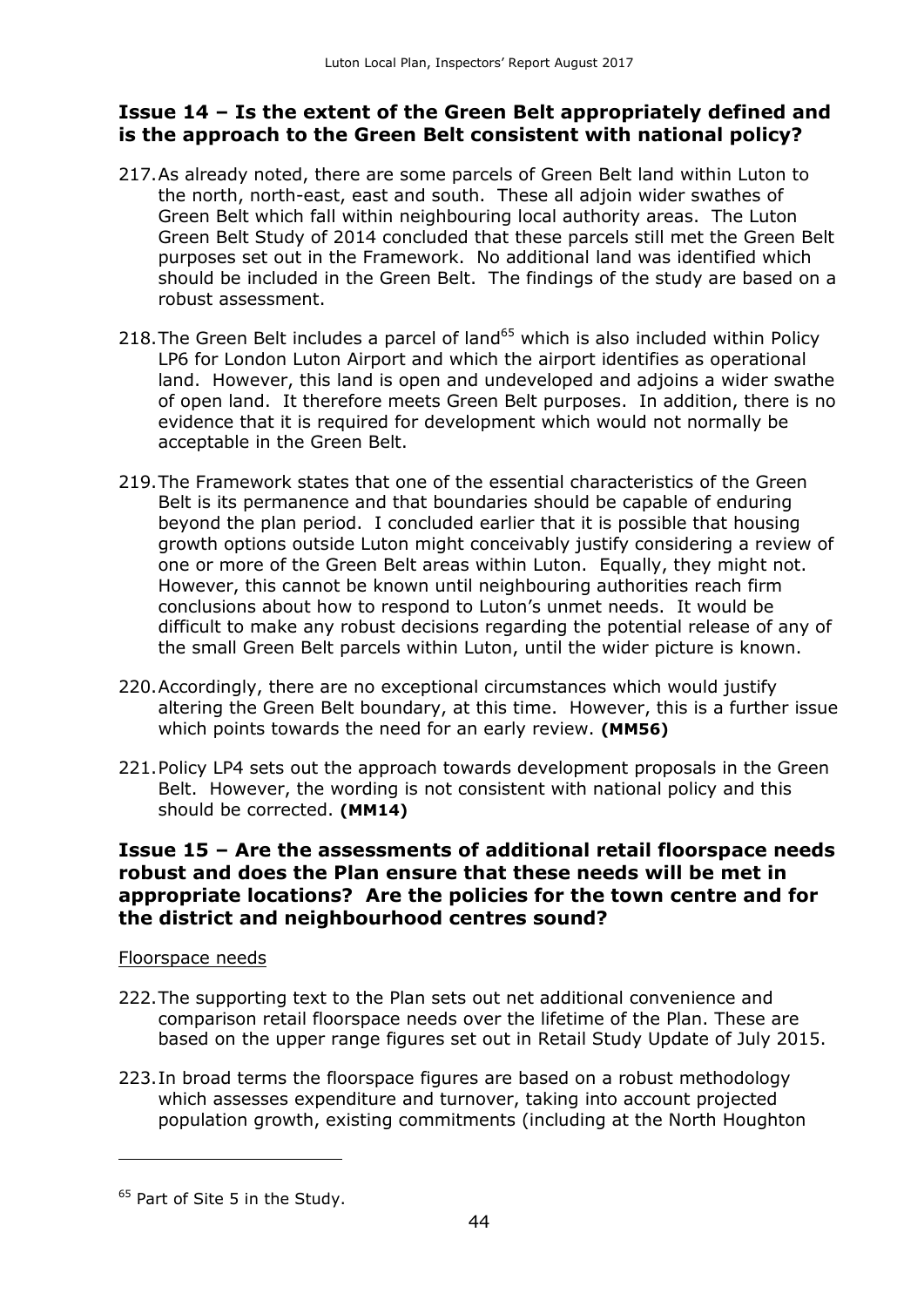Regis Urban Extension outside of Luton) and the potential to claw back some of the trade which is being lost to other centres outside of Luton. Given the extent of retail spend leakage, this approach is justified and could help minimise travel, enhance the town centre and bolster the local economy.

- 224.There was some discussion at the hearings about the assumptions made regarding the effects of online shopping, the degree to which existing comparison goods floorspace may be under or over-trading (and how this might change) and the extent to which turnover efficiency might increase in the future. The Study indicates that all of these factors have been taken into account. However, they are all susceptible to different judgements being made and their potential effects on floorspace needs are difficult to predict with any degree of certainty over the lifetime of the Plan.
- 225.The Study indicates that caution should be applied when relying on longer term projections owing to the volatility of much of the data and the assumptions used (for example, as indicated above). Consequently, it is appropriate for the Plan to seek to provide for 30,096 sqm of comparison floorspace by 2025 as set out in Policy LP3 and as recommended by the Retail Study Update, rather than the Study forecast of between 32,229 and 53,715 sqm by 2031. Indeed, the Study advises that it is not necessarily appropriate to plan to meet all identified needs now.
- 226.Nevertheless, the approach taken in the Plan provides an opportunity to significantly increase investment in the town centre and to improve perceptions of it. This policy approach, coupled with the expression of the maximum Study range figures in the supporting text to the Plan, is a suitably aspirational but realistic approach, as is required by the Framework.
- 227.Given the uncertainties regarding longer term projections and forecasts, I agree with the Retail Study Update that an updated assessment of need should ideally be carried out every 5 years. The Council's hearing statement signals agreement on this. Accordingly, this should be added to the list of items to be considered in the early review of the Plan. **(MM56)** This should also allow progress on where Luton's unmet housing needs are likely to be accommodated to be factored into the analysis, as appropriate.

#### Meeting convenience retail needs

- 228.The Plan seeks to provide for some of the identified convenience retail needs within the town centre. This will help support the viability and vitality of the town centre by adding capacity for main food shopping. I agree with the Retail Study Update that Power Court is the most suitable site to achieve this, given its size and location and the limited other options available.
- 229.The Plan identifies a number of other locations outside the town centre where convenience retail is to be provided, including at Birdsfoot Lane and Sundon Park as part of identified centres and at the Marsh Farm and Napier Park strategic allocations. Convenience floorspace in these locations will serve existing and proposed neighbourhoods and so is justified. Overall, there appears to be sufficient land available to meet the net additional convenience floorspace figure of 9,064 sqm to 2031 as set out in the Plan.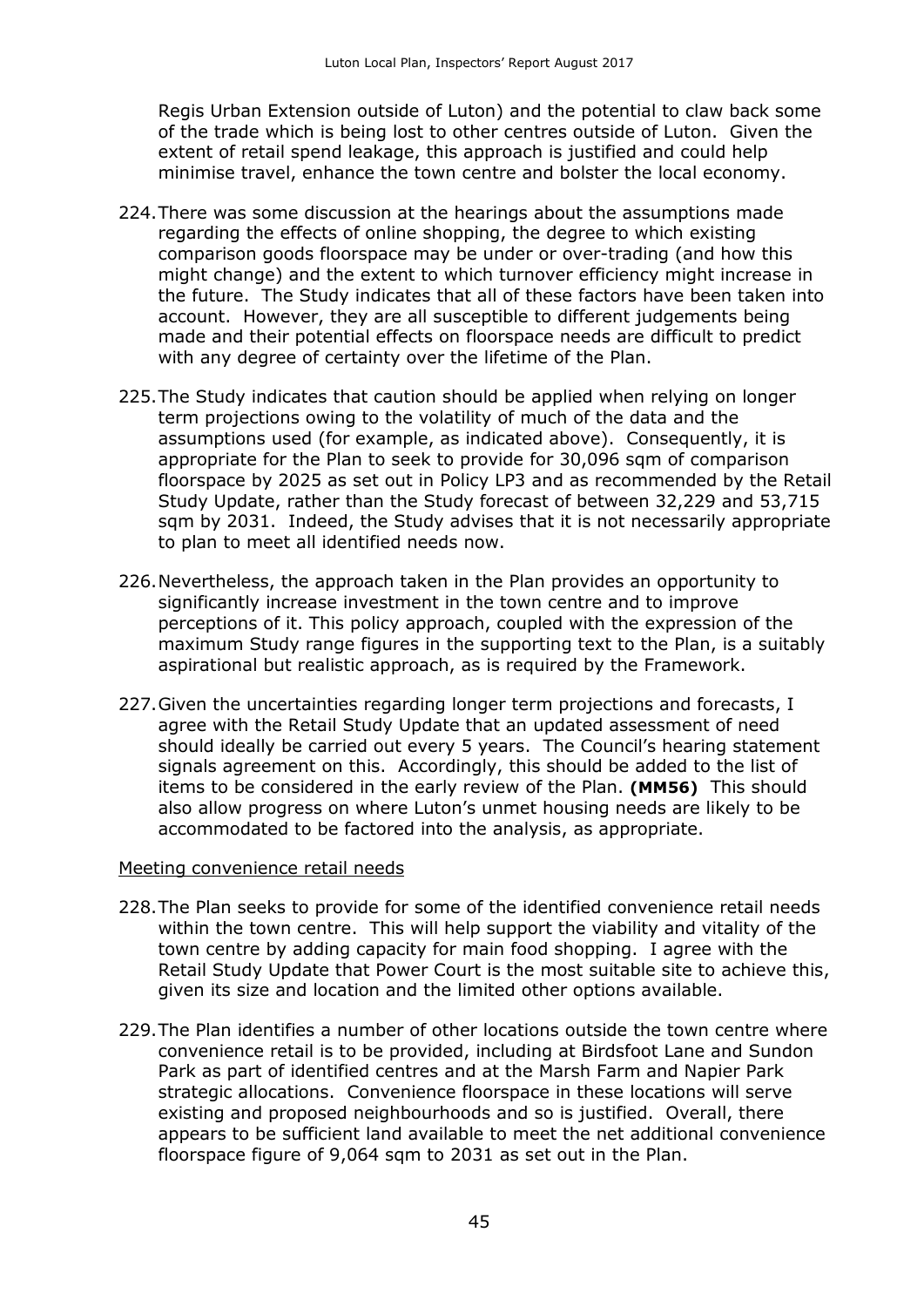230.However, as drafted Policy LP3 appears to indicate that all or most of the Plan's convenience floorspace needs should be met within the town centre. This is clearly not the intention or what the Plan in fact proposes. This drafting error should be corrected to ensure that the Plan is clear and effective. The supporting text in section 7 needs a similar clarification regarding the distribution of retail development **(MM13 and MM38)**

#### Meeting comparison retail needs

- 231.The Plan intends that all comparison floorspace needs should be met in the defined town centre. This aligns with the approach set out in the Framework and follows the recommendation in the Retail Study Update. In principle, this should help support the viability and vitality of the town centre.
- 232.It is clear that the Plan envisages that most comparison retail development will be accommodated on the Northern Gateway and Power Court sites. Given their proximity to the primary shopping area (referred to as the Town Centre Shopping Area in the Plan), both of these are edge of centre sites for retail purposes under the definition set out in the Framework. There do not appear to be any other realistic and readily available site options at this time, within the town centre or on the edge of it, which could make any very significant additional contribution to meeting the identified needs. Furthermore, Power Court, and to some degree the Northern Gateway, both have the potential to provide for retailers seeking larger premises.
- 233.The Council has provided an impact assessment of retail development at Power Court. This dates back to 2005 and, given its age, it cannot be relied upon. However, having regard to Section 2 of the Framework, I am not convinced an impact assessment is an essential component of the evidence base for town centre or edge of town centre retail allocations which have been provided to meet identified needs in accordance with the sequential approach.
- 234.The Plan does not require any specific quantity of comparison floorspace to be achieved at the Northern Gateway, Power Court or on any other site. This is a suitably flexible approach and one which recognises the role of the market in shaping the precise scale and mix of uses on the strategic allocations and within the town centre.
- 235.Taking all of this into account, the overall approach regarding comparison retail is sound. However, there are uncertainties regarding delivery which will be discussed below in the section on the strategic allocations.

#### Centre hierarchy and the sequential and impact tests

- 236.The hierarchy of centres set out in Policy LP21 is justified by the analysis in the Retail Study Update which included 'health check' assessments. However, Policy LP21 should be modified to reflect the intention in Policy LP8 to create a new neighbourhood centre at the Napier Park strategic allocation. This also needs to be reflected in Policy LP2. **(MM39 and MM12)**
- 237.Policy LP21 sets out the requirements for sequential and impact assessments in line with the Framework. The impact assessment threshold of 1,000sqm is justified given the size of district and neighbourhood centres (the Retail Study Update reports that the average size of the latter is 1,354 sqm gross) and the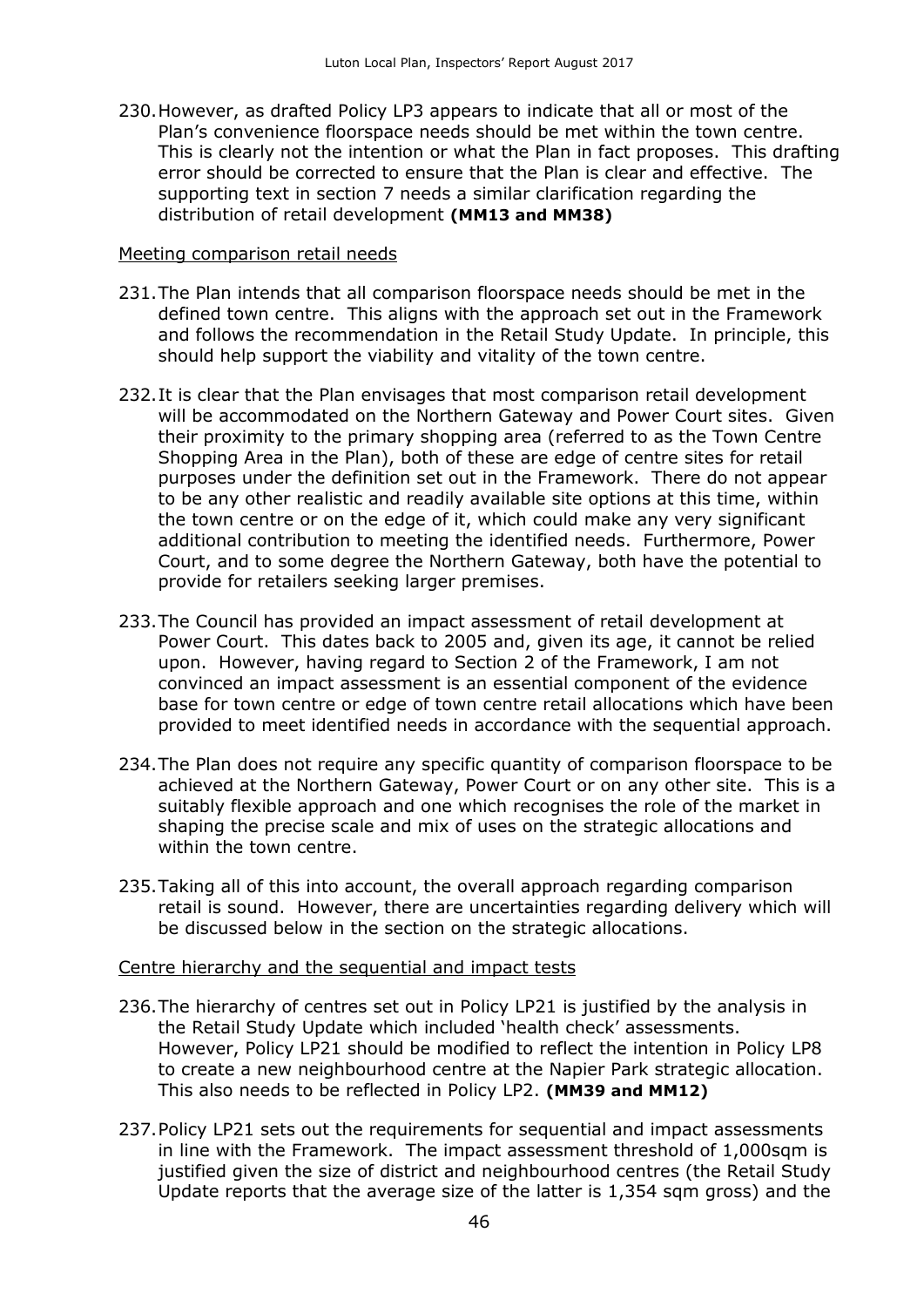need to safeguard their viability and vitality. A threshold set below this level would be unduly onerous.

238.Policy LP21 also states that permission will be granted provided that retail development, either individually or cumulatively, does not exceed the quantitative floorspace needs set out in the Plan. However, retail proposals will only be consistent with plan policy if they comply with specific retail policy allocations and/or pass the sequential and impact tests, where these apply. These tests are designed to protect existing centres from unacceptable impacts and the threshold for impact assessment has been justified by the Retail Study Update. On this basis there is no justification for what amounts to, in effect, a cap on overall retail provision in the borough and a change is necessary to Policy LP21 to rectify this. **(MM39)** The same applies to the reference to 'need' in Policy LP11 for the Northern Gateway. **(MM21)**

#### Policies for the town centre and other centres

#### *Town centre boundaries and areas*

239.The Town Centre boundary is appropriately defined and encompasses the various shopping frontages and development sites lying within the inner ring road and the railway line. The division of parts of the centre into four policy areas (University Campus, Creative Quarter, Power Court and Castle Quarter) reflects their different characteristics, the varying opportunities for development within them and the appropriate policy responses.

#### *Frontages*

- 240.The Town Centre Shopping Area, and the Premier, Primary and Secondary Shopping Frontages within it, conform to the definitions set out in the Framework, although the terminology used in the Plan is a little different.
- 241.Policy LP22 is supportive of A1 (use class) shops in these locations and sets criteria to allow the consideration of non-A1 uses. This is achieved, in large part, by limiting the amount of non-A1 use to no more than 10% in the premier shopping frontages, 25% in the primary and 50% in the secondary. A similar approach is followed in Policy LP23 which seeks to maintain 75% of the shopping frontages in district and neighbourhood centres and shopping parades in A1 use. Overall, these policies reflect the extent and importance of shopping activity in these areas, without being overly restrictive.
- 242.The setting of precise percentage limits is to a large degree a matter of planning judgement and I understand that the figures for the premier and primary frontages are broadly the same as in the current Local Plan (2001- 2011). The Council has advised that this approach has been applied without problems and that it has been successful in preventing any overrepresentation of uses which might have harmed the quality, viability and vitality of the town centre as a shopping destination. I have no firm evidence which might lead me to conclude otherwise.
- 243.The approach is most restrictive in respect of the Mall, a substantial indoor arcade which is the main focus of shopping activity in the town centre. This is because much of the Mall is defined as a premier shopping frontage. However, there is some flexibility here given that the frontage facing the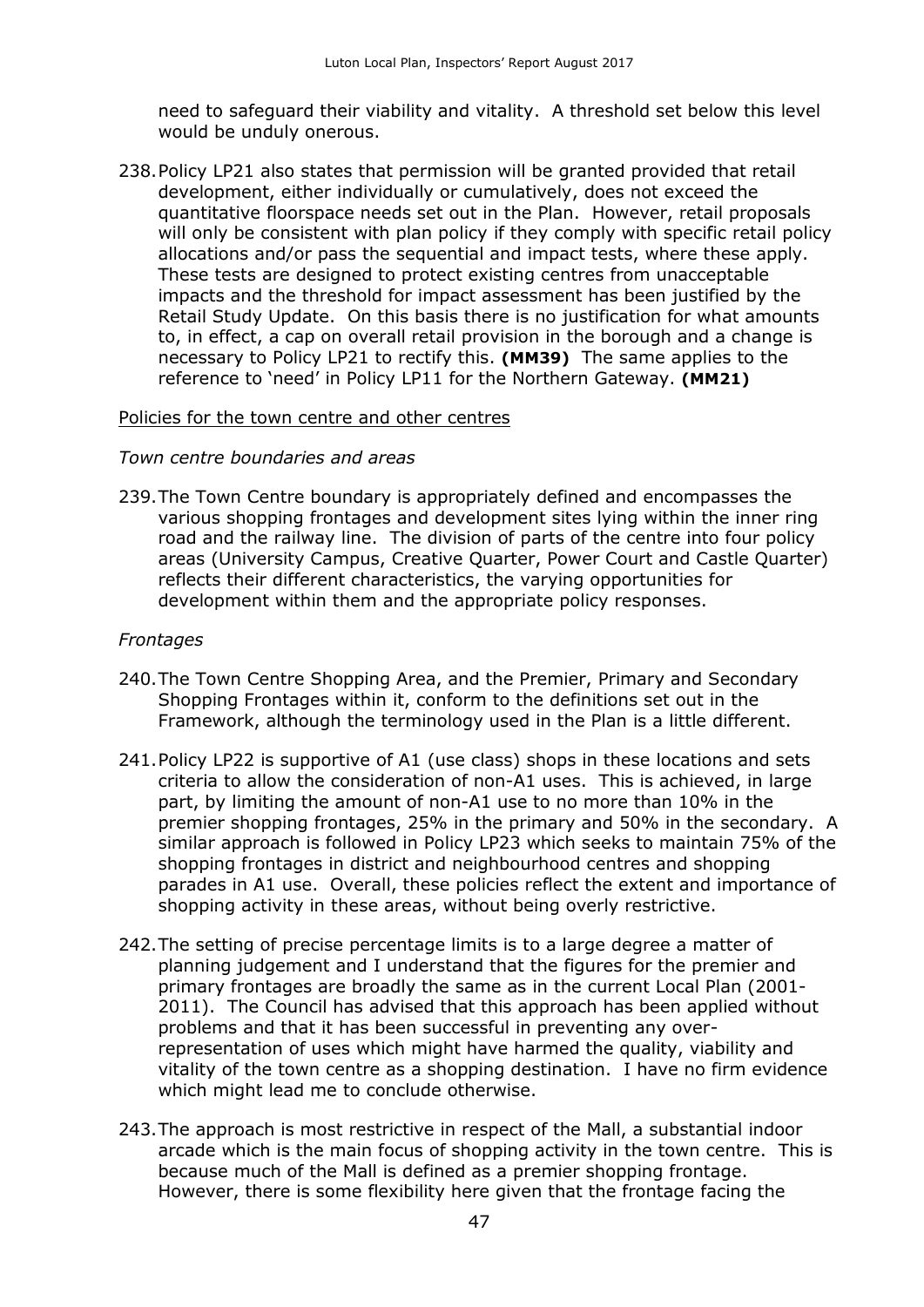square to the north-west is defined as a secondary frontage and the area which is in use as an indoor market is not defined as any type of frontage. In addition, the Northern Gateway (Policy LP11) provides an opportunity for the Mall to be extended to provide a mix of uses, including a market. Accordingly, I am not persuaded that any change is necessary to achieve soundness.

#### *Strategy*

244.Policy LP3 sets out the strategic approach for the town centre and the criteria in this policy should help ensure that an appropriate mix of development is provided, that high quality development is brought forward and that adverse effects avoided. This includes making more effective use of the River Lea.

#### *Other matters*

245.The Town Centre Inset Map shows two food courts and a Primary Block Frontage. These are not directly before me because they do not appear to be mentioned in the Plan and do not represent the geographic illustration of any policy. To avoid any confusion, I suggest that they are not included on the adopted policies map. Finally, the use of terminology relating to the regional/sub-regional role of the town centre should be clarified. **(MM4, MM12, MM13, MM36, MM37)**

## **Issue 16 – Are the proposed uses on the strategic allocations appropriate justified and deliverable, including in terms of their scale and mix. Are the policy requirements sound?**

246.The Plan allocates eight strategic sites. Taken together they make provision for a range of uses, including housing, employment, retail, park and ride, London Luton Airport and the relocation of Luton Town Football Club (the Club). The allocations have been subject to an appropriate SA which considered broad options for different uses. There are no obvious candidates for additional or alternative strategic allocations. Subject to the various modifications set out below, I am content that they set out a reasonable mix of uses.

#### South of Stockwood Park (Policy LP5) and Power Court (Policy LP9)

#### *Luton Town Football Club*

- 247.It has been a longstanding aim of the Club to move from its historic site at Kenilworth Road. Given the inner city location within an area of high density terraced housing, there is little opportunity to expand the existing stadium, to create extra seating capacity or to develop ancillary community and commercial uses. Consequently, Strategic Objective 9 of the Plan, quite reasonably, seeks to deliver a new stadium in a location with good access to transport infrastructure, along with associated uses, shared venue events and ancillary sports related uses.
- 248.The submitted Plan makes provision for a new stadium, as part of a mixed use development, at Land South of Stockwood Park on the edge of Luton next to junction 10a of the M1 motorway. This site was originally allocated for a stadium in the Local Plan for 2001-2011 (adopted in 2006). In addition to the stadium and ancillary sports facilities and enabling provision for small scale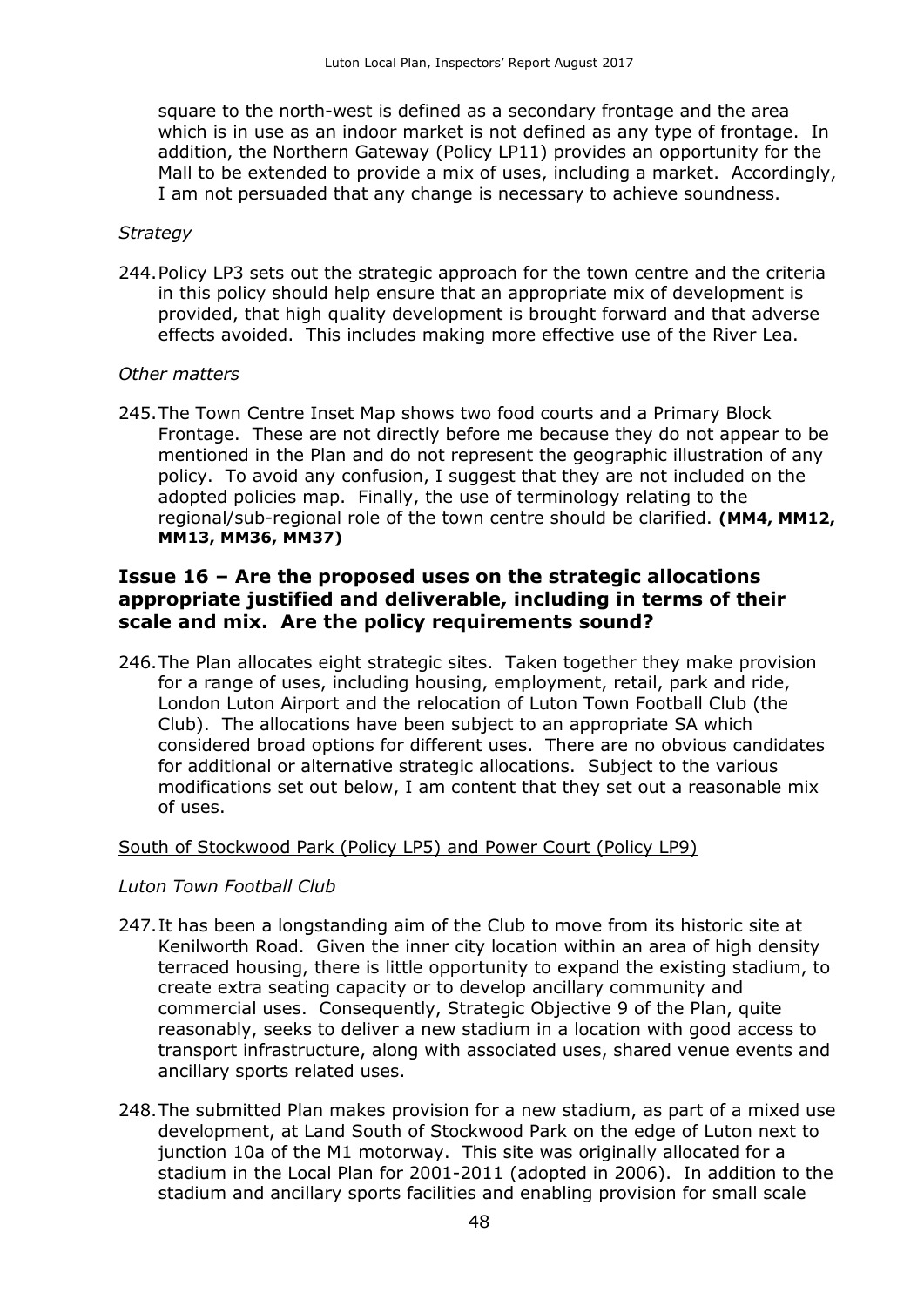A1, A3 and A4 uses<sup>66</sup>, the other stated uses are for B1 business and a park and ride facility.

- 249.The Club's current owners now believe this location to be unsuitable. Instead they consider that the stadium should be located closer to the supporters the Club serves and that without such a location the various ancillary community and commercial activities that are necessary to develop and sustain support and income would not be viable. This is largely because an edge of Luton location might only attract visitors in any substantial numbers on match days. The Club therefore considers that the stadium should be built in a more accessible central location where these disadvantages could be avoided. More specifically the Club's preferred location is the strategic allocation at Power Court.
- 250.However, it is clear that the Power Court site is simply not large enough to accommodate a stadium and related uses along with the various uses sought by the allocation and the Plan, which includes several hundred dwellings, convenience retail of around 3,393 sqm net and a substantial contribution towards meeting the identified comparison retail needs for the town centre. The Club's proposed solution is that the Plan should be modified to allow for a retail-led mixed use development at South of Stockwood Park, on the basis that this would help meet Luton's retail needs while at the same time crosssubsidising the construction of the stadium and the running of the club.
- 251.It was confirmed at the Stage 3 hearings that the Club now owns South of Stockwood Park and most of Power Court. Clearly the Club cannot determine what these sites should be allocated for or whether or not planning permission is granted for any particular mix of uses. However, through its control of both sites, the Club can determine what it chooses *not* to develop.
- 252. The Club has submitted two planning applications<sup>67</sup>, broadly for the uses it is seeking through the development plan process, as outlined above. The Council anticipates that, at the earliest, these will be determined several months after the close of the examination hearings. Conceivably, the planning application decision-making process could take longer than this.
- 253.As was pointed out to me by some of the participants at the hearing sessions, the inter-related issues involved here are difficult and there are some considerable uncertainties to grapple with. The question for me is whether the issues are so intractable, at this point, that it is not feasible to seek a full resolution of them through the current examination of the Plan. I will consider the various issues below.

*Does Policy LP9, as drafted, allow for a stadium at Power Court (Policy LP9)?*

-

254.Both the Club and the Council have argued that the term 'provision for sport, leisure and entertainment' in Policy LP9 would allow for a football stadium at Power Court. This is based on a view that a football stadium should be

 $66$  Associated with the sport, health and fitness focus of the football stadium and shared venue events.

 $67$  16/01400/OUTEIA (Power Court) and 16/01401/OUTEIA (South of Stockwood Park) submitted August 2016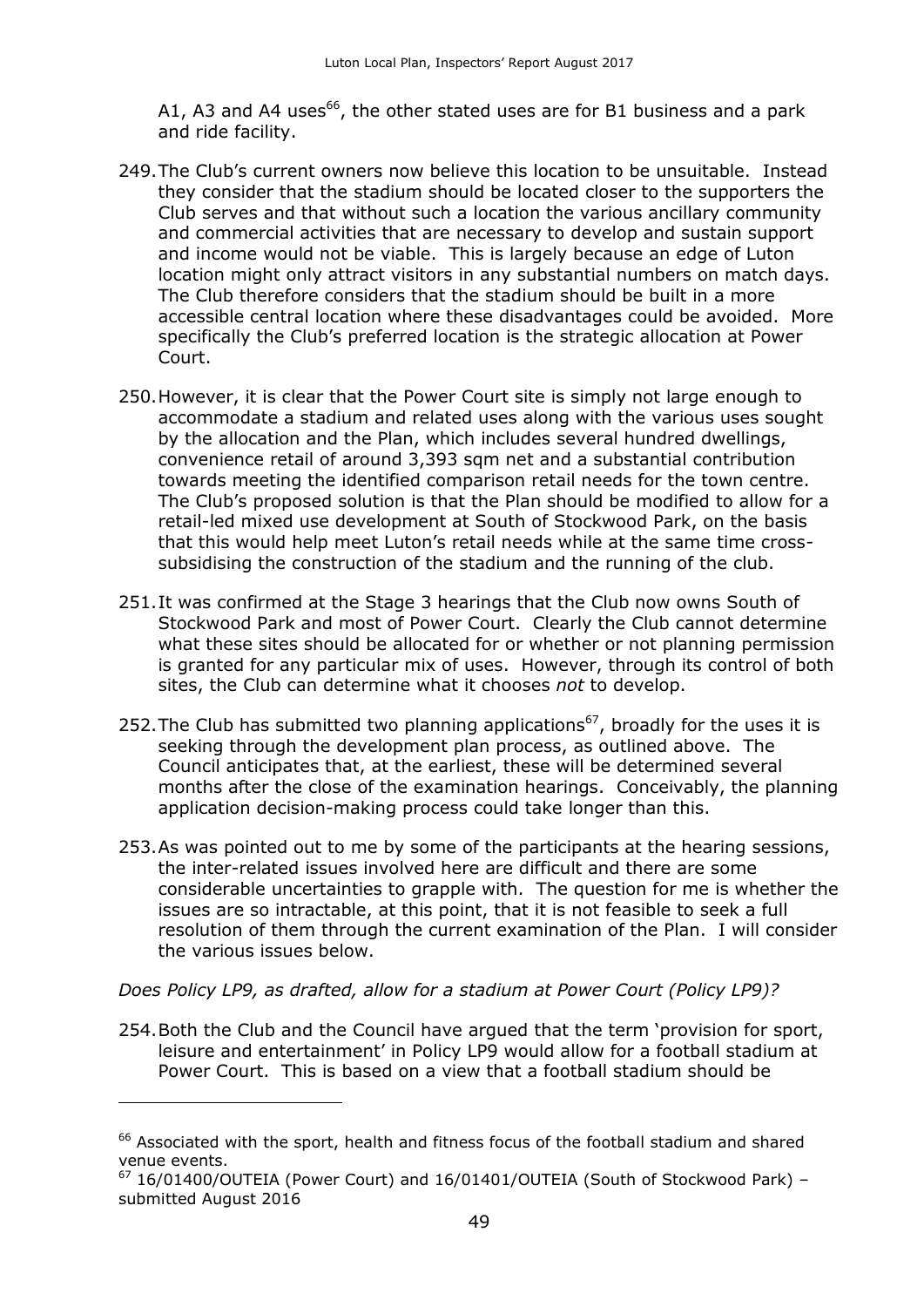regarded as a use for sport under Use Class  $D2(e)^{68}$ , which includes 'area for other indoor and outdoor sports or recreations'. In relation to the interpretation of the Use Classes Order, that may be so. However, it is not the end of the story.

- 255.Leaving aside the intention of the Council when it drafted the words 'provision for sport', it seems to me highly unlikely that anyone taking a reasonable interest in the Plan would have regarded Policy LP9 as identifying Power Court as a site which was positively allocated, or even generally suitable, for a sports stadium of this scale and nature, whether for the Club or another user. I conclude this for a number of reasons.
- 256.Firstly, the Plan already makes very specific provision for the Club to relocate to Stockwood Park. This is unequivocally stated in Policy LP5 and in the supporting text to this policy and in the section on Growing Luton's Economy. There is no clear indication in the Plan that any alternative sites were being considered or specifically identified, including at Power Court. Nor is there any mention of a stadium in Policy LP3 which sets out the strategy for the town centre in some detail. This would be a very surprising omission if the Plan was specifically allocating Power Court for a major sports stadium for the Club or anyone else or if it were signalling in any way that Power Court is suitable for that use. The Council's background paper on 'Centres' does refer to the Club's representations and in doing so it acknowledges that a town centre site may have merit and that it may be *in step* with the range of uses envisaged at Power Court. The term 'in step' is somewhat ambiguous, but it is striking that the paper does not unequivocally state that the policy for Power Court would allow a stadium. Again, this would be a surprising thing to leave out if it had been the intention all along. The paper is dated April 2016, the same month the Plan was submitted for examination. Finally, aside from the brief high level assessment in the SA, I have not been pointed to anything in the evidence base for the Plan to show that a detailed assessment of the suitability of Power Court for a stadium was carried out in its preparation.
- 257.Secondly, it is clear from the Plan and the supporting evidence base, that Power Court is intended to make a significant contribution to meeting the need for town centre comparison retail floorspace (in addition to providing a substantial volume of housing and a specific amount of convenience floorspace). For example, Policy LP9 states that the site will be used to extend the primary shopping area to improve the town centre retail offer, accommodating comparison floorspace in accordance with the identified need for the town centre. In addition, the Retail Study Update makes it clear that this site and the Northern Gateway are the two main sites where this need could be met.<sup>69</sup> Finally, the Council's hearing statement on Matter 13 states that the expectation is that Power Court will take the bulk of the overall comparison floorspace.<sup>70</sup>

<sup>&</sup>lt;sup>68</sup> The Town and Country Planning (Use Classes) Order 1987

 $69$  For example in 7.2.1 – "The provision of up to 30,096sqm net of comparison floorspace by 2025. The delivery should be met primarily at the Northern Gateway and Power Court sites;"

<sup>&</sup>lt;sup>70</sup> Answer to question 4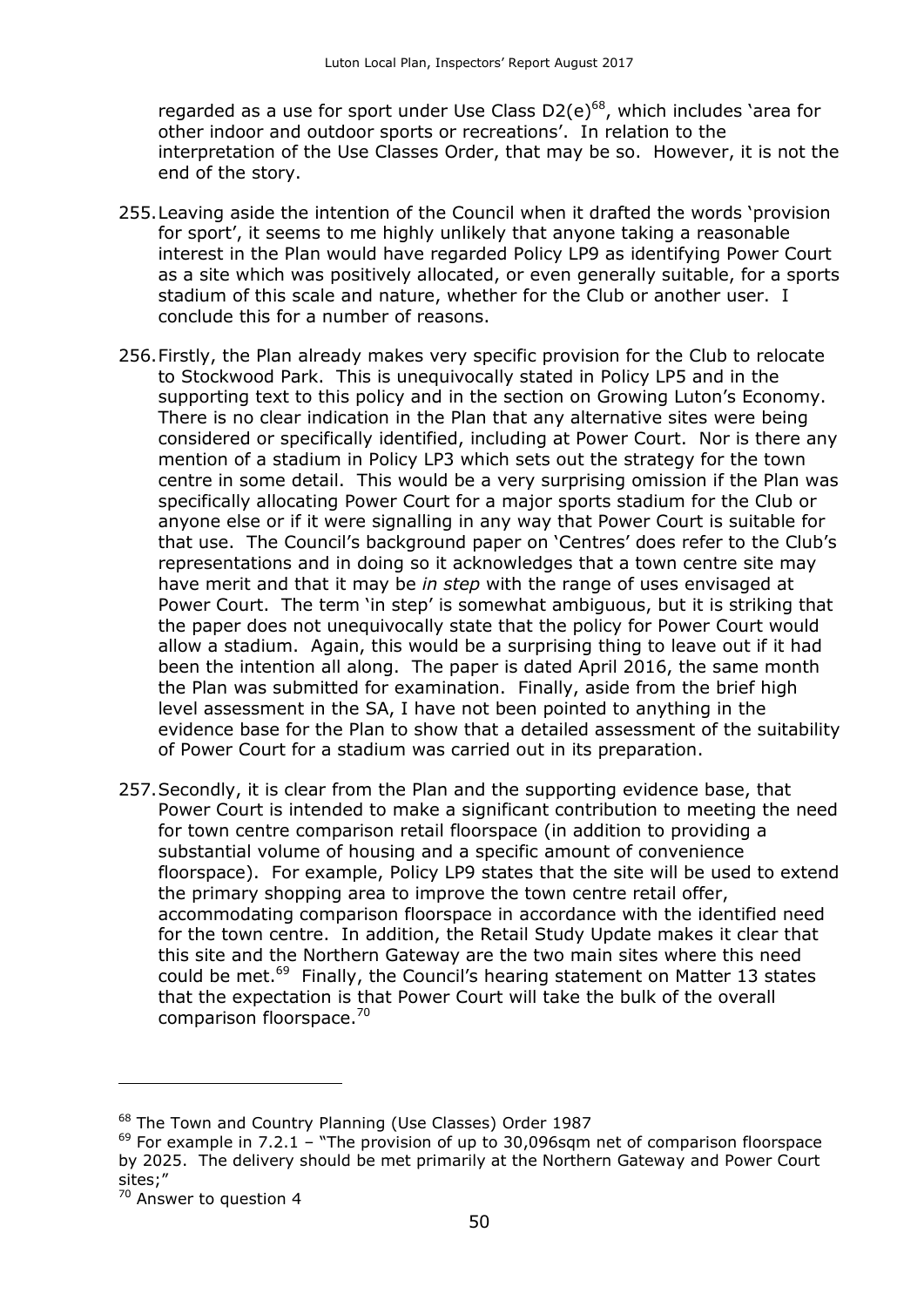- 258.In these circumstances, it must have been clear to the Council that the site is not large enough to accommodate all of these uses in the broad quantities indicated, as well as a football stadium. Indeed, the Council has accepted that if the site is developed for a stadium, it might not be possible for the identified comparison retail needs in Policy LP3 to be fully met within the town centre.<sup>71</sup> However, there is nothing in the submitted Plan to indicate this inevitable consequence and there is no response to it. In addition, although the Retail Study mentions the possibility of D2 *leisure* uses on the site, this is specifically by reference to the example of 'gyms/cinemas etc'. There is no reference in the study to a football stadium or similar.
- 259.Having regard to the Plan as a whole and reading the policy objectively in its proper context, I am not persuaded that anyone would have understood, or even contemplated the possibility, that the policy wording was intended to support a football stadium on this site. The fact that the use of the site for the Club was tested in the sustainability appraisal as an option for this site, does not alter my conclusions on this.
- 260.Consequently, even on the most generous reading possible, the term 'provision for sport' is unacceptably ambiguous. This conclusion is supported by the Council's suggested 'minor modification' of April 2016 which proposes inserting a reference to Use Class D2 (which includes areas for indoor and outdoor sports) into the policy, '*to add clarity'*.
- 261.For these reasons, this policy wording cannot be regarded as effective. Furthermore, even if the policy had been intended to allow for a stadium, the lack of clarity in the wording is such that I have significant doubts about whether public consultation on this specific provision could be said to have met the necessary legal requirements. Overall, the policy wording is not sound and it cannot be regarded as encompassing the possibility of a football stadium. I will return to this later.

*Stockwood Park – is the provision for a stadium sound?*

 $\overline{a}$ 

- 262.Leaving aside the issue of where a stadium might be best located, the Club has now confirmed that there are no circumstances in which it would relocate to Stockwood Park. Even if it failed to get planning permission for Power Court, the Club has stated that it would prefer to stay at Kenilworth Road rather than move to this edge of town site.
- 263.I understand the argument that a site owner's intentions or preferences should not necessarily determine whether or not an allocation is deliverable and that these preferences might change over time. However, in this case, the Club's position is unequivocal and the allocation at Stockwood Park is very clearly intended for the Club's relocation. It is, therefore, in large part, a single user allocation. Consequently, the Club's publically stated intentions as both landowner and potential developer are a significant consideration and the delivery of a stadium at Stockwood Park seems very unlikely, both in the foreseeable future and within the timescale for an early review of the Plan.

 $71$  For example, in the Council's statements on Matter 13 (answers to question 4 and 8) and Matter 26 - Power Court (answer to question 4).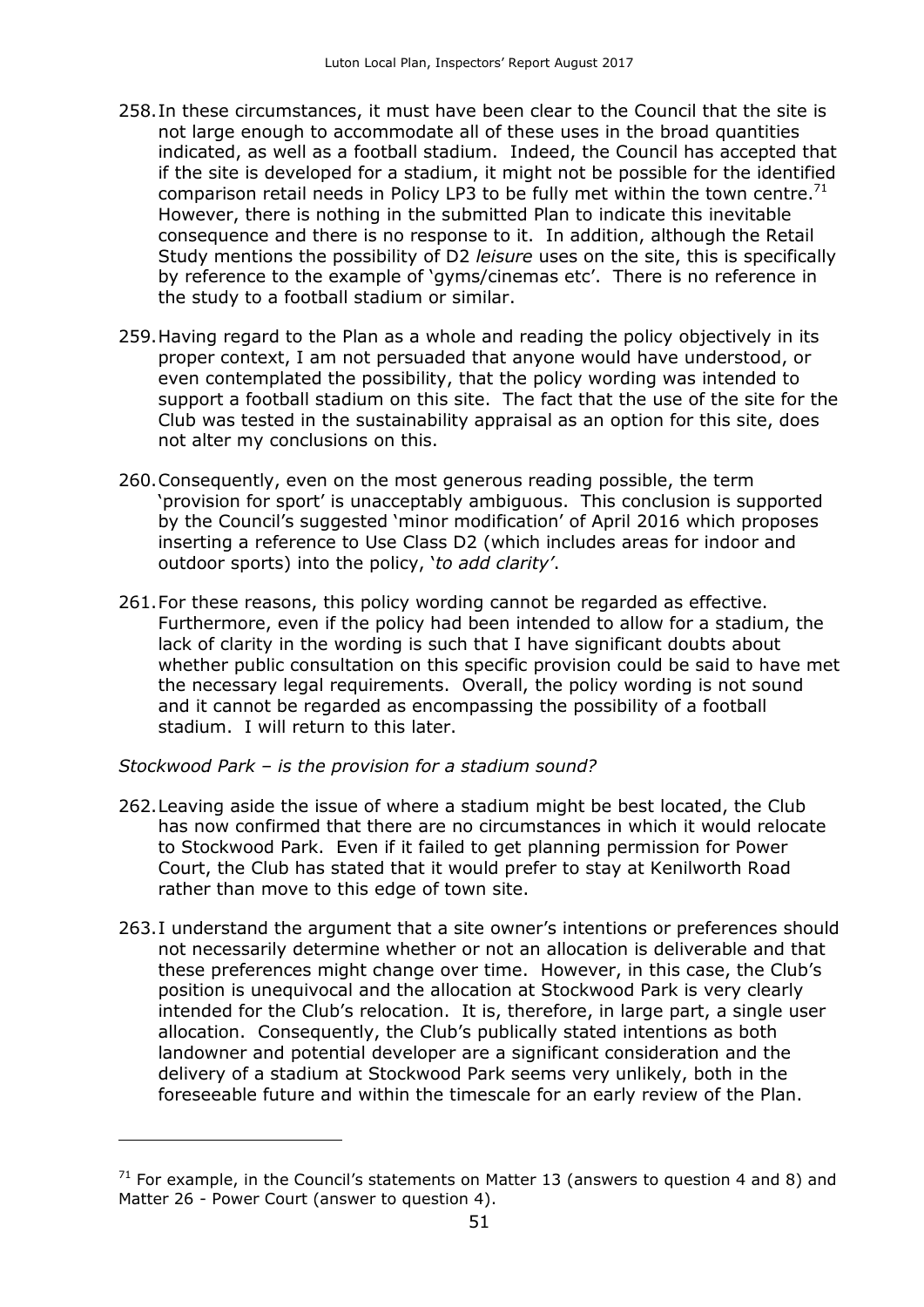264.For this reason the policy is clearly not effective. This can be rectified by deleting reference to a stadium for the Club at Stockwood Park, along with references to ancillary sports facilities and enabling provision for A1, A3 and A4 uses. Adjustments are also needed to the supporting text to reflect this change. **(MM15 and MM23)** These changes have been accepted as being necessary by the Council which formally agreed to support this modification at a meeting of full Council on 15 November 2016.

#### *Should Stockwood Park be allocated for a retail-led mixed use scheme?*

- 265.The Club considers that a retail-led mixed use allocation at Stockwood Park would provide a replacement for the comparison floorspace that could no longer be provided at Power Court if a stadium were built there. It is further argued that this would help claw back retail trade which is currently lost from Luton and that it could be used to help subsidise the cost of a new stadium at Power Court and the running of the Club.
- 266.However, even if the Plan cannot provide sufficient town centre or edge of centre sites for retail development, I am not persuaded that it would be necessary to allocate an out of centre site in order to make the Plan sound. In the first place this is not what national policy requires in such circumstances. The Framework tells local planning authorities to *allocate* sites to meet the scale and type of retail development needed *in* town centres (my emphasis). Where suitable and viable town centre sites are not available, then appropriate edge of centre sites should be *allocated*. If that is not possible, the Framework indicates that the Plan should set *policies* for meeting identified needs in other accessible locations that are well connected to the town centre along with *policies* for the consideration of proposals for main town centre uses which cannot be accommodated in or adjacent to town centres. Policy LP21 provides criteria for considering any planning applications for out of centre proposals, applying the impact and sequential tests sought by the Framework. Taking this into account, a specific *allocation* for out-of-centre retail would not be necessary to achieve soundness.
- 267.Even if I were to reach a different view on this, I simply do not have the evidence before me to justify an out of centre retail allocation of the scale and nature sought by the Club. Firstly, I have no robust sequential or impact assessments. Consequently, the potential effects on the viability and vitality of Luton town centre and on any other centres are unknown and unquantified. Secondly, I have no assessment of the potential effects on traffic, or of how any such effects might be satisfactorily mitigated, including in relation to the operation of the motorway junction and the strategic road network generally. Thirdly, I have no evidence which quantifies the extent of any cross-subsidy that might be necessary to help deliver a stadium or to help sustain the Club. Nor do I have an assessment of any other options that might be available to help fund the Club. Accordingly, I am not in a position to carry out a reasoned assessment or balancing of any considerations for or against such a proposal.
- 268.For these reasons, and despite the uncertainties about what might now be delivered at Stockwood Park and at Power Court (which are discussed below), it is not necessary, or possible, for me to recommend a main modification to allocate Stockwood Park for a retail-led mixed use scheme. Instead this is an issue that in the immediate future stands to be considered through the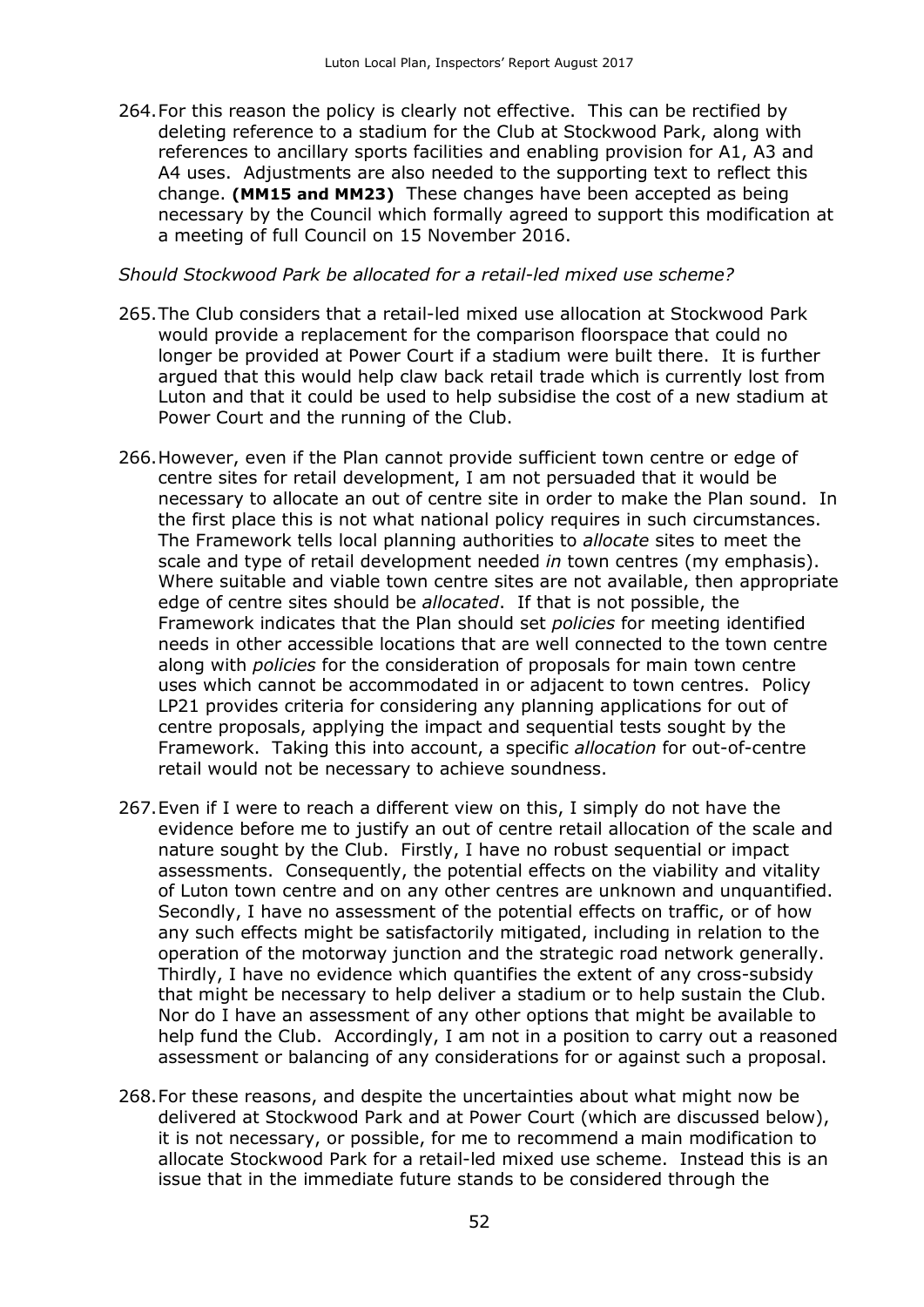determination of the planning application which is before the Council (as referred to above). Consequently, this report reaches no finding about the potential merits or otherwise of significant out of centre retail development in this location.

269.Finally, given the approach set out in the Framework, out of centre retail development of the scale suggested by the Club was not a reasonable alternative that should inevitably have been considered as an option in the SA.

#### *Is the remainder of Policy LP5 (South of Stockwood Park) sound?*

- 270.The Plan envisages a mixed use development at Stockwood Park comprising a stadium, offices and a park and ride facility. Deleting the stadium raises a question about whether the remaining development has any realistic prospect of going ahead.
- 271.The Viability Assessment considered a mixed use scheme, with the main elements being the stadium and B Use Class development. The assessment concludes that the costs of the stadium significantly outweigh its value and so render the overall development unviable. There is no indication of viability problems specifically in connection with B1 use. Consequently, if the stadium is deleted from the policy, there must logically be some prospect that a residual B1 development could be viable, particularly as the site now has a direct access to the strategic road network and J10a has recently been upgraded. Given these factors, the identified need to provide for B1 uses and the limited availability of alternative sites, I am not persuaded that the B1 element should be found unsound, even though there are clearly significant uncertainties about whether it will be delivered by the existing site owner and in isolation. Instead, this is a matter that should be reconsidered in the early review of the Plan, which can re-consider the overall use of the site. **(MM56)**
- 272.Policy LP5 also allocates 2 ha of land for a park and ride facility. I accept the Council's position that there is merit in identifying a site for this purpose given that it could help reduce traffic levels in and out of Luton with potential benefits to air quality. I am also inclined to accept the Council's arguments that there are few other realistic options on this side of Luton.
- 273.However, it would not be reasonable for the policy to require that the residual B1 development alone should provide a park and ride facility, given there is no clear linkage to show it would be directly related to the development or fairly and reasonably related to it in scale. Consequently, the policy should be amended to make it clear that an appropriate area of land should be *safeguarded* for this purpose. **(MM15)** This would also resolve my concerns about the policy as currently drafted, given the wording is ambiguous about what a developer might be expected to provide. The provision and delivery of this facility is a further issue for the early review, where it can be considered alongside the wider use of the site. **(MM56)**
- 274.Given the changes to delete the stadium and to safeguard land for a park and ride facility, the reference to the site being allocated for *mixed use* will no longer be accurate and that term should be deleted for clarity. **(MM15)** Changes are also needed to remove the unjustified requirement for car parking to meet the *maximum* standards in the Plan and to make the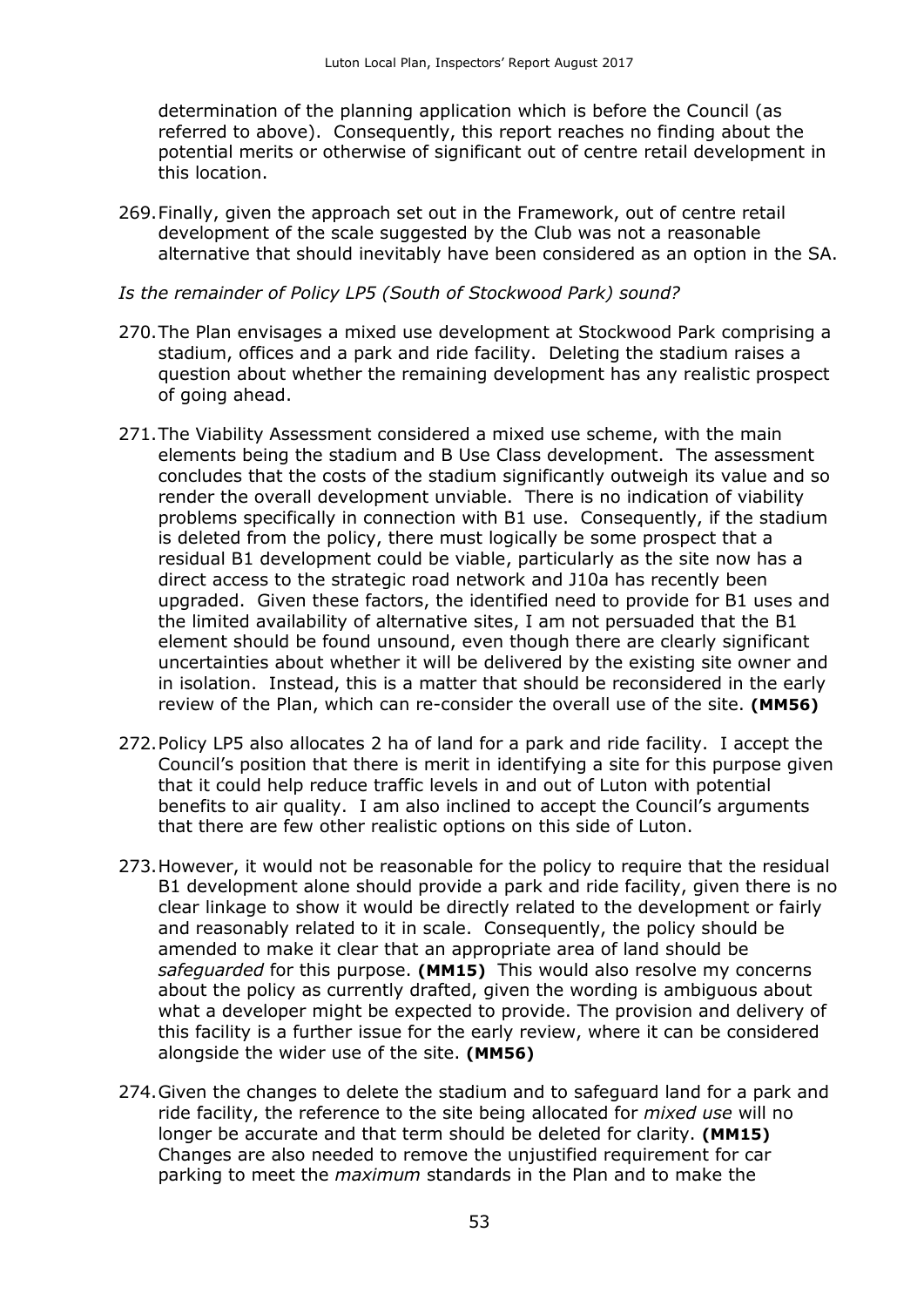approach to landscape and heritage assets more robust given the sensitive location. **(MM15)** 

- 275.The other policy criteria are sound. In particular, there is a reasonable prospect that the residual allocation for B1 use could be developed without harmful effects on the road network. Even so, the policy requirement which refers to Highways England being satisfied about impacts is reasonable given the location at a motorway junction. The requirements of Policy LP31 for transport assessments and statements would also apply to schemes above specified sizes on the site. This would allow the effect of development on local roads and junctions to be considered and mitigated, if necessary. The site lies outside the public safety zone for the airport and there is no firm evidence that any biodiversity interests on the site could not be adequately protected or mitigated.
- 276.The effect of MM15 is that the stated area for B1 uses and a park and ride facility will add up to less than the total site area referred to in the Plan. However, that does not mean that the changes are unnecessary or that uses have to be specified for the full extent of the allocation. Nor will the approach taken here prevent the Council reaching conclusions on any planning applications submitted ahead of the early review, taking into account plan policy and any relevant material considerations. However, an addition to the review policy introduced by MM 56 is necessary to make it clear that the review will take into account the determination of any relevant planning applications. Subject to this change being made, it is not necessary to add any further clarification to the Plan on this matter.
- 277.Finally on this topic, the reference to a 'prestige gateway business development' in the amended supporting text clearly relates to the revised policy focus on 'B1 business use' (following the deletion of the football stadium and ancillary uses). I can see no reason why this phrase should reasonably be interpreted more widely than that.

*Is the mix of uses envisaged by Policy LP9 deliverable at Power Court and should Power Court be allocated for a football stadium?*

- 278.In principle, I have some sympathy with the Club's desire to seek a more central location in Luton. Depending on the site, a central location is likely to be more accessible by public transport and on foot for more supporters than a location on the edge of the town. I can also see that ancillary community and commercial uses could be more successful in a central location because they might attract more use. On this basis a football stadium could, in principle, be an appropriate use within a defined town centre.
- 279.I also accept that there are now uncertainties about the delivery of a mixed use scheme at Power Court, including any substantial component of comparison retail, given the Club controls the site and has acquired it with the specific intention of developing it for a football stadium. It is possible that if the Club were ultimately unable to deliver a stadium here, decisions might then be made, at some stage, to sell the site or to pursue a different mix of uses. However, that is no more than a hypothetical possibility at this stage.
- 280.The viability of the mixed use scheme set out in the Plan is unclear. Both the Plan and the Viability Assessment set out some of the problems that will need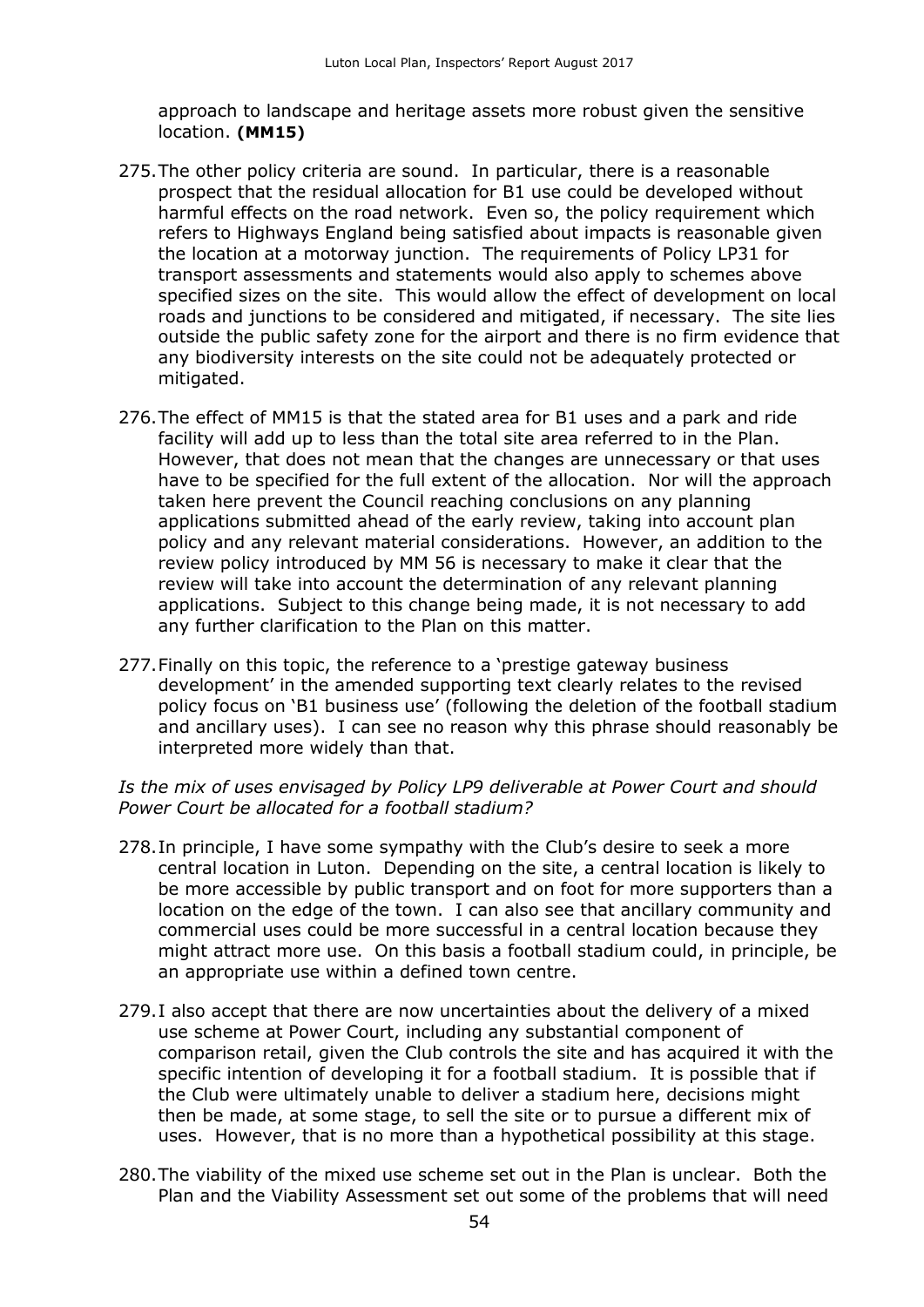to be overcome, including dealing with flood risk, contamination, archaeology and the River Lea. In addition, despite having been part owned by British Land for several years and despite the allocation for retail, offices and residential in the Local Plan for 2001-11 (adopted in 2006), no re-development has occurred. Finally, although the VA concludes that the site is viable, it does not appear to have assessed the mix of uses set out in the Plan. Instead it has considered a scheme which is largely comprised of residential and B1 uses with only a smaller component of general retail. Consequently, I have little firm evidence in front of me to confirm that any mix of uses allowed for under Policy LP9, and which included a substantial component of retail floorspace, would be viable or not.

- 281.However, the uncertainties about delivery and viability do not inevitably indicate that the site should be allocated for a stadium in addition to, or as a replacement for, the other stated uses. In the first place, simply adding a stadium to the mix of uses on the site will not necessarily improve viability. This is particularly so given that the Club has argued that a substantial out-ofcentre retail development is necessary to subsidise a stadium.<sup>72</sup> And in broader terms, it was generally accepted at the hearing that most football stadia are unlikely to be financially viable in conventional terms, wherever located.
- 282.Secondly, I simply do not have sufficient evidence before me to justify such an allocation or to conclude that it would be appropriate on this specific site. For example, I have no substantive assessment about whether a stadium might have any significant effect on the attractiveness of the town centre as a retail destination on match days or about whether there might be any effects on the viability and vitality of the centre. The Club has provided some analysis of supporter accessibility and an interim transport strategy, but this is not a fully detailed or definitive assessment of the potential effects in terms of traffic, parking and public transport (and on whether these might in turn affect town centre footfall). Nor do I have any substantive assessment about the potential effect that a building the size of a football stadium might have on the setting of the nearby listed St Mary's Church.
- 283.Finally on this, although I appreciate that the Council and the Club are of the view that there are no other suitable locations for the stadium, there is very little firm evidence before me to justify that position definitively. This is relevant because of the uncertainty regarding the potential to meet retail needs in the town centre and the potential for comparison floorspace needs to be displaced to an out of centre location if a stadium were to be built at Power Court.
- 284.I appreciate that the Council is now broadly supportive of a stadium in this location and that a more flexible policy might perhaps assist delivery. It is also the case that the SA concluded that locating the Club on the site or allocating the site purely for retail would be the most sustainable options, although the delivery of new homes is also stated to be a benefit. However, as outlined above, it is not possible for me to reach a reasoned conclusion that Power Court is a suitable site for a football stadium on the evidence before me

 $72$  Para 7.24 – representations to submission draft plan on behalf of the club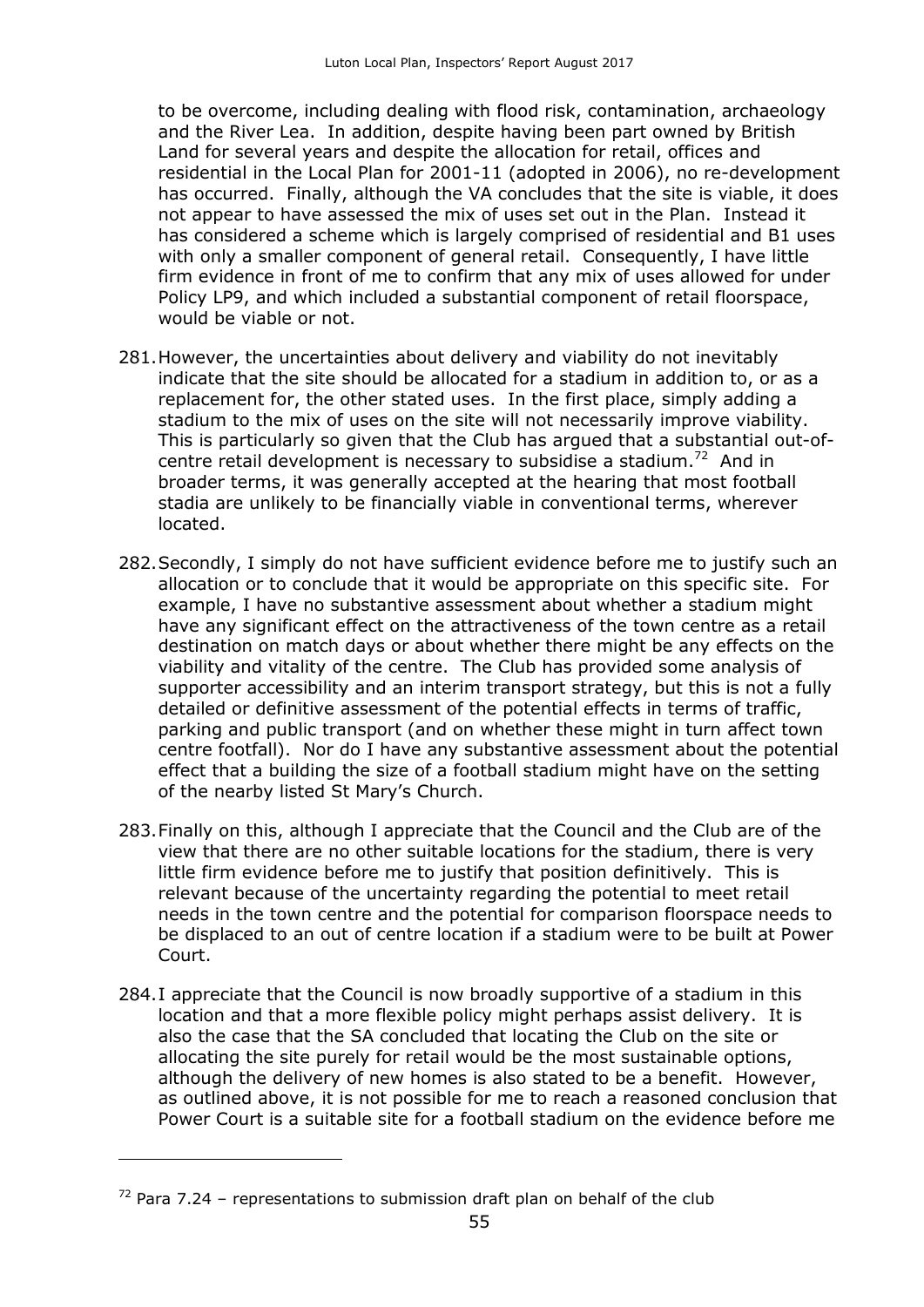or that the Plan should be changed accordingly to achieve soundness. Even if I were to accept the contention that a stadium should be regarded as a main town centre use as defined in the Framework, this would not alter my position on the suitability or otherwise of this particular site.

285.Consequently, for the moment and ahead of the early review, the suitability of the site for a football stadium, both in principle and in terms of any detailed effects, will be for the Council to consider when it determines the planning application referred to above, or any other similar applications. The same applies to whether or not a stadium (or any other use for sport or recreation) might be regarded as a main town centre use, as defined in the Framework. I am not reaching any conclusion on these specific matters and the findings in this report should not be seen as pre-determining any conclusions the Council might reach when it considers any relevant planning application ahead of the review of the Plan. A minor wording addition to the review policy introduced by MM 56 is necessary to make it clear that the review will take into account the determination of any relevant planning applications. Subject to this change it is not necessary to add any further clarification to the Plan.

## *Delivery of uses at Power Court*

- 286.Policy LP9 asks for *circa* 3,393 sqm net of retail convenience floorspace at Power Court. The Club's current planning application seeks permission for a foodstore of up to 3,000sqm and for other retail. In addition the current application seeks permission for up to 550 housing units. This is broadly in line with the *around* 600 dwellings sought by the Plan. Accordingly, *if* any development does go ahead on the site, there is a reasonable prospect that these uses could be delivered in something like the broad quantities sought by the Plan.
- 287.However, there is considerable uncertainty about what might be delivered at Power Court and when. For example, from the Club's perspective, the delivery of a stadium is dependent on securing permissions for the developments it seeks at both Power Court *and* Stockwood Park. Alternatively, if the Club cannot secure permission for out-of-centre retail at Stockwood Park, it would need to consider other means of financing the move to Power Court. The delivery of the comparison element of the retail led mixed use scheme in the Plan is also uncertain because of the Club's intentions, even setting aside any viability issues. The current planning application includes up to 10,800 sqm of A1 to A5 space. However, I have not been provided with an assessment of how much of this might be comparison retail. Consequently, there is doubt over how much comparison retail might be delivered at this site under any possible scenario.

#### *Will the Plan deliver the required amount of comparison floorspace?*

288. The Council, based on evidence advanced during the examination<sup>73</sup>, considers that there are three other allocations within the defined town centre that could deliver some retail floorspace: the Northern Gateway, Station Gateway and North of St Georges Square (all of which are part of the Creative Quarter). In total the Council estimates that these could provide for at least around 14,300

<sup>&</sup>lt;sup>73</sup> Document ED096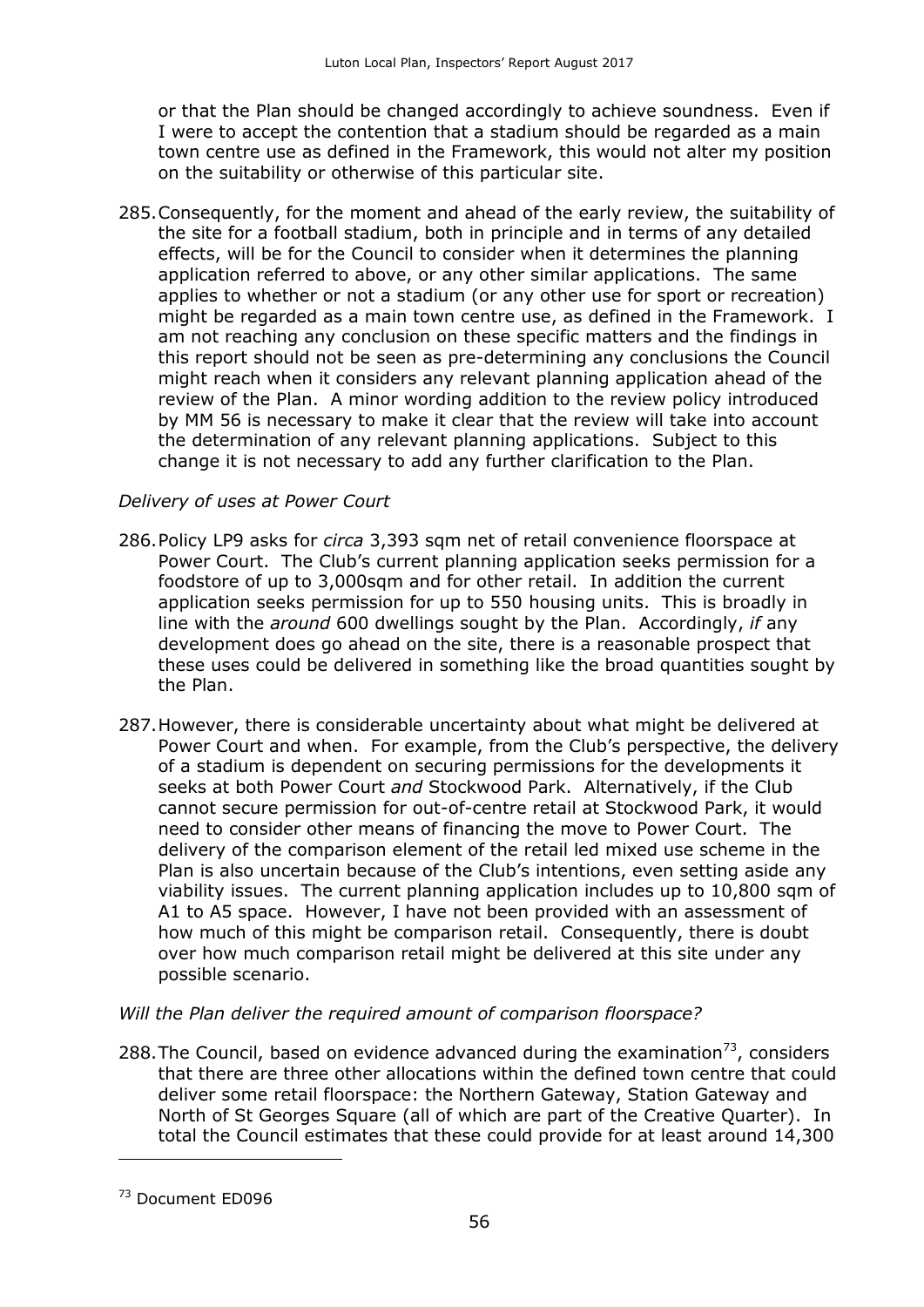sqm net retail floorspace and possibly up to 28,700 sqm depending on the plot ratio which is assumed.

- 289.I am not entirely convinced by these figures. In the first place they sit uncomfortably with the overall thrust of the Plan, the Retail Study Update and other supporting information which clearly see Power Court as the main opportunity for town centre retail, along with the Northern Gateway, which is a much smaller and more restricted and constrained site. I discussed this earlier in relation to the 'provision for sport' issue. However, in this context it is also relevant to note that the Plan refers to the delivery of increased convenience and comparison goods shopping by expanding the town centre onto Power Court, to Power Court and the town centre being the primary location for identified floorspace, to Power Court being a flagship project shaping what Luton has to offer shoppers and to the step-change the Northern Gateway and Power Court could deliver in the quality and range of the comparison goods sector.
- 290.This reflects the Retail Study Update which concludes that there remains little opportunity for significant town centre expansion with the exception of the Northern Gateway and that the delivery of identified floorspace needs should be met *primarily* at that site and at Power Court, the latter of which remains the sequentially preferable location to accommodate any residual large-scale retail development within Luton.
- 291.Looking at two of the 'alternative' sites suggested by the Council, the Station Gateway is identified in the Plan as a *residential led* scheme with only *limited* retail and North of St Georges Square is seen as a mixed use scheme incorporating leisure, cultural and retail uses.<sup>74</sup> Consequently, it is not entirely clear to me that a scheme on the former site might deliver the 7,875-15,750 sqm of net retail floorspace now suggested by the Council *and* be in compliance with the Plan. In addition, two of the sites $75$  referred to by the Council as being part of the Northern Gateway appear to lie outside that allocation in the Plan and the site specifically allocated is identified for only 2,025-4,050 sqm.<sup>76</sup> Furthermore, the Council's most recent analysis does not estimate what proportion of the suggested 14,300-28,700 total floorspace might specifically be for A1 comparison retail.
- 292.While the actual quantity of comparison floorspace that might be delivered is difficult to quantify definitively, the overall amounts now suggested by the Council are uncertain because they have not been clearly or compellingly justified. In summary, it is clear that there is some potential for comparison floorspace to be provided within the town centre away from Power Court. However, at best, it seems likely that the sites indicated by the Council could only make a partial contribution towards providing the 30,096 sqm for comparison goods sought by Policy LP3.
- 293.Consequently, if comparison retail is not delivered at Power Court or if the retail component of a mixed use scheme is significantly reduced, there are no clear alternative locations which can be identified at this stage within or on the

<sup>&</sup>lt;sup>74</sup> Policy LP11

<sup>&</sup>lt;sup>75</sup> Bute Street Corner and Cheapside Corner

<sup>&</sup>lt;sup>76</sup> In Document ED096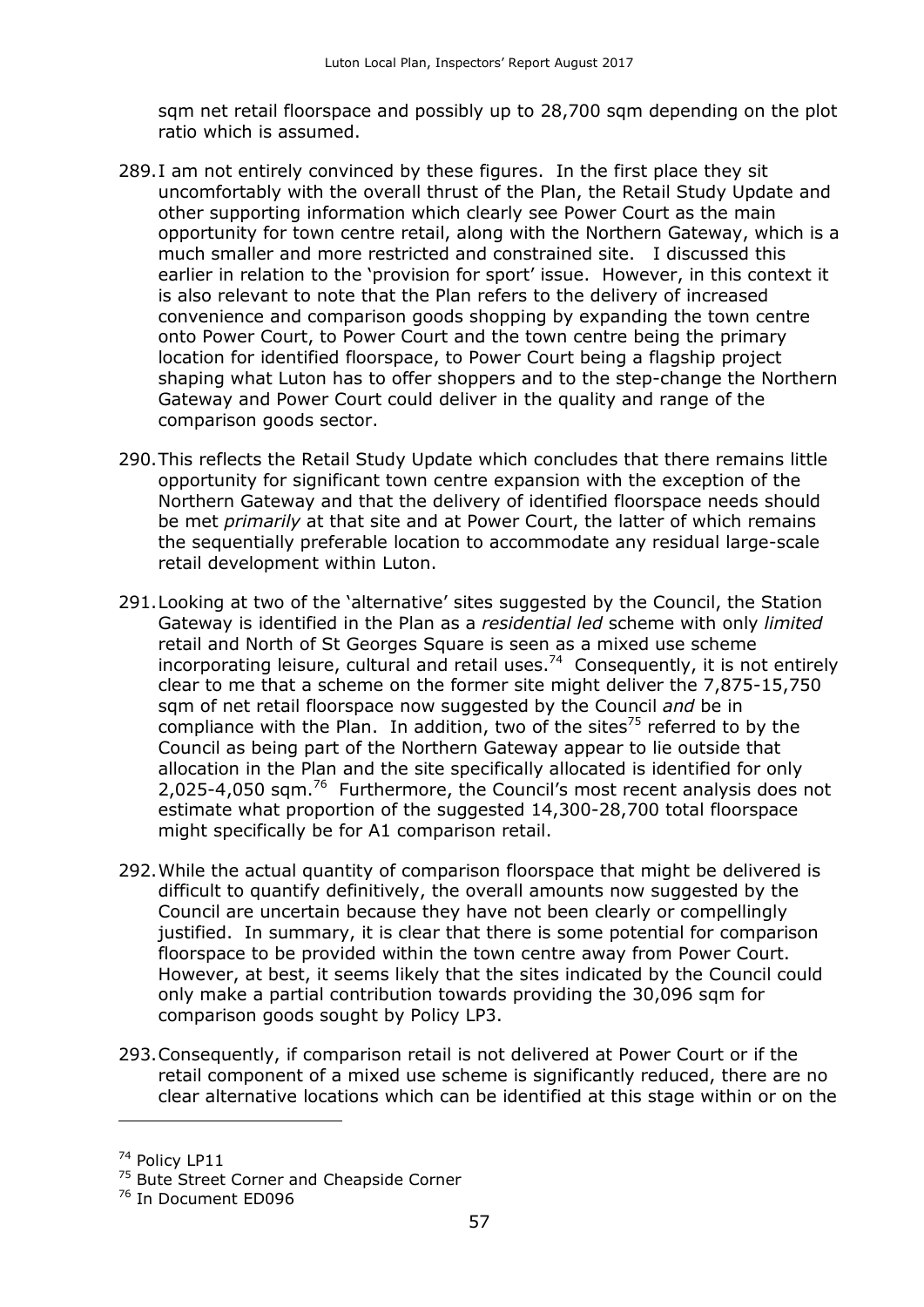edge of the town centre which could be brought forward to substantially make up the likely shortfall (which could be significant in size). Taking all of this into account, there is a significant risk that the Plan may not deliver the 30,096 sqm of comparison retail floorspace by 2025 sought by Policy LP3 and as recommended by the Retail Study or even the lower range figure in the study of 18,057 sqm to 2025.

#### *Main conclusions and the early review of the Plan*

- 294.In the circumstances outlined above there are several intractable problems which are unlikely to be resolved in the near future. In particular, there is considerable uncertainty about what might be delivered at both Power Court and Land South of Stockwood Park, whichever options suggested to the examination might be pursued. Overall, there is a significant risk that the Plan may fail to provide for and deliver a relocated football stadium as sought by Strategic Objective 9, the full extent of identified retail comparison floorspace needs, the B1 uses sought at Stockwood Park and a park and ride site. Given the general uncertainties regarding Power Court, the prospect of housing delivery on that site is not entirely clear either.
- 295.The next question is whether any of these matters could be resolved in the immediate future by suspending the examination. However, it seems unlikely that a definitive resolution could be achieved without a very lengthy delay to the Plan. For example, even if the Club obtains the planning permissions it seeks on both sites, delivery of what it proposes is not guaranteed. Conversely, if the Club fails to get the permissions it seeks on either or both sites it would still have control over both of them. In all the likely scenarios discussed at the hearing sessions there are uncertainties over what might be built at both strategic allocations and over the quantity of comparison floorspace that might be delivered in the town centre as defined in the Plan.
- 296.Consequently, even if the Council were to review and develop its evidence base in relation to these matters, a suspension of the examination would not be justified because there is no realistic prospect that these issues could be firmly resolved within a timescale that might reasonably be considered for a suspension. Furthermore, a significant delay would frustrate the objective of putting a plan in place that quantifies the scale of Luton's unmet housing needs and which provides an up to date framework for making planning decisions across the borough.
- 297.Overall, therefore, the realistic and pragmatic way forward is to accept that there are several issues here which can only realistically be fully resolved, in plan-making terms, in an early review of the Plan. This includes the relocation of the Club, uses and policies relating to Power Court and South of Stockwood Park, the allocation and delivery of a park and ride facility on that site, retail needs and how they will be provided for and the strategy and policies for the town centre. To some degree, these are all inter-linked. Accordingly, the Plan needs to signal its commitment to an early review covering these matters. **(MM56)** The review will be able to take into account the decisions on the Club's planning applications.
- 298.Consequently, despite the uncertainties and problems, the existing plan proposals at Stockwood Park and Power Court can be found sound subject to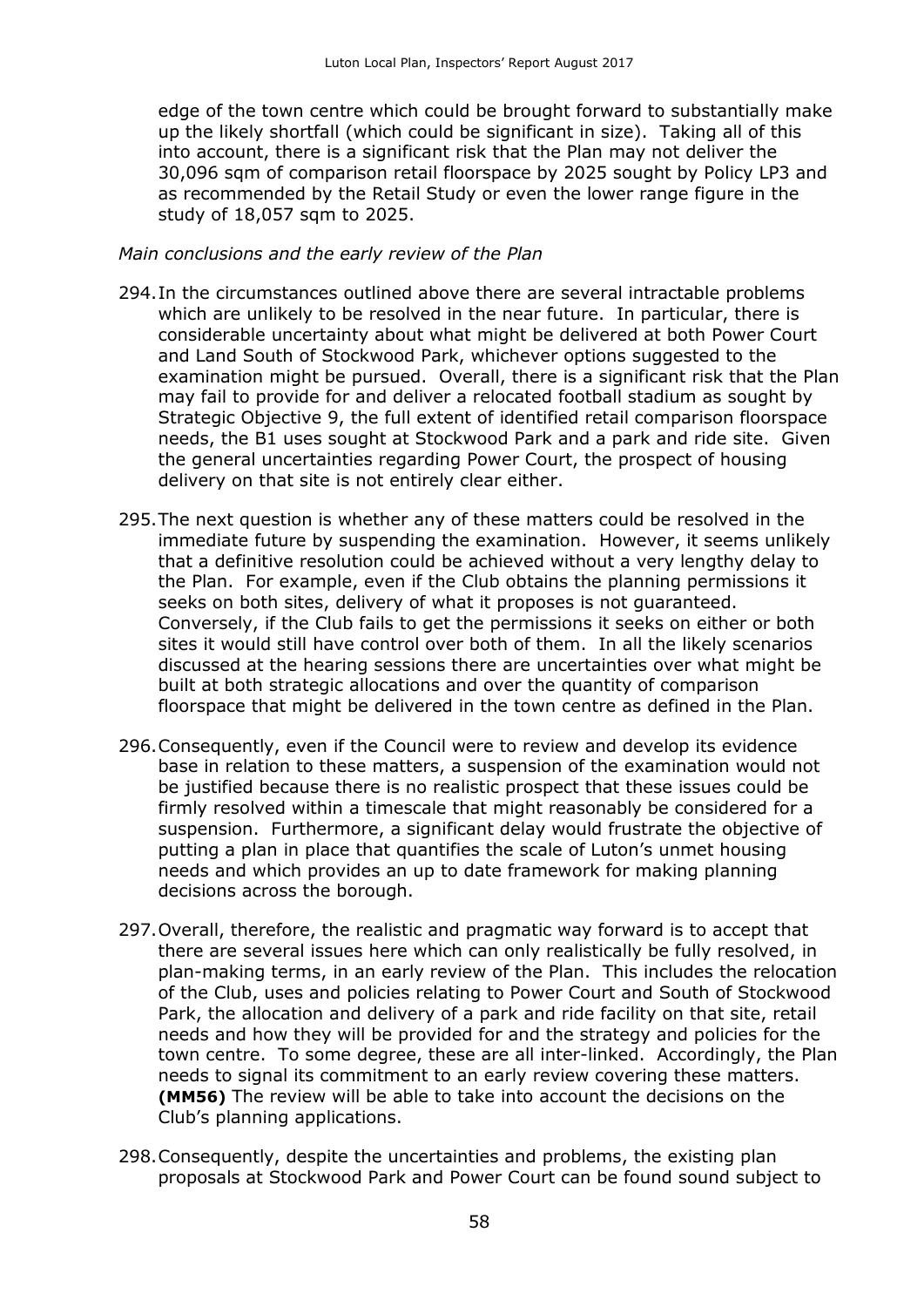an early review of the Plan and the various other modifications set out in this report, including those relating to Power Court below. Consequently, it is not necessary for soundness to delete one or both allocations in their entirety. I agree with the Council that this would be unnecessarily radical surgery. In addition, the overall aim of providing for comparison retail needs within the town centre also remains appropriate.

- 299.Given the changes outlined above, the Plan will not include a policy allocating any specific site for a new stadium. Nevertheless, Strategic Objective 9 would remain a valid statement of intent and the issue would at least be recognised in a policy as one to be resolved in the early review. Consequently, there is no justification for amending or deleting this objective.
- 300.Finally, it was put to me that a policy might be added to the plan setting generic criteria to allow the consideration of any proposal for a stadium which might come forward. However, it is difficult to see how this would significantly help in the determination of any planning applications and it is not necessary to achieve a sound plan.

#### *Are any changes necessary to Policy LP9 (Power Court)?*

- 301.Given my conclusions above, it is necessary to delete the term 'provision for sport' at Power Court. **(MM19)** This also reflects my finding that the location for the stadium is now a matter for the review of the Plan, informed, if appropriate, by the consideration of the outcome of any relevant planning applications.
- 302.Some other changes are also necessary to ensure the policy is clear and effective. Firstly, it should be clarified which uses *should be included* in a mixed use development and in what scale and which additional uses are *acceptable in principle*. Secondly, the policy should refer to B1 offices, rather than to *business*. Thirdly, given the site is separated from the town centre shopping area (TCSA) by a dual carriageway it is necessary to add a criterion to ensure that proposals include measures to ensure the site is accessible from the TCSA and is perceived as being a part of the town centre. Fourthly, it is not appropriate for the policy to require compliance with the requirements of the untested Luton Town Centre Development Framework which dates back some years and criterion Ai should be amended accordingly (with a related change to the supporting text). Finally, the approach required with respect to the River Lea and the consideration of design and heritage matters needs to be made more robust to ensure these issues are adequately addressed. **(MM19)** The other policy criteria are sound, including the requirement for a masterplan.
- 303.Given the site is within the proposed town centre, it is not necessary for soundness to delete the reference to 'town centre uses' as proposed and consulted upon by the Council under MM19. Accordingly, I am not recommending this as a change and I have amended the wording of the MM accordingly. As noted above, it will be for the Council to determine, where relevant, whether any uses proposed for the site through planning applications fall within the definition of main town centre uses in the Glossary to the Framework. Nor does the policy need to list each individual use that might conceivably be acceptable on the site.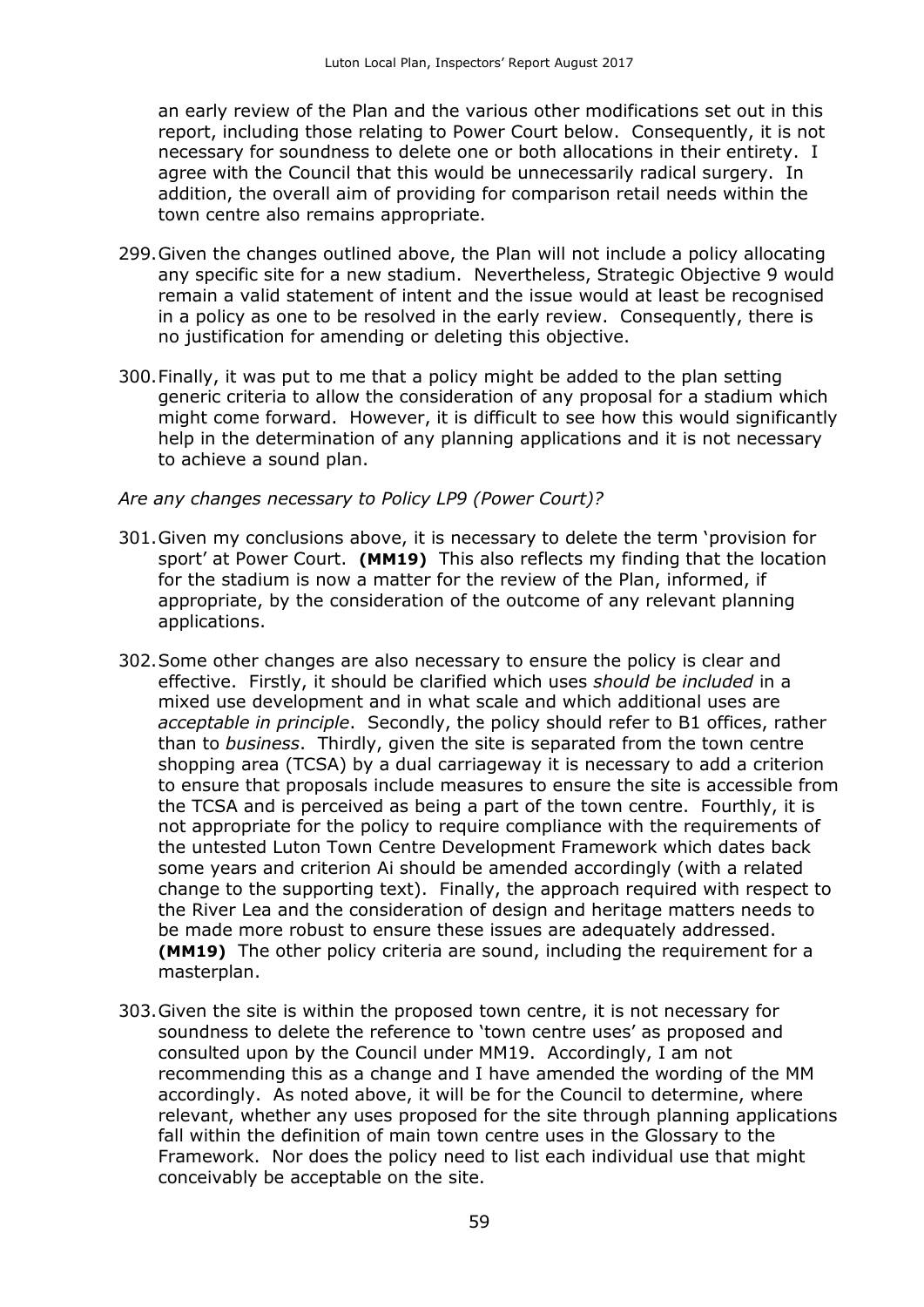304.The policy refers to 3,393 sqm of convenience floorspace. Although this is perhaps unusually specific, it is preceded by the word 'circa'. This provides an appropriate degree of flexibility and would allow the Council to consider accepting a certain amount of floorspace less, or more, for example having regard to deliverability and market conditions, if appropriate.

## Butterfield Green Technology Park (Policy LP7)

305.Butterfield Green is a longstanding technology park allocation. A significant proportion of the site remains undeveloped and progress has stalled in recent years. Several changes are necessary to make the policy and supporting text sound. These are discussed below and have been set out in one main modification. **(MM17)** Most were agreed between the Council and developer in a SOCG. Some consequential changes are necessary to Policy LP7Aii, Policy 13Aiii and Appendix 3 to ensure consistency within the Plan, with regard to appropriate uses. I have added these to the MM. Some of the changes also need to be reflected in the section of the Plan dealing with the economy. **(MM23)**

#### *Uses*

306.The policy allocates the site for technology-related B1 uses. However, the Council accepts that market conditions indicate that a more flexible approach should be taken, while still maintaining the high quality technology park concept. I agree with this and the restrictive approach taken is likely to prejudice delivery. The need for more flexibility on uses is reinforced by the current position at Napier Park, which is now unlikely to deliver as much B1 or B2 development as anticipated (see below) and the uncertainties about land South of Stockwood Park (see above). Accordingly, changes are necessary to ensure an appropriate degree of flexibility on uses, while retaining the overall high quality concept and adding safeguards to protect local amenity.

#### *Park and ride facility*

- 307.The policy as drafted supports the provision of a park and ride facility. I agree that a facility is justified on this site given the potential to reduce car use on a main route into Luton, the need to improve air quality and given the lack of suitable identified alternative locations. The Council's Luton Park and Ride Final Report also concludes that a facility here is likely to be popular, provided parking constraints and charges are applied in and around the town centre.
- 308.However, even given the best possible interpretation, the policy is ambiguous about what a developer will be required to provide and at what point. To achieve effectiveness, the policy needs to be amended to make it clear that a plot of land for a specific number of spaces will be safeguarded and transferred to the Council at an appropriate trigger point. In addition, to ensure development within the strategic allocation makes a fair and proportionate contribution to transport infrastructure, the policy should also make it clear that no additional contributions will be required to provide offsite infrastructure or the funding of the park and ride facility.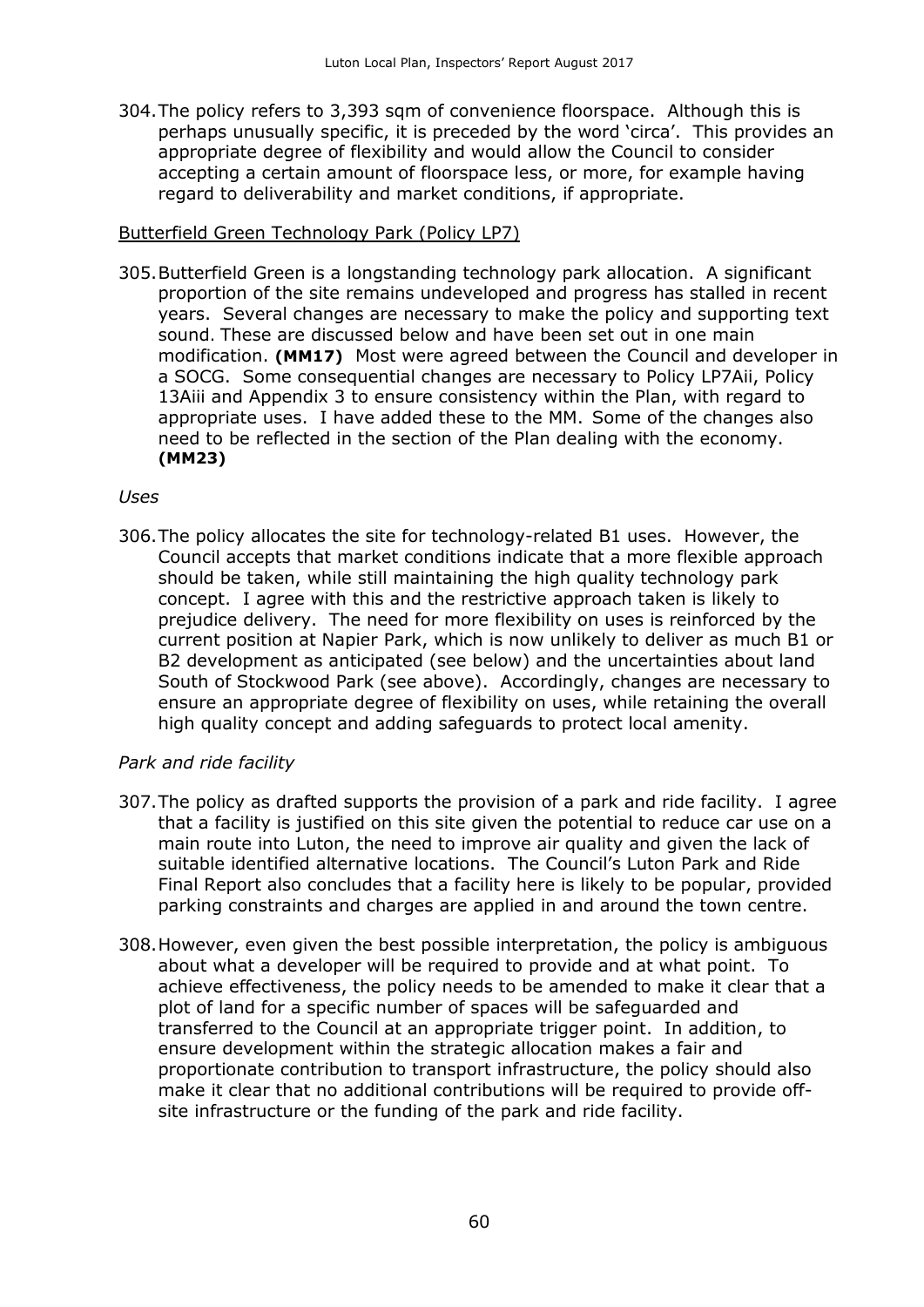#### *Policy criteri*a

- 309.Given the sensitive location on the edge of the urban area, and the need to maintain the technology park concept, it is necessary to ensure that good quality development is achieved and that adverse effects are avoided, including on the character and appearance of the surrounding landscape, some of which is an AONB. In broad terms the various policy criteria should help ensure this is achieved. However, several changes are necessary to ensure effectiveness and delivery.
- 310.Firstly, given the site has already been partially developed, the masterplan required by Ai only needs to be indicative rather than comprehensive. Secondly, Aiv and viii should be amended to set out a more sophisticated and flexible approach to density and building heights, recognising that the fundamental aim is to achieve an appropriate level of spaciousness and to avoid harming views into the site. Thirdly, Avii should be amended to recognise that it may be necessary to enhance existing landscape features (as well as retaining them) but that in some cases it may be necessary to replace them elsewhere. Similarly, greater flexibility needs to be applied in relation to existing rights of way (Aix).

#### London Luton Airport (Policy LP6)

#### *Airport expansion*

- 311.The airport makes an important contribution to Luton and the wider area in terms of transport accessibility, jobs and the economy. This is recognised in Strategic Objective 1 of the Plan.
- 312.The allocation boundaries appear to be reasonably defined and Policy LP6 appropriately supports proposals to expand the airport, subject to several criteria being met. These are primarily intended to limit potential environmental and landscape effects from development of the airport itself and from the employment allocation at Century Park. These are all reasonable aims. However, a number of changes are necessary to ensure that the policy is effective. These are set out in one modification and are discussed below. This includes related changes to the supporting text. **(MM16)**
- 313.Policy LP6 B requires that *all* 9 criteria are met for *any* proposal relating to the expansion of the airport, its operation or any surface access improvements. All of these criteria might reasonably apply to a comprehensive scheme to significantly expand the airport and its operations. However, they will not necessarily all apply to smaller developments that might be advanced within the airport over the lifetime of the Plan. Consequently, the policy needs to make it clear that the criteria will be applied, *where applicable and appropriate* having regard to the *nature and scale* of what is proposed.
- 314.Criterion Biii and v require proposals to be in accordance with the latest permission and to comply with any imposed planning conditions relating to noise. However, it is unnecessary for a plan policy to require compliance with a planning permission given that any such permission will be self-contained and subject to any conditions which have been attached to it. Furthermore, planning applications stand to be determined in accordance with the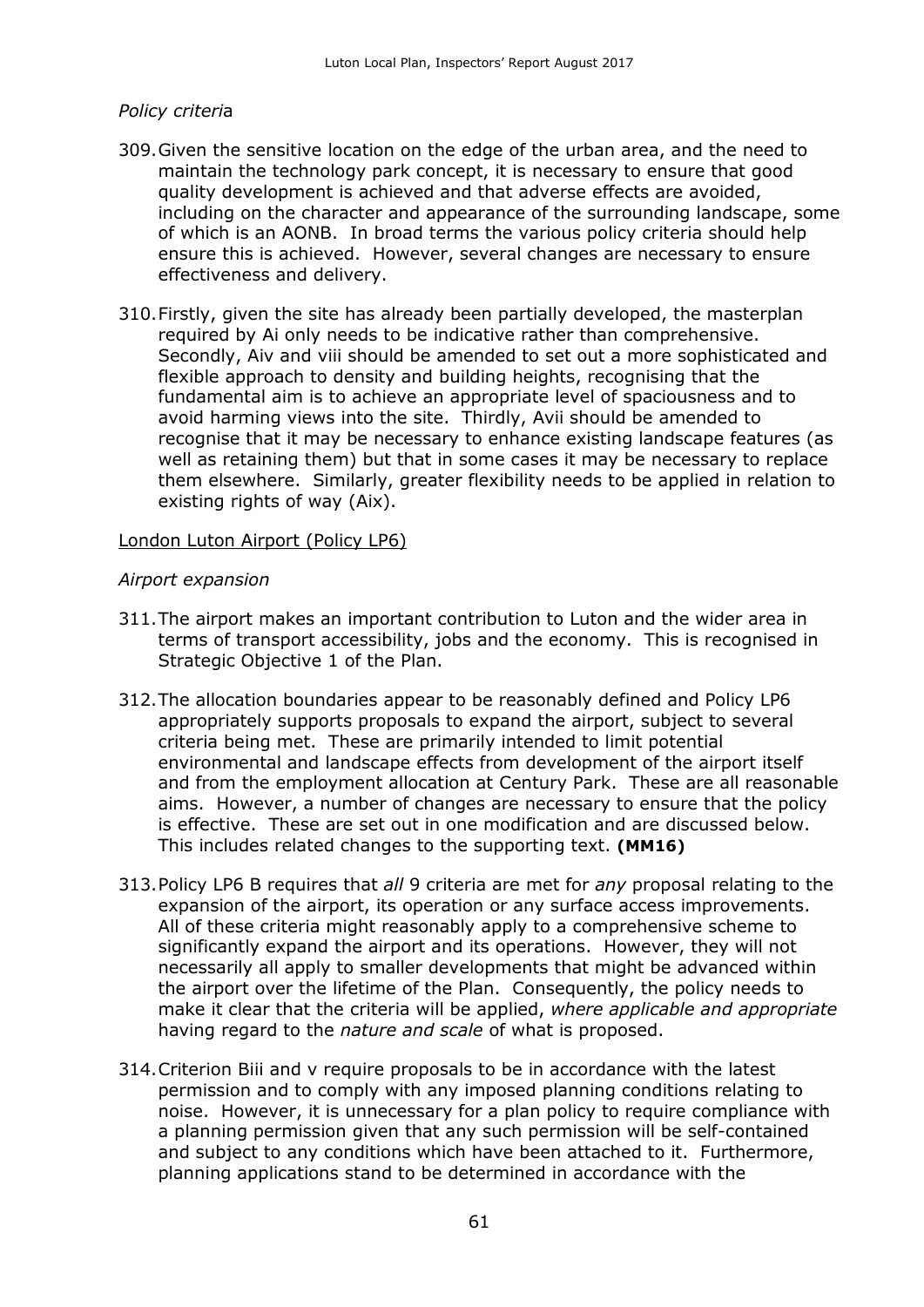development plan, unless material considerations indicate otherwise. Consequently, these references are not justified and should be amended.

315.To be effective Criterion Biv should be amended to clarify how the effects of any proposed increase in air traffic movements will be considered, including by reference to the potential to mitigate any adverse impacts. For the same reason criteria Bv should be amended to make it clear that proposals should avoid any *material* increase in noise.

### *Airport-related car parking*

316.The policy seeks to ensure that airport related car parking should be located within the allocation (excluding Century Park and Wigmore Valley Park which are intended for other purposes), except in some defined circumstances. This is justified because an expansion of off-site parking could undermine the aim of encouraging access by non-car modes, undermining the reason for criterion Bviii (which seeks sustainable transportation and surface access measures).

#### *Century Park*

- 317.This is a specific site for office, manufacturing and distribution within the strategic allocation. It will provide important opportunities for uses that would benefit from a location close to an airport as well as potentially meeting a general demand. It is one of the few opportunities in Luton to provide for distribution uses.
- 318.However, as drafted the policy is somewhat ambiguous about what types of development would be supported and whether proposals would need to demonstrate a requirement for close access to the airport. Consequently, the policy should be amended to make it clear which uses are acceptable in principle and that particular support will be given to those which need to be close to the airport.
- 319.The site has not seen any development since it was allocated in the current Local Plan in 2006. However, at that time, the intention was to provide access via a tunnel under the airport. This would inevitably have been costly, potentially deterring development. The Plan now proposes a different means of access and the Viability Assessment concludes that the site would be viable. Consequently, there is a reasonable prospect it can be delivered.
- 320.The Plan now proposes that access is taken across Wigmore Valley Park. This will clearly have some effect on the amount of land available within the park and on its function. However, there appear to be no clear alternative viable means of access, especially given the need to avoid channelling traffic onto Eaton Green Road. Furthermore, the policy requires that any open space which is lost is replaced. The Council explained at the hearing that this is feasible because part of the Century Park allocation could be used to provide any replacement open space.

#### *Effect on the strategic road network*

321.The main vehicular access to the airport and Century Park is along the A1081 corridor from Junction 10a of the M1. During the hearing sessions the Council explained that the recent improvements to J10a took account of the proposals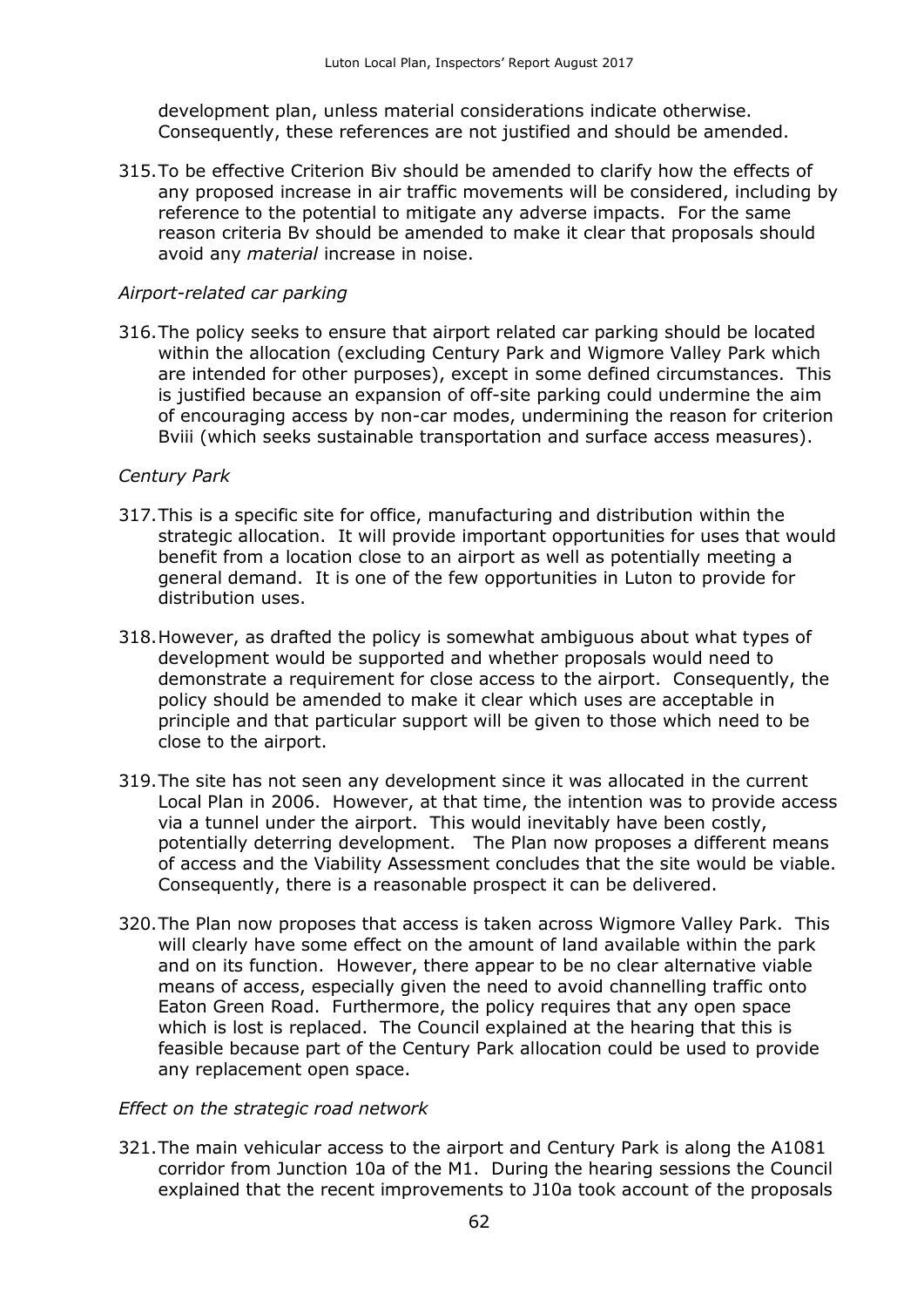set out in Policy LP6. I am satisfied that the road network is capable of accommodating the potential increase in traffic from the expansion and development envisaged by the policy, subject to the relevant measures set out in the Plan, including in Policies LP6 and LP31 (sustainable transport strategy).

#### *Effect on heritage assets*

322.A criterion should be added to ensure that the effects on nearby heritage assets are adequately taken into account, so correcting an omission. For clarity I have added a cross-reference to Policy LP30 (historic environment) which, after modification, sets out an approach to heritage assets which is consistent with the Framework. On this basis, it should be possible to avoid any significant harm to nearby assets.

#### *Sustainability appraisal*

323.The SA tended to consider the strategic allocation as a whole, including the Century Park site. It is possible that, if the specific proposals for the airport had been assessed separately, different and possibly better 'scores' might have been arrived at. Similarly, it is conceivable that different judgements might have been made about individual 'scores'. However, it is difficult to see how this might have led to any significantly different outcomes in the Plan. Consequently, this is not a significant soundness or legal compliance problem.

#### Napier Park (Policy LP8)

- 324.This is a large brownfield site within the heart of Luton. Given its central location it has the potential to provide a substantial amount of residential development. In addition, given the location close to the railway station and airport, it is an appropriate site for a hotel to meet demand associated with the airport as identified in the Luton Hotel Study. Despite the existence of planning permissions, the requirement for a masterplan remains valid given the extent of this strategic allocation and the possibility that proposals might change over time. However, some changes are necessary to ensure the policy is justified and effective with related changes to the supporting text. These are set out in one modification and are discussed below. **(MM18)**
- 325.The policy refers to 600 residential units. However, based on the most recent SHLAA and planning applications/permissions on the site, the Council consider that considerably more than this number could be built and the policy should reflect this.
- 326.The policy also states that the allocation is for around 35,000sqm of B1a office and 20,000sqm B1c industrial. However, I am not convinced these precise floorspace figures are justified or that there is any particular reason why B1b research and development should not be supported, particularly given the need for greater flexibility at Butterfield Green Technology Park. Overall, the approach is unnecessarily specific and if applied inflexibly could stifle development which might provide jobs and help support the local economy. Furthermore, there is now some uncertainty over how much new employment development might be delivered given that Vauxhall has re-acquired the part of the site most likely to be used for this purpose. This needs to be reflected in the supporting text, including in the section on the economy. **(MM23)**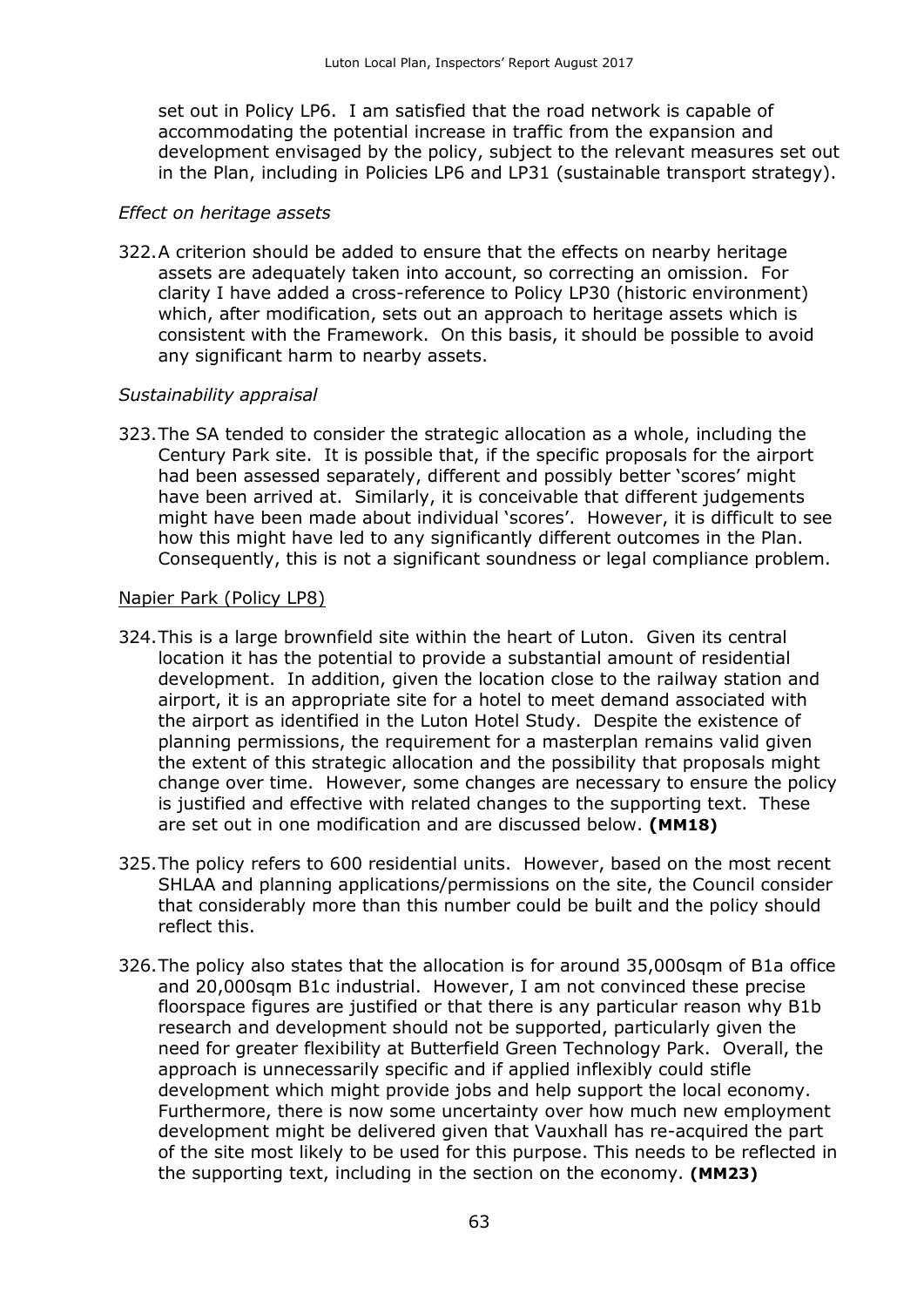- 327.The policy should, therefore, be amended to achieve greater flexibility by deleting the specific floor space figures and accepting all B1 use in principle. In addition, although Policy LP13 refers to *small scale affordable B2 use* at Napier Park, this is not mentioned in Policy LP8. Given the large size of the site and its central location, it does have the potential to accommodate some B2 uses and the inconsistency within the Plan should be corrected.
- 328.The policy also makes reference to a 2,500sqm foodstore. However, there is no clear justification to restrict the retail format to a foodstore of this specific size. Instead, the aim, more reasonably, should be to provide a convenience retail-led neighbourhood centre to meet the needs of those living on the site. The policy should be amended accordingly **(MM18)** along with the supporting text. **(MM23)**. I have made a small adjustment to the wording of MM23 to ensure it is consistent with MM18.

#### High Town (Policy LP10)

329.High Town is an established area to the north of the town centre which would benefit from regeneration. The Plan sets out a reasonable approach to help achieve this, informed by master-planning work. However, the policy should not require compliance with the High Town SPD or Masterplan given these have not been tested through a local plan examination. The policy and supporting text should, therefore, be amended to make their status and role clear. Recognition should be given to the potential to seek opportunities *to enhance* the historic environment and heritage assets and that, in line with the most recent SHLAA, the housing potential is for *at least* 750 units. **(MM20)**  The second paragraph of the policy, as modified, is somewhat long and multifaceted. However, it is adequately clear.

#### Creative Quarter (Policy LP11)

- 330.This is an area that lies within the defined town centre broadly to the north of the Town Centre Shopping Area. There are a number of vacant and underused sites which provide an opportunity for redevelopment and three key sites are identified in the Plan. Overall, the approach taken is reasonable.
- 331.As discussed above, the Northern Gateway is one of the main opportunities identified in the Plan for expanding town centre retail floor space. Consequently, the reference in the supporting text to retail provision being *limited* should be amended. **(MM21)**
- 332.Overall, the various policy criteria and the mix of uses sought are soundly based having regard to the town centre location. However, the approach regarding heritage assets should be strengthened, particularly given that part of the allocation lies within a conservation area which is identified as being at risk on Historic England's national register. **(MM21)** I have made a minor change to this MM to correct the wording on this.

#### Marsh Farm (Policy LP12)

333.Marsh Farm is described in the Plan as the biggest housing estate in Luton and the plan sets out an appropriate framework for its regeneration.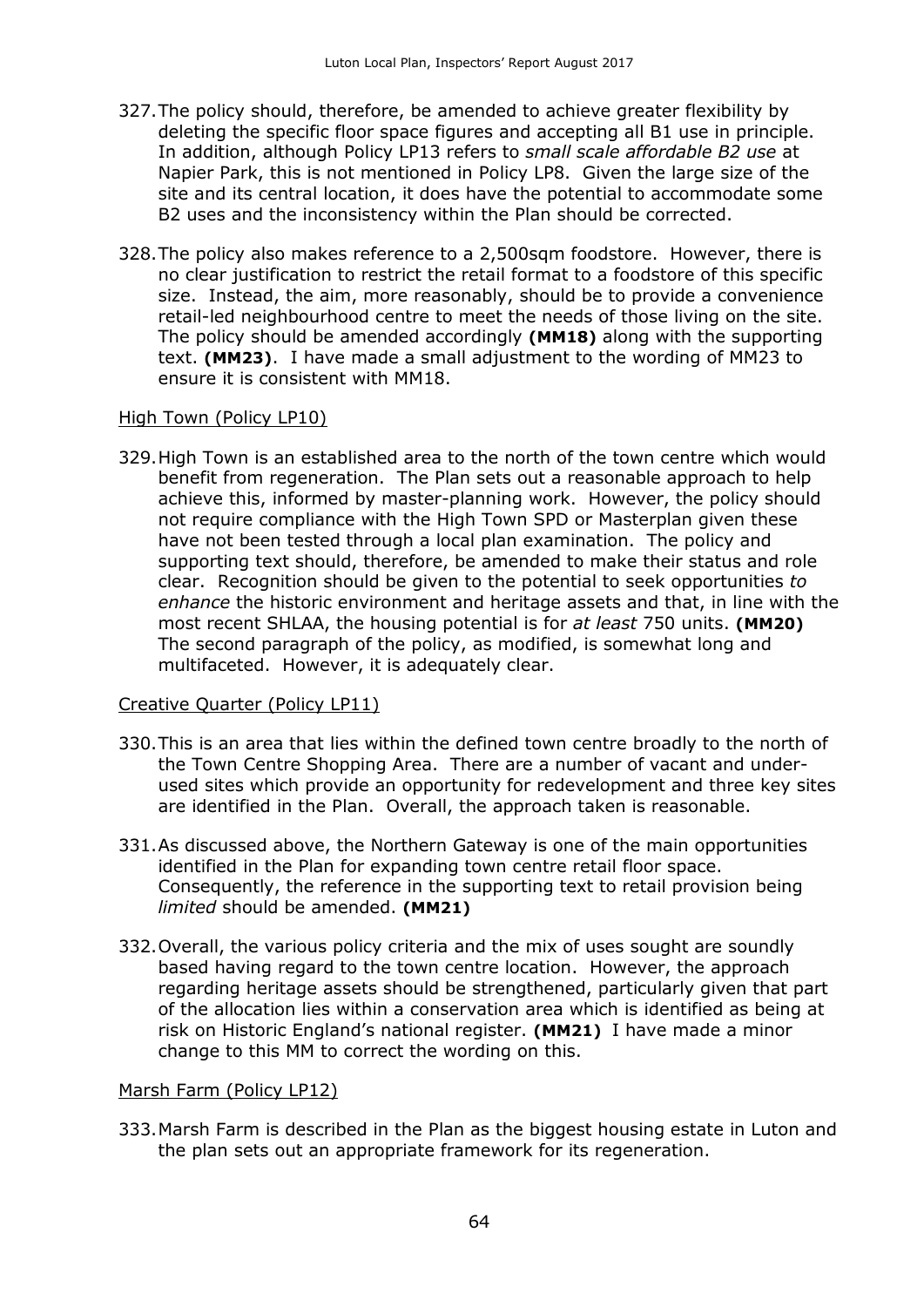#### Viability and conclusions on the strategic allocations

334.The Viability Assessment of the Plan concludes that the mixed use schemes proposed on the strategic allocations all demonstrate positive viability, with the exception of the football stadium at Land South of Stockwood Park.<sup>77</sup> I have no reason to doubt these conclusions, except as discussed above. Subject to modifications, and despite the uncertainties about delivery in some cases, the strategic allocations and policy requirements are sound.

## **Issue 17 – Local technical and other standards – are the various policy requirements justified, effective and consistent with national policy and guidance?**

335.The Plan contains several local technical and other standards most of which relate to new housing. These are considered below. In some cases they do not comply with government policy<sup>78</sup> or the PPG<sup>79</sup> which require justification and viability testing. In these instances the Plan should be modified.

#### Accessible, adaptable and wheelchair user requirements

- 336.The supporting text to the Plan states that the *evidence supports* the need for *all* dwellings to meet Requirement M4(2) (accessible and adaptable dwellings) of the Building Regulations and for 10% of market housing and 15% of affordable housing to meet M4(3) (wheelchair user dwellings).
- 337.The Plan's position on this is somewhat ambiguous given there is no clear expression of a requirement in a policy. In addition, there is no clear linkage between the justification in the Plan and the 'need' stated in the supporting text. For example, despite the analysis in the SHMA Update of 2015, it is unclear why a high level of growth in the population of people over 65 justifies a need for *all* housing to meet M4(2) or, why the fact that 3.3% of households in *England* have a wheelchair user justifies 10% provision *in Luton*. Nor does there appear to have been any assessment of the accessibility and adaptability of the existing stock as sought by the PPG. Furthermore, the Council's hearing statement accepts that the costs of achieving these standards have not been allowed for in the Viability Assessment. Consequently, the Council has advanced changes to resolve this by making it clear that these are not policy requirements. **(MM29)** However, it should be noted that Policy LP25 on high quality design does reasonably require that buildings and spaces should be safe and easily accessed by all members of the community in line with the Framework<sup>80</sup>

#### National space standards

-

338.Policy LP25 requires new housing to meet the internal space standards set out in an appendix to the Plan. The Council has confirmed that these are the Nationally Described Space Standards referred to in the PPG.

 $<sup>77</sup>$  High Town and Marsh Farm were not specifically assessed as strategic allocations.</sup>

<sup>&</sup>lt;sup>78</sup> As expressed in the Minister's Written Statement to Parliament of March 2015

 $79$  PPG – Housing - Optional Technical Standards

<sup>80</sup> For example, Framework paras 57,58, 61 and 69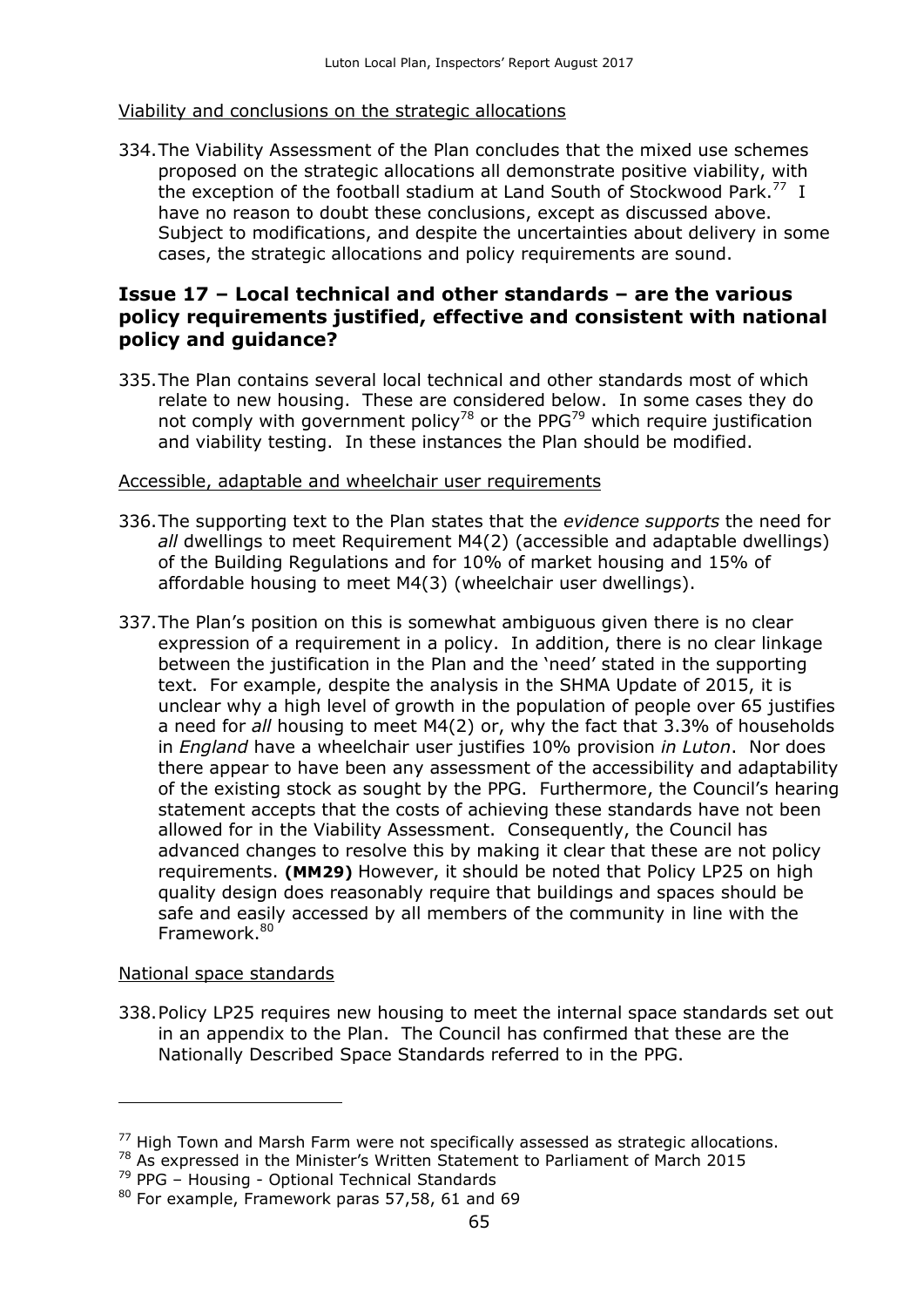339.The Council is concerned that many recent completions have been for smaller flats with 1-2 bedrooms rather than 2-3 bedroom houses which the SHMA Update indicates are needed. However, the national standards are not a mechanism to ensure developers build houses rather than flats or to build dwellings with more, rather than less, bedrooms. Instead the standards simply require that dwellings with a specific number of bedrooms and bed spaces are built to a minimum size. Consequently, the policy is not an appropriate response to the Council's concern. Nor has any robust or detailed evidence been provided about the size and type of dwellings currently being built as is sought by the PPG. Accordingly, the requirement in Policy LP25 and in the related appendix should be deleted. **(MM42 and MM61)**

#### Water efficiency standards

340.The Luton Water Cycle Strategy of 2015 concludes that the borough lies within an area of serious water stress. Consequently, and given the level of housing growth proposed, it is reasonable to seek to manage the use of water by setting the higher optional requirement in the Building Regulations. I understand that this has been taken into account in the Viability Assessment, although from what I heard at the hearing session, the additional cost per dwelling is likely to be limited. However, the standard should be expressed as 110 litres/person/day (rather than 105) to comply with the PPG. **(MM53)** 

#### Carbon and energy performance

341.Policy LP37 requires new residential development to meet standards of performance equivalent to Level 4 of the Code for Sustainable Homes. This appears to have been included in the Viability Assessment modelling. However, the Government has now withdrawn the Code and the ministerial statement indicates that plans should not set policies requiring any level of it. This needs to be rectified. The Council has chosen to do this by advancing a change that *encourages* rather than *requires* higher standards than those set in the Building Regulations. This is an acceptable solution and various textual changes are required to achieve this, including by deleting the requirement for supporting information and Energy Statements. **(MM53 and MM30)**

#### External amenity space standards

342.It is reasonable for the Plan to set some baseline standards, given there is a high need for housing and a limited supply of land. The external space required does not seem excessive, including for flats and houses, and the standards are expressed with some degree of flexibility. It also seems likely that the space sought could, in most cases, be achieved within the housing density assumptions used to inform the Viability Assessment. Consequently, the policy should not unduly constrain or reduce the supply of housing. However, two changes are needed. For clarity, the requirement should be specified in Policy LP25 (rather than only in an appendix) **(MM42)** and ambiguities in the drafting of Appendix 6 should be resolved. **(MM61)**

#### BREEAM and Lifetime Homes

343.The Viability Assessment states that 'excellent' status has been tested rather than the lower 'good' standard sought by the Plan. Overall, the requirement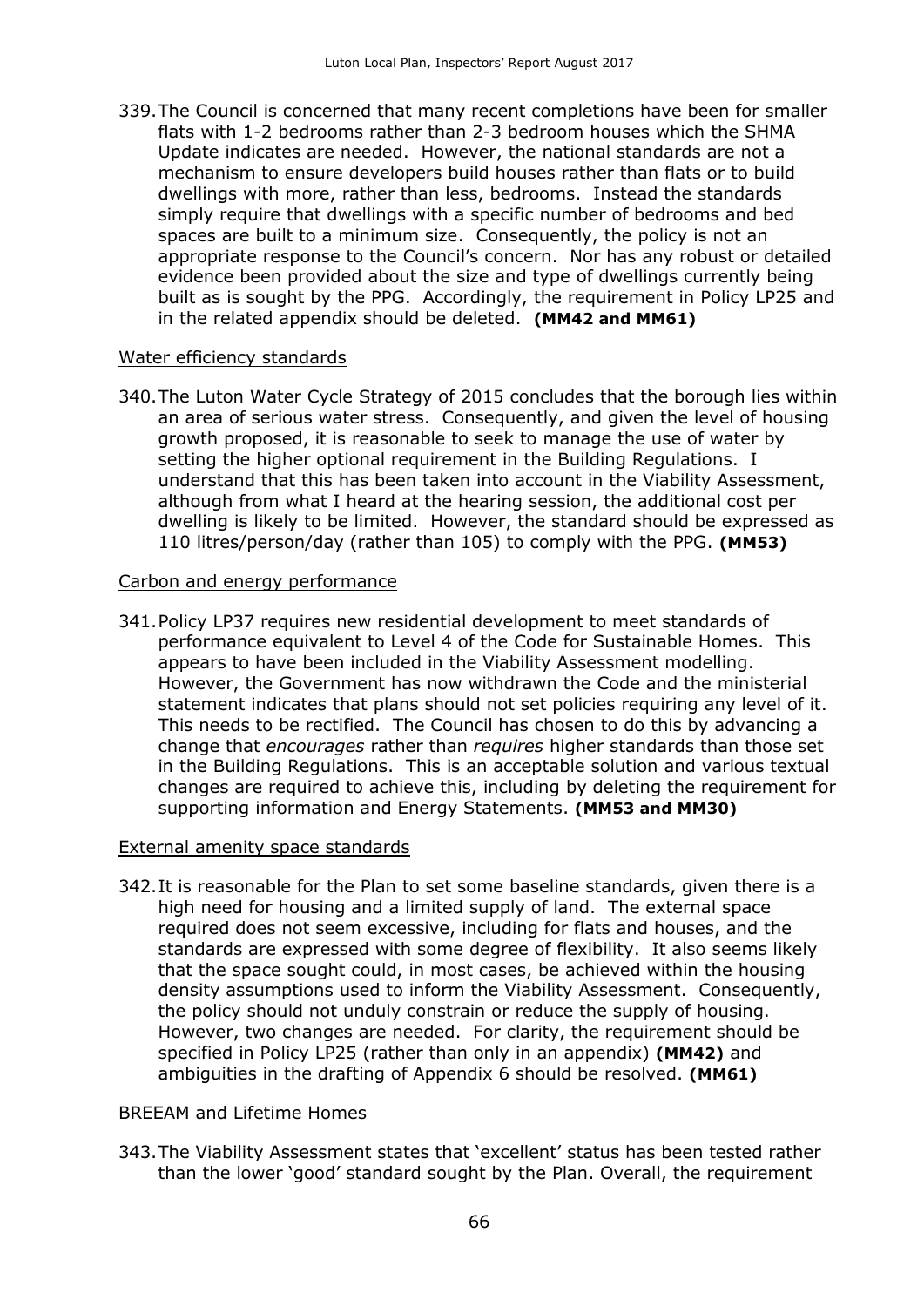for non-residential development above a specified size threshold to meet this is reasonable.

344.The supporting text to the Plan encourages developers to meet Lifetime Homes standards. However, this is not consistent with the approach in the WMS and this reference should be deleted. **(MM41)**

## **Issue 18 – Are the allocations for new schools sound?**

345.Policy LP24 allocates sites for a primary and secondary school in the south of the borough. Both these sites have previously been used as open space and for sport. However, the evidence suggests that this was now some time ago. More fundamentally, both sites now have planning permission and the primary school has been built and construction of the secondary school is due to start soon. In this context, the Council has advised that the open space issues were addressed when both these applications were considered and that the sports facilities provided for both schools have the potential to be used by the wider community. In addition, the schools are necessary to meet a pressing need for school places. Consequently, the policy is justified.

## **Issue 19 – Open space, biodiversity and landscape – are the policies justified, effective and consistent with national policy and guidance?**

#### Open space

- 346.Several changes are necessary to Policy LP27 (open space and natural greenspace) for soundness and these are all expressed in **MM44 and MM45**. In relation to the first part of the policy (A), it should be made clear that the requirement for open space specifically relates to housing development, that open space will only be required where there is a shortfall and that the first preference is to provide the open space on-site where this is practical. Secondly, the wording in the supporting text about playing fields is unclear and should be corrected, given that it is not intended as a policy requirement. The policy requires open space to be provided in accordance with greenspace standards.<sup>81</sup> These are adequately justified.<sup>82</sup>
- 347.Making off-site provision could be affected by the restrictions which apply on the pooling of financial contributions. $83$  However, this would be a matter for the Council to consider as it determines relevant planning applications and it does not make the policy unsound.
- 348.The second part of Policy LP37 (B) relates to proposals which might result in the loss of open space. This needs to be amended to state that decisions will be made on the basis of the most up to date evidence, rather than the local plan evidence base.
- 349.Consultation also took place on a change to Policy LP37 (B) to allow the loss of open space, potentially including playing fields, where *proportionate enhancements are made to the quality of one or more other existing open*

<sup>&</sup>lt;sup>81</sup> In Appendix 12 of the Plan

<sup>&</sup>lt;sup>82</sup> In Document ENV004

<sup>&</sup>lt;sup>83</sup> Under the Community Infrastructure Levy Regulations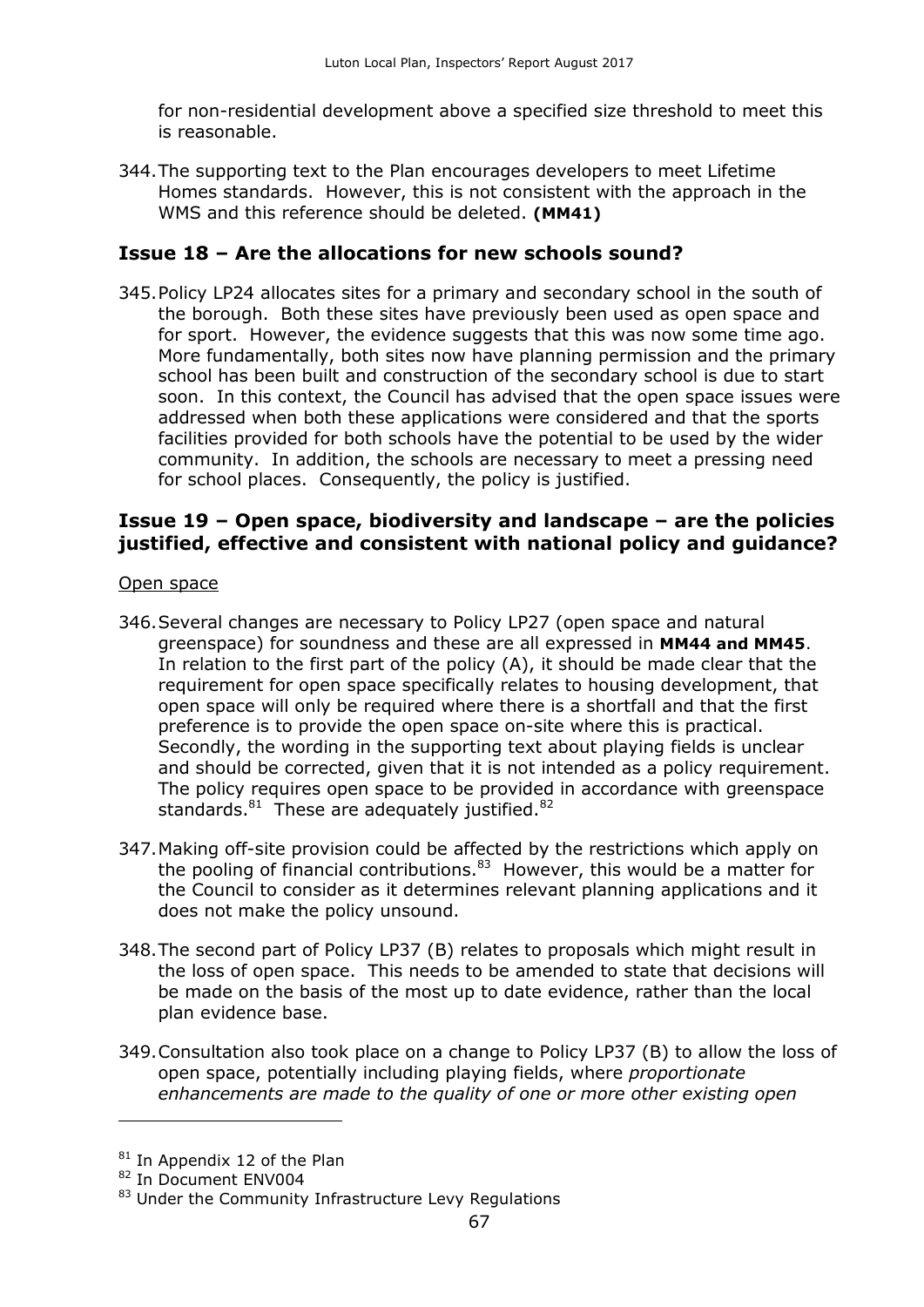*spaces in the vicinity*. Having considered representations on this potential MM, I am not convinced it is necessary for soundness and so have not recommended it. Instead it will be for the decision-maker on planning applications to decide whether or not any such proposed enhancements would amount to the *replacement provision of equivalent type, quality or quantity or better* required by (B)i of the policy.

350.Finally on this, the policy states that the loss of open space will be justified where there is no previously developed site that is suitable and available to accommodate *the development*. In an authority where there is a shortage of land and substantial unmet housing needs this could, if applied literally, lead to a widespread loss of open space. This would not be justified and the criterion should be deleted.

#### **Biodiversity**

- 351.Policy LP28 sets out the various biodiversity sites that will be protected and, where feasible, these are shown on the policies map. However, to correct an omission the policy should refer to sites of special scientific interest. It should also be made clear that the level of protection will be commensurate with the status of sites and their importance and that ecological assessments will only be required where there is a *reasonable likelihood* development could have an adverse effect on habitats or species. **(MM46)**
- 352.The evidence base provided by the Council to justify the various biodiversity sites dates back some years.<sup>84</sup> While I understand the Council's position that the value of sites may not have significantly changed in most cases and that there have been some more recent checks, the age of the evidence base and the lack of any clearly presented justification for individual sites is a concern. For example, at the relevant hearing session it was indicated that the triangular area of land at Lynwood Avenue (shown as a County Wildlife Site on the policies map) was last re-assessed by the Council in the late 1990s. The Plan does refer to an independent panel review in 2012 and reference was made at the hearings to a 2014 survey update, but these have not been provided as part of the evidence base for the submission plan. Document ENV008 does not help either because it is merely a link to the Bedfordshire and Luton Biodiversity Recording and Monitoring Centre's website and there is no clear indication of how any of the website's contents might support the Plan.
- 353.However, Policy LP28 (as recommended to be modified) seeks to provide a level of protection for wildlife sites and ecological networks commensurate with their status and importance. Consequently, if more recent evidence indicates that a site now has less value than previously thought, this can be taken into account when making decisions on any individual planning applications, including in the balancing of any benefits against any nature conservation interest (under criterion Aii of the policy). In these circumstances it would be disproportionate to suspend the Plan to allow sites to be re-assessed, particularly given the potentially very significant delay that

<sup>&</sup>lt;sup>84</sup> For example, examination documents, including the Nature Conservation Strategy of 1992 (Document ENV009) and the Rebuilding Biodiversity reports of 2006 and 2007 (Documents ENV10 and 10A).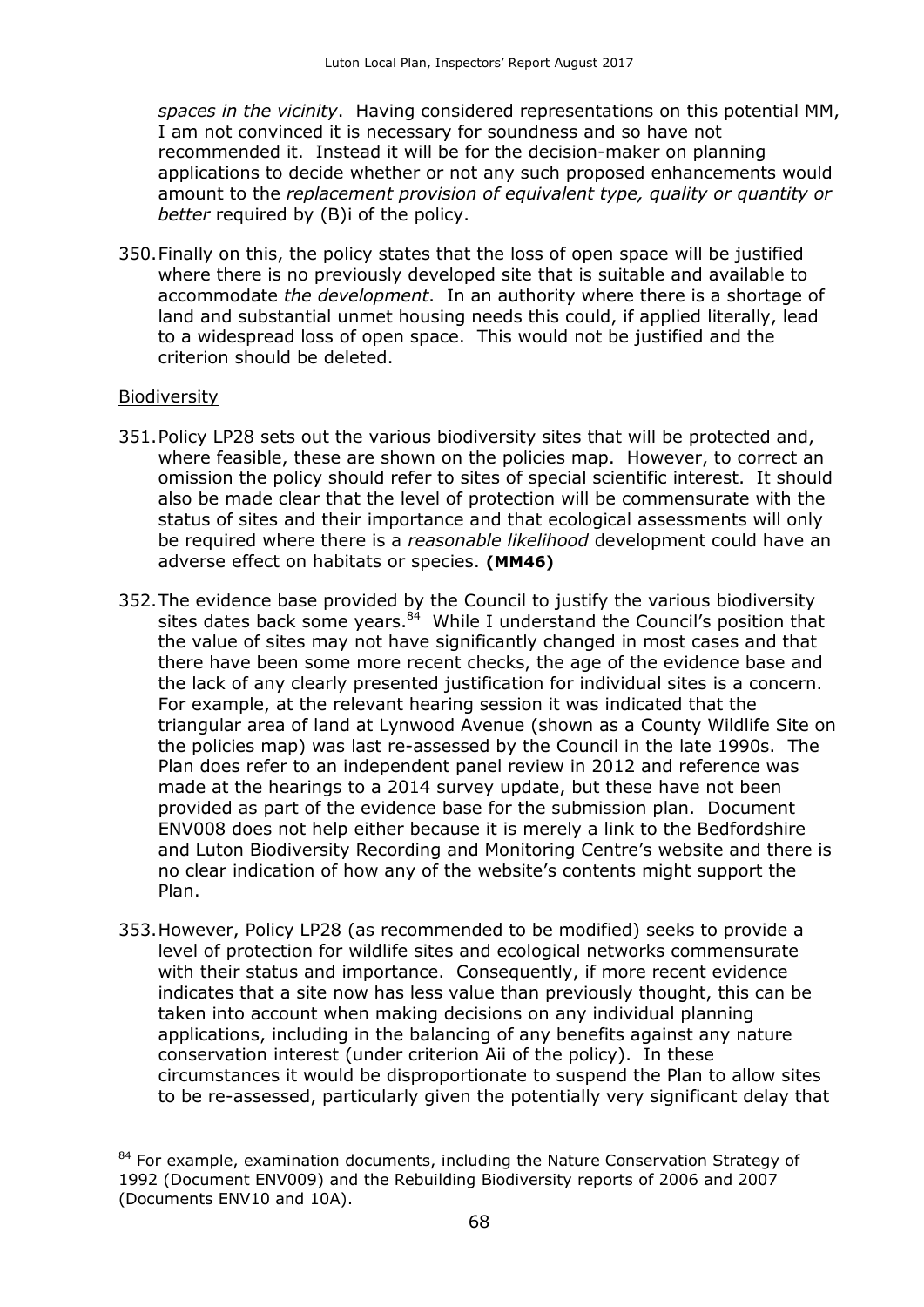would be caused. Instead the Council should carefully consider whether a more up-to date and clearly presented evidence base should inform the early review of the Plan.

#### Landscape

- 354.Policy LP29 sets out the approach regarding national and local landscape areas, the latter of which are divided into two tiers ('great value' and 'local value'). Changes are required to make it clear that individual development proposals are not required to both conserve *and* enhance the character, setting and natural beauty of these areas and to clarify the position regarding the local designations. **(MM47)** The policy, as amended, is consistent with the Framework which seeks to conserve landscape and scenic beauty in AONBs.
- 355.The local designations have been adequately justified by the assessment work carried out in 2014. $85$  Candidate areas were considered against a criteriabased scoring system. The extent of the areas assessed is a matter which is susceptible to judgement. It is also likely that smaller parcels within them could, if considered in isolation, result in a lower score than for the overall area. However, the broad areas assessed are reasonable. For example, the Bradger's Hill Corridor<sup>86</sup> quite reasonably covers a corridor of undeveloped land stretching from the rural edge of Luton into the built up area. The landscape characteristics of individual parts of this area vary. However, I am not persuaded that any should have been considered separately for the purposes of deciding upon broad landscape designations. It is also the case that the choice of scoring threshold between the two tiers of local designation is capable of being debated. However, such judgements have to be made when applying assessments of this nature and the threshold used is not unreasonable.

#### **Conclusions**

356.For the reasons outlined above and subject to the recommended changes, these policies are sound.

## **Issue 20 – Are the development management policies in the Plan sound?**

- 357.Some of the development management criteria set out in various policies have already been considered above. In addition, the changes discussed below are necessary to achieve soundness.
- 358.The approach to sustainable development is set out in Policy LP1. This requires all development proposals to meet ten wide-ranging criteria. There are three problems with this. Firstly, most, if not all, of these criteria are reflected in more detailed policies later in the Plan and the variations in wording could cause difficulties of interpretation. Secondly, the criteria are expressed as brief sustainable development principles which do not give a clear indication of a how a decision maker would react to a development proposal. Thirdly, a requirement to meet all ten criteria would be unduly

 $\overline{a}$ 

<sup>85</sup> Documents ENV005 and 005A

<sup>86</sup> Candidate Area (g)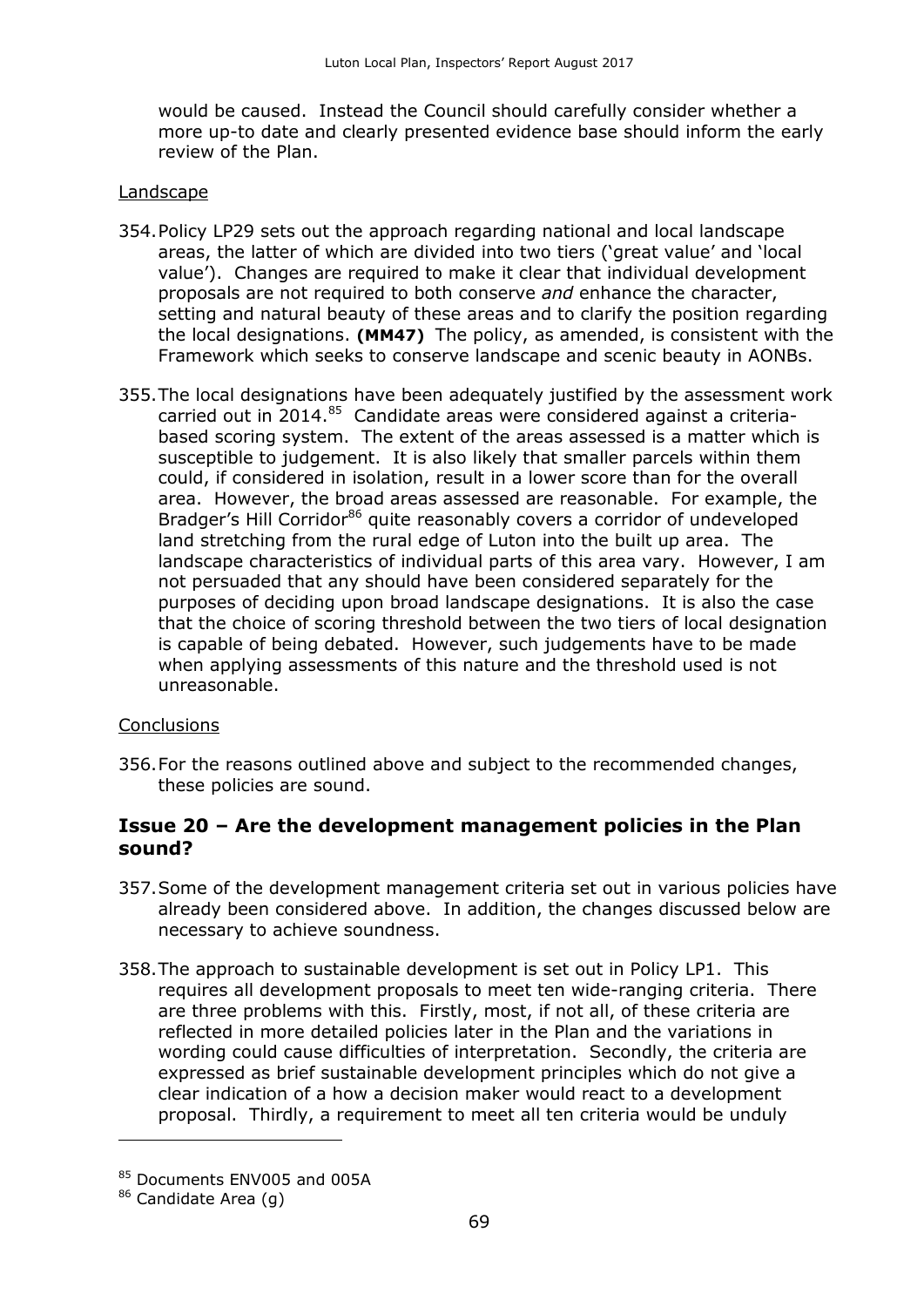onerous given that in many cases not all of the criteria would be relevant. The Council has suggested deleting all ten criteria to resolve this. Further changes are required to clarify what is meant by sustainable development and to accept that, in some cases, it may be appropriate to preserve the character of an area (rather than requiring improvement). **(MM7 and MM8)**

- 359.Policy LP24A seeks to protect community facilities. However, the definition in the glossary lacks clarity. For the policy to be effective this needs to be changed to set out which uses will fall within the definition. **(MM57)** The policy itself seeks to protect existing community facilities, even where there are existing suitably located facilities that would meet needs. This is an unduly restrictive approach and should be changed. In addition, duplication within the policy should be removed. **(MM40)**
- 360.Policy LP25 on design should be modified to clarify the purpose and role of SPDs. **(MM42)** Policy LP26 (and the supporting text) on advertisements should be amended so that it is appropriately focused on dealing only with amenity and public safety issues in line with the relevant regulations and the Framework and to avoid an overly prescriptive approach to illuminated signs in conservation areas. **(MM43)**
- 361.Several changes are necessary to Policy LP30 (historic environment) to ensure it is consistent with the Framework, including in relation to the circumstances where the loss of, or harm to, an asset needs to be balanced against any benefits, the consideration of archaeological remains and the circumstances when a record of an asset is required. It should also be noted that registered parks and gardens are designated heritage assets. **(MM48)**
- 362.Policy LP38 on pollution and contamination needs to be redrafted so that it can be effectively applied in development management decisions, including by allowing for potential mitigation. **(MM54)** However, to ensure the policy is not unduly onerous, I have amended the wording of the MM so that it refers to 'any *significantly* adverse effects.'Subject to this, the amended policy is broadly in line with the Framework. However, it is not necessary for soundness for each policy in the Plan to repeat every potentially relevant part of the Framework in order to achieve consistency with it.
- 363.Policy LP39 sets out the general approach to developer contributions towards infrastructure. It does not list the particular types of infrastructure that might be required, but it is not unsound for that reason.

#### **Issue 21 – When should the early review of the Plan take place?**

- 364.An early review of the Plan is necessary for several reasons as outlined through-out the report. However, deciding on a particular timetable is not clear cut. This is because some issues require a more urgent response than others. For example, the need to address school provision is particularly pressing. Conversely, the Plan needs to provide enough stability and certainty to allow neighbouring authorities to progress Local Plans towards adoption in order to help address Luton's unmet housing needs.
- 365.In this context a target which sees the review being commenced before the end of 2019 and submitted for examination by mid-2021 strikes a reasonable balance. This should be set out in a new policy and explained in supporting